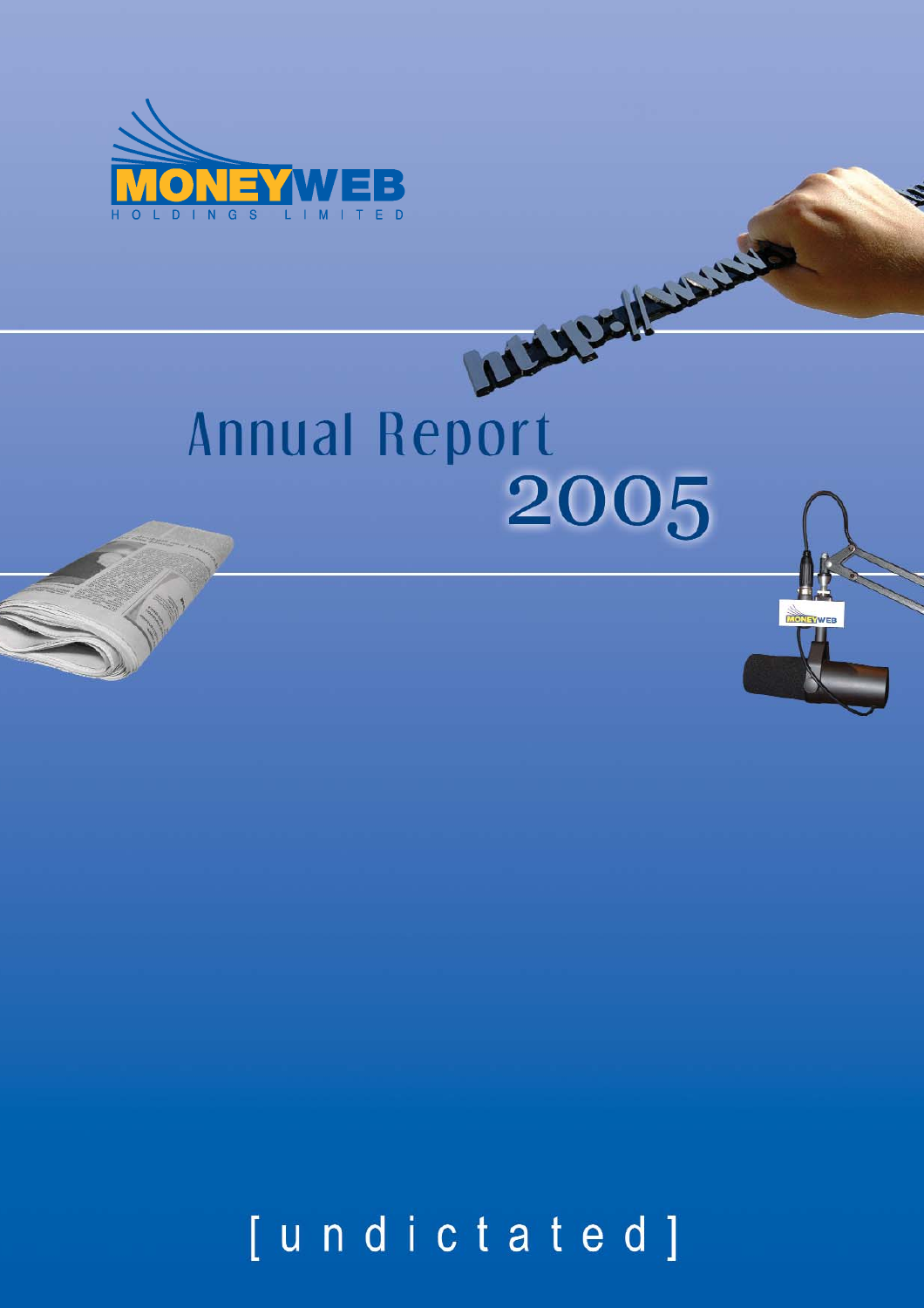# **CONTENTS**





| Shareholder Information  4-6                |
|---------------------------------------------|
|                                             |
|                                             |
| Annual Financial Statements  15-37          |
| Notice of the Annual General Meeting  38-40 |
|                                             |

### **Moneyweb Holdings Limited and its Subsidiaries**

(Registration Number 1998/025067/06) First Floor, West Wing President Place Corner Jan Smuts Avenue and Bolton Road (Entrance in Hood Street) Rosebank, 2196 PO Box 102, Parklands, 2121 **ww.moneyweb.co.za**

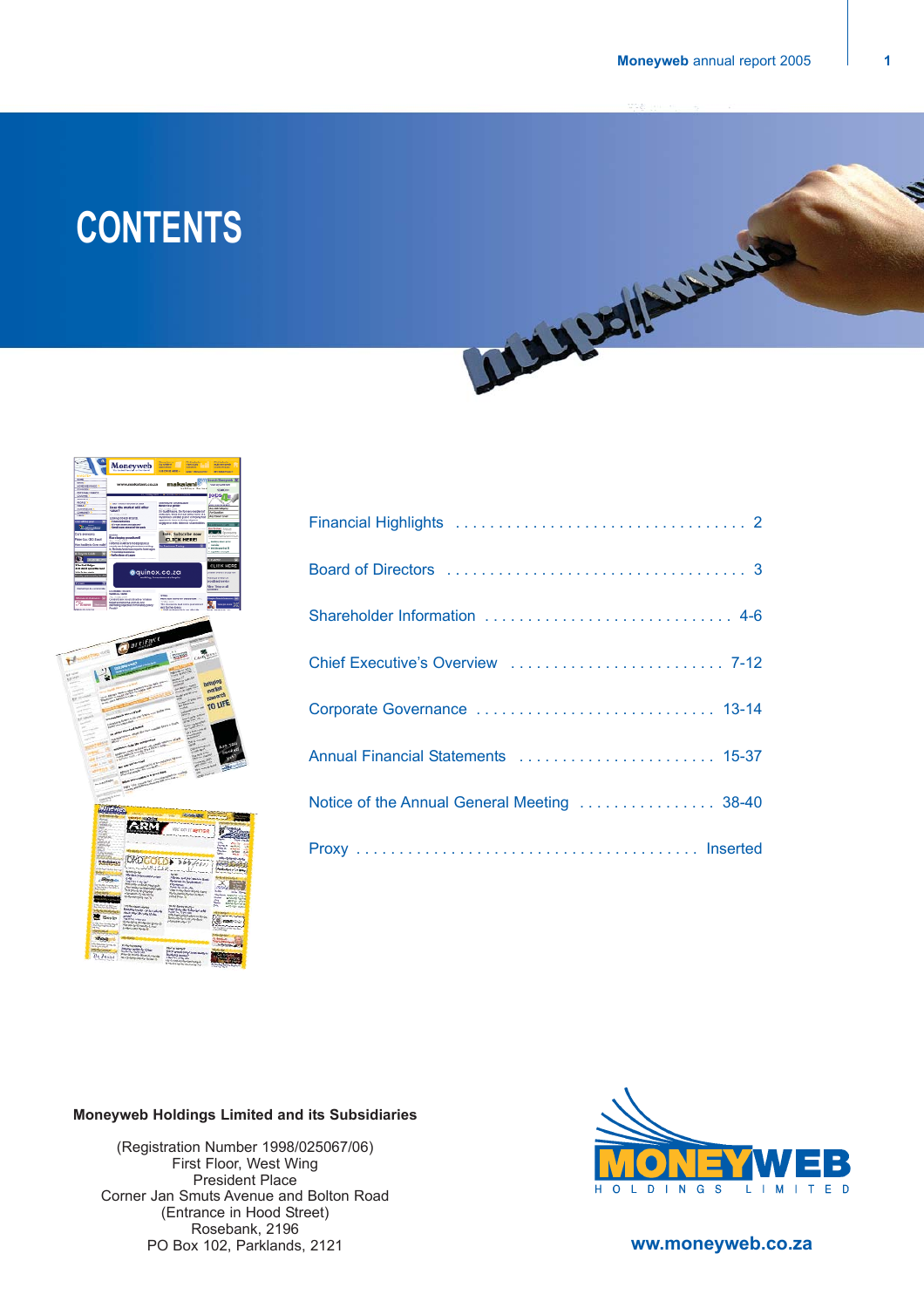

# **FINANCIAL HIGHLIGHTS**

| R'000                                                   | 2005     | 2004    |
|---------------------------------------------------------|----------|---------|
| Revenue                                                 | 16829    | 20 128  |
| <b>EBITDA</b>                                           | (2 283)  | 3 0 4 7 |
| Headline (loss)/earnings                                | (1873)   | 2 5 4 2 |
| Headline (loss)/earnings per share (cents)              | (2.4)    | 3.2     |
| Cash (outflow)/inflow generated by operating activities | (2, 469) | 3829    |







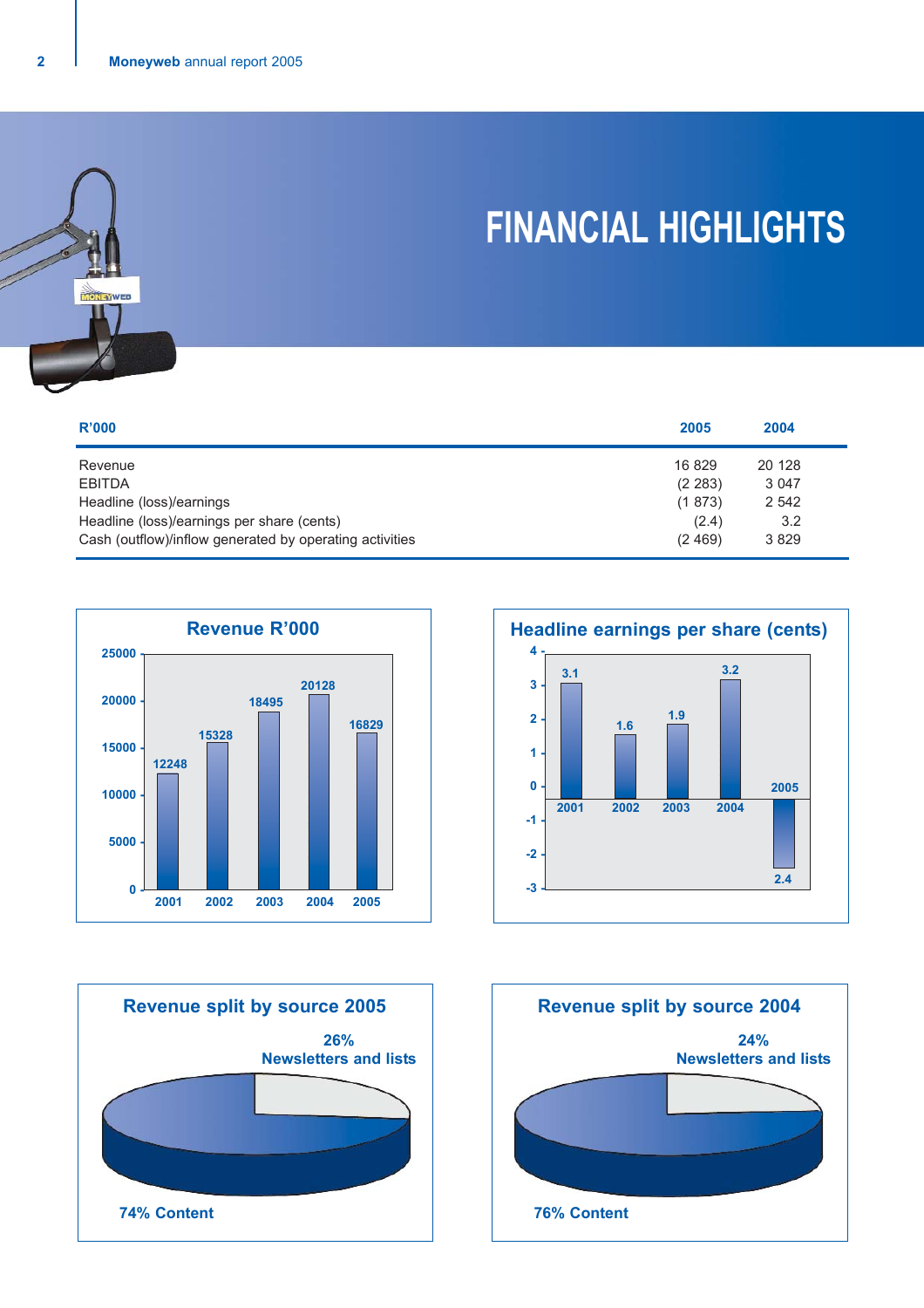# **BOARD OF DIRECTORS**

### **Alec Hogg**

**Chief executive officer**

Founded Moneyweb in 1997 and together with his wife Louise, holds a controlling interest in the company. Widely travelled and a voracious reader, he is passionate about the media sector and remains ultimately responsible for the strategic initiatives of the business.

On 16 Feb 2005 he was appointed as the chief executive officer.

### **Edwin Jay**

### **Non executive director**

Edwin Jay qualified as an attorney at Routledges Incorporated and became a partner at that firm. He left in 1994 to form Jay Incorporated which specialised primarily in banking law. By the time Edwin withdrew from the position of managing partner, the firm had 20 legal professionals and a staff of 55.

Edwin joined Moneyweb as its CEO on 1 January 2003 having served on its board as a non-executive director for the previous 2 years.

He resigned as CEO on 16 February 2005 to return to practice as an attorney. He remains as a nonexecutive director.

## **Louise Hogg**

### **Executive director**

Louise Hogg is the Community Manager of Moneyweb. She is responsible for building and maintaining relationships with over 12 000 registered subscribers and thousands more regular users of the service the Moneyweb Community. Louise has been intimately involved in the development of Moneyweb since its inception, using experience gained in running the subscriber base at Racing Digest, which she helped found and build.

W

### **Victor Nosi**

### **Non-executive director**

Victor has a tertiary education with a BA majoring in Psychology and Sociology. This qualification is enhanced by a number of Management Diplomas from some distinguished Universities and Colleges.

He has worked for several blue chip companies that include Standard Bank, where he was Director of Group Communications, South African Airways where he was Executive Vice President responsible for Marketing and Communications, South African Breweries where he was brand manager responsible for Castle Lager and at Absa Group

where he was General Manager. Prior to Absa Victor worked for Sasol Secunda Collieries as General Manager: Public Relations.

He is currently a Managing Partner at a sponsorship marketing consultancy called, THE SPONSOR-SHIP COMPANY .

He is also the Chairman of Birdi Clothing , a company that manufactures and markets golf apparel .He serves as a Trustee of Nelson Mandela Children's Fund;

He was appointed in March 2001 to the board of Moneyweb in a nonexecutive capacity.

### **Dr Andrew Smith**

### **Chairman**

Based in London, Andrew is currently a partner at Unisys Limited. Previously he was the managing partner at Andersen Business Consulting based in Johannesburg, where he had a special interest in the telecommunications and media sector. Prior to this he was the group executive at Datatec Limited, the JSE-listed international networking and technology company. He served as chairmain of the Board of Moneyweb from 1999 to 2000 and was re-appointed to the Board on 7 May 2003. He was reappointed as chairman on 16 February 2005.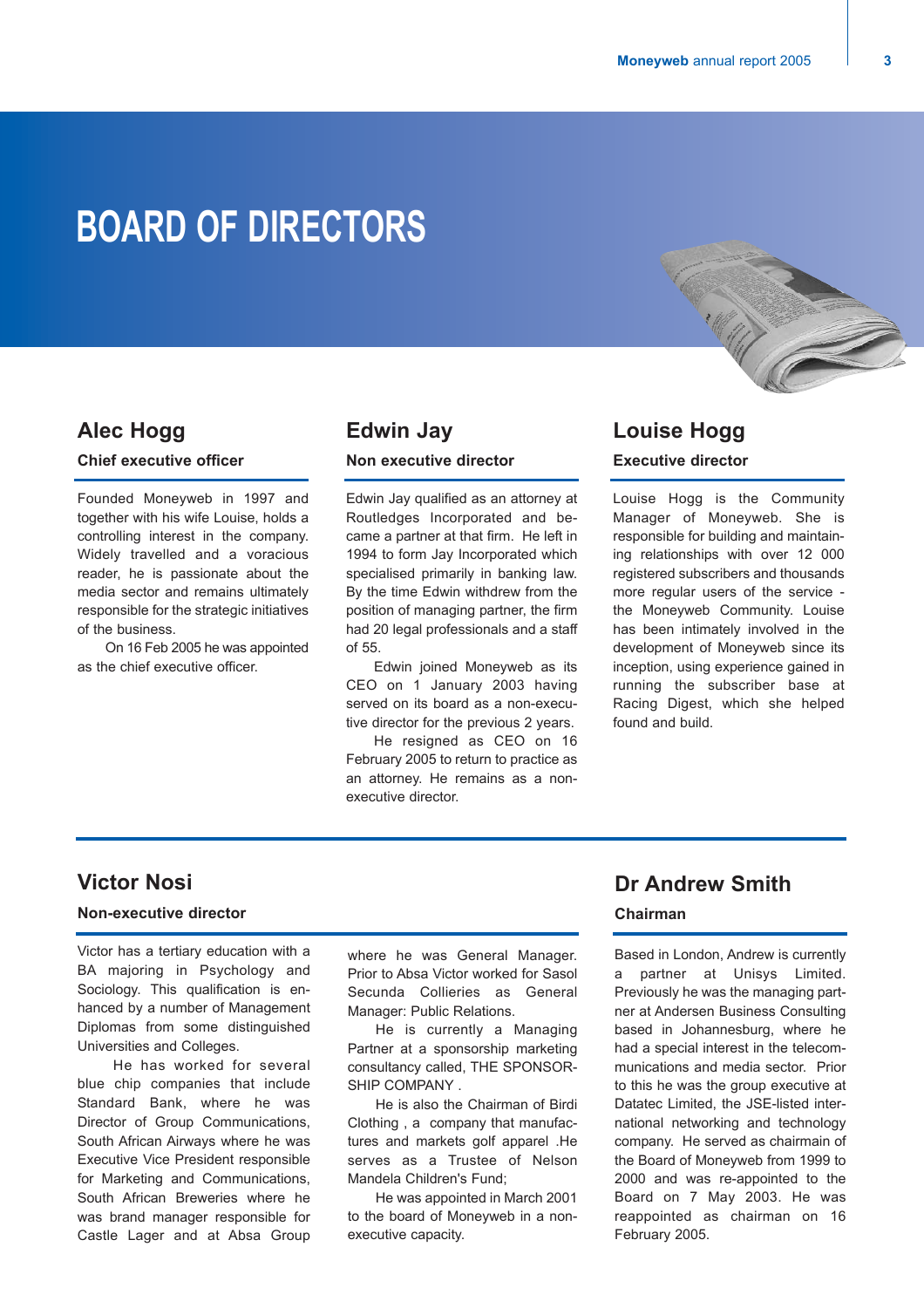# **SHAREHOLDER INFORMATION**

### **Shareholder spread analysis as at 31 March 2005**

| <b>Type of shareholders</b> | Number of<br>shareholders | $%$ of<br>shareholders | Number of<br>shares held | $%$ of<br>shares in issue |
|-----------------------------|---------------------------|------------------------|--------------------------|---------------------------|
| Public                      | 775                       | 98,2                   | 21 067 720               | 24,8                      |
| Non-public                  | 14                        | 1.8                    | 63 932 280               | 75.2                      |
|                             | 789                       | 100.0                  | 85 000 000               | 100,0                     |

### **Analysis of non-public shareholders as at 31 March 2005**

| <b>Type of shareholders</b>            | Number of<br>shareholders | $%$ of<br>shareholders | Number of<br>shares held | $%$ of<br>shares in issue |
|----------------------------------------|---------------------------|------------------------|--------------------------|---------------------------|
| Directors of the Company or any of its |                           |                        |                          |                           |
| subsidiaries                           | 8                         | 1,0                    | 42 540 678               | 50,0                      |
| Any associates of the above            | 5                         | 0,6                    | 20 459 208               | 24.1                      |
| Trustee of employees' share scheme     |                           | 0.2                    | 932 394                  | 1.1                       |
|                                        | 14                        | 1,8                    | 63 932 280               | 75,2                      |

### **Size of registered shareholders**

|                     |         | Number of<br>shareholders | $%$ of<br>shareholders | Number of<br>shares held | $%$ of<br>shares in issue |
|---------------------|---------|---------------------------|------------------------|--------------------------|---------------------------|
| $1 -$               | 1 0 0 0 | 536                       | 67,9                   | 347 452                  | 0,4                       |
| $1001 -$            | 5 0 0 0 | 95                        | 12,0                   | 314 931                  | 0,4                       |
| $5001 -$            | 10 000  | 47                        | 6,0                    | 410 378                  | 0,5                       |
| 10 001 -            | 50 000  | 71                        | 9,0                    | 1816641                  | 2,1                       |
| $50001 -$           | 100 000 | 13                        | 1,6                    | 996 973                  | 1,2                       |
| $100001 -$          | 500 000 | 14                        | 1,8                    | 3 0 25 9 80              | 3,5                       |
| 500 001 - 1 000 000 |         | $\overline{4}$            | 0,5                    | 2 971 694                | 3,5                       |
| 1,000,001 and above |         | 9                         | 1,1                    | 75 115 951               | 88,4                      |
|                     |         | 789                       | 100,0                  | 85 000 000               | 100,0                     |

### **Shareholders with a direct or indirect beneficial holding of greater than 5% of the issued share capital of the Company at 31 March 2005**

|                            | Number of shares held | % of shares in issue |
|----------------------------|-----------------------|----------------------|
| Gauteng Noms - Pharoah Ltd | 4 595 474             | 5.1                  |
| Moneyweb (Pty) Ltd         | 14 870 884            | 7.1                  |
| AB and LM Hogg             | 42 757 838            | 50.3                 |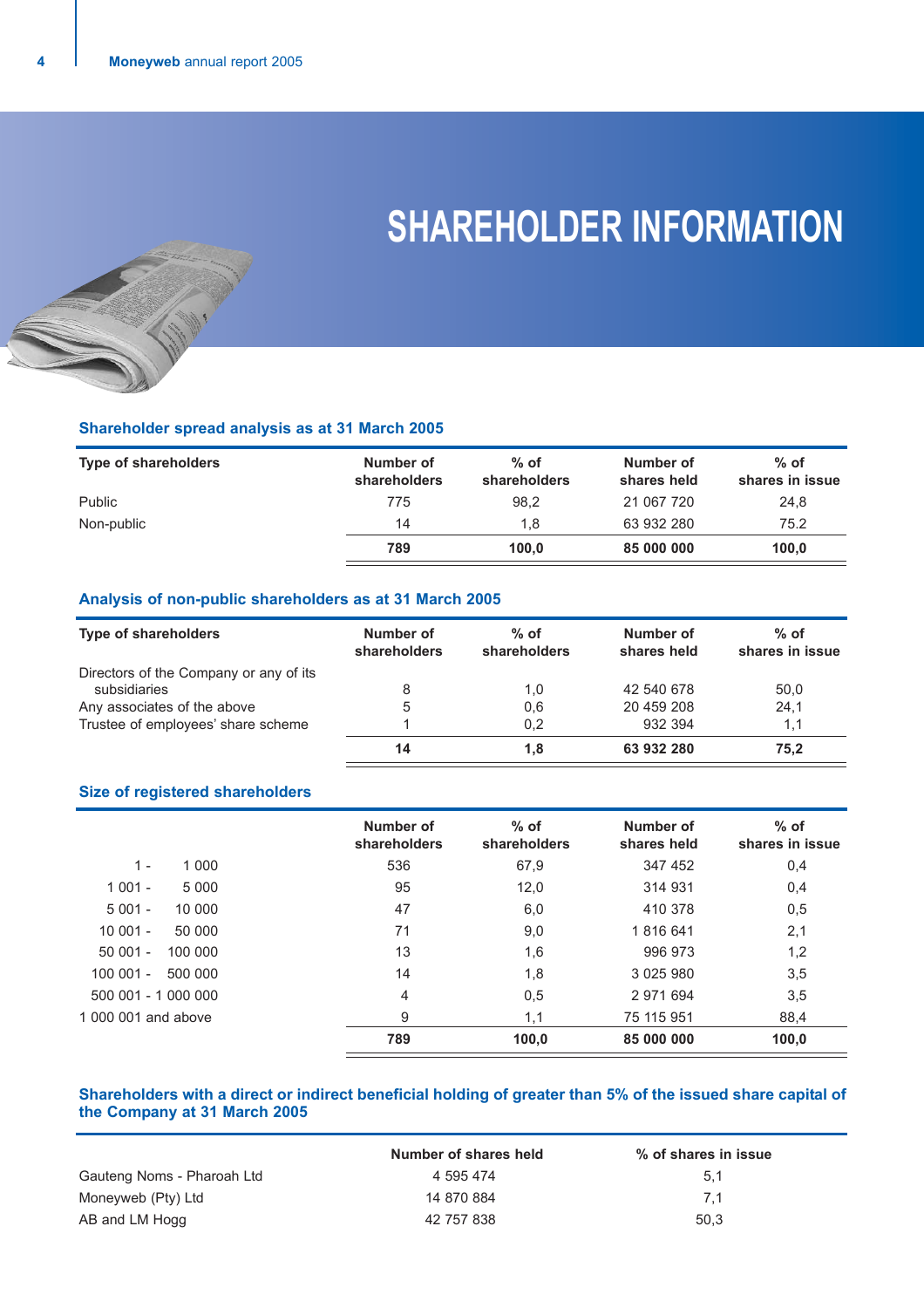### **Directors' shareholding**

The following directors have a direct or indirect beneficial holding in the Company (there has been no change in the holdings disclosed below from 31 March 2005 until the date of this report).

|                     | As at 31 March 2005                          |                           |                                                |                          |
|---------------------|----------------------------------------------|---------------------------|------------------------------------------------|--------------------------|
|                     | <b>Aggregate</b><br>number of<br>shares held | $%$ of<br>shares in issue | <b>Nature of interest</b><br><b>Beneficial</b> | Non-<br>beneficial       |
| Direct              |                                              |                           |                                                |                          |
| AB Hogg and LM Hogg | 42 438 778                                   | 49,5                      | 42 438 778                                     | $\overline{\phantom{0}}$ |
| A Smith             | 81 900                                       | 0,4                       | 81 900                                         | Ξ.                       |
| EA Jay              | 20 000                                       | 0,1                       | 20 000                                         | $\overline{\phantom{a}}$ |
|                     | 42 540 678                                   | 50,0                      | 42 540 678                                     |                          |

|                                                | <b>Effective</b><br>holding<br>of shares | $%$ of<br>shares in issue | <b>Beneficial</b> | <b>Nature of interest</b><br>Non-<br>beneficial |
|------------------------------------------------|------------------------------------------|---------------------------|-------------------|-------------------------------------------------|
| Indirect                                       |                                          |                           |                   |                                                 |
| AB Hogg - 43% interest in Pacer Investments CC | 319 060                                  | 0.4                       | 319 060           |                                                 |
| EA Jay - 14% interest in Pacer Investments CC  | 103 880                                  | 0.1                       | 103 880           | -                                               |
|                                                | 422 940                                  | 0.5                       | 422 940           |                                                 |

|                     | As at 31 March 2004                          |                           |                                                |                    |
|---------------------|----------------------------------------------|---------------------------|------------------------------------------------|--------------------|
|                     | <b>Aggregate</b><br>number of<br>shares held | $%$ of<br>shares in issue | <b>Nature of interest</b><br><b>Beneficial</b> | Non-<br>beneficial |
| Direct              |                                              |                           |                                                |                    |
| AB Hogg and LM Hogg | 42 438 776                                   | 49,9                      | 42 438 776                                     | ۰                  |
| A Smith             | 58 900                                       | 0,1                       | 58 900                                         | $\qquad \qquad -$  |
| EA Jay              | 20 000                                       | 0,0                       | 20 000                                         | ۰                  |
|                     | 42 517 676                                   | 50,0                      | 42 517 676                                     | ٠                  |

|                                                             | <b>Effective</b>     |                           | <b>Nature of interest</b> |                    |
|-------------------------------------------------------------|----------------------|---------------------------|---------------------------|--------------------|
|                                                             | holding<br>of shares | $%$ of<br>shares in issue | <b>Beneficial</b>         | Non-<br>beneficial |
| Indirect                                                    |                      |                           |                           |                    |
| AB Hogg - 43% interest in Pacer Investments CC              | 303 795              | 0,4                       | 303 795                   |                    |
| EA Jay - 14% interest in Pacer Investments CC               | 98 910               | 4,3                       | 98 910                    | -                  |
| P Desmidt - 100% interest in Llandudno Securities (Pty) Ltd | 3 626 300            | 0,1                       | 3 626 300                 |                    |
|                                                             | 4 029 005            | 4.8                       | 4 029 005                 |                    |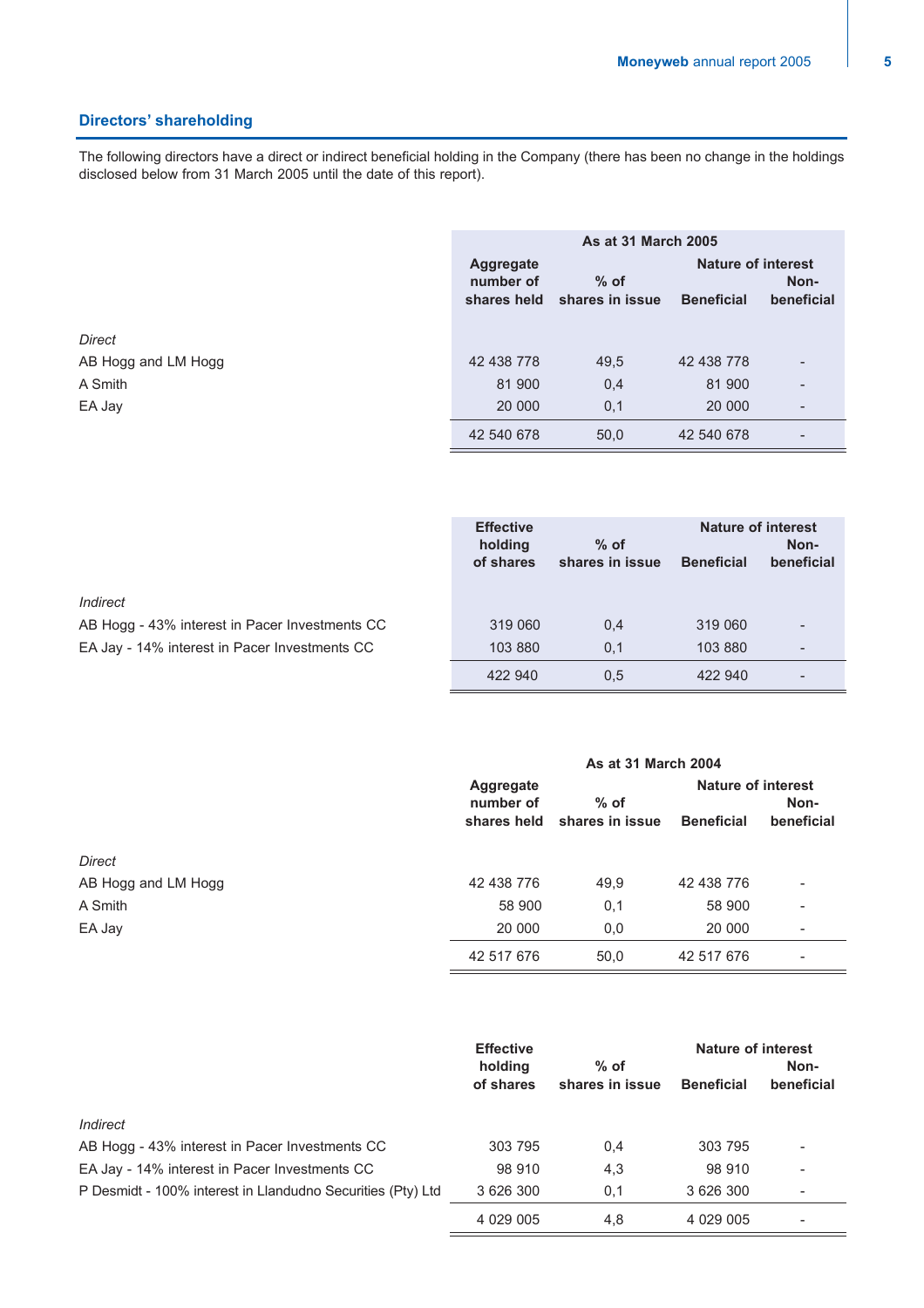| <b>Shareholders' diary</b> |  |  |  |
|----------------------------|--|--|--|
|----------------------------|--|--|--|

| Financial Year End     | 31 March 2005 |
|------------------------|---------------|
| Annual General Meeting | 2 August 2004 |

### **Stock exchange performance**

### **Share Price Data**

### **Period 1 April 2004 to 31 March 2005**

| Opening Price as at 1 April 2004  | 48c |
|-----------------------------------|-----|
| 12 Month High                     | 58c |
|                                   |     |
| 12 Month Low                      | 18c |
| Closing Price as at 31 March 2005 | 36c |

### **Share price**



### **Share price performance versus sector performance**

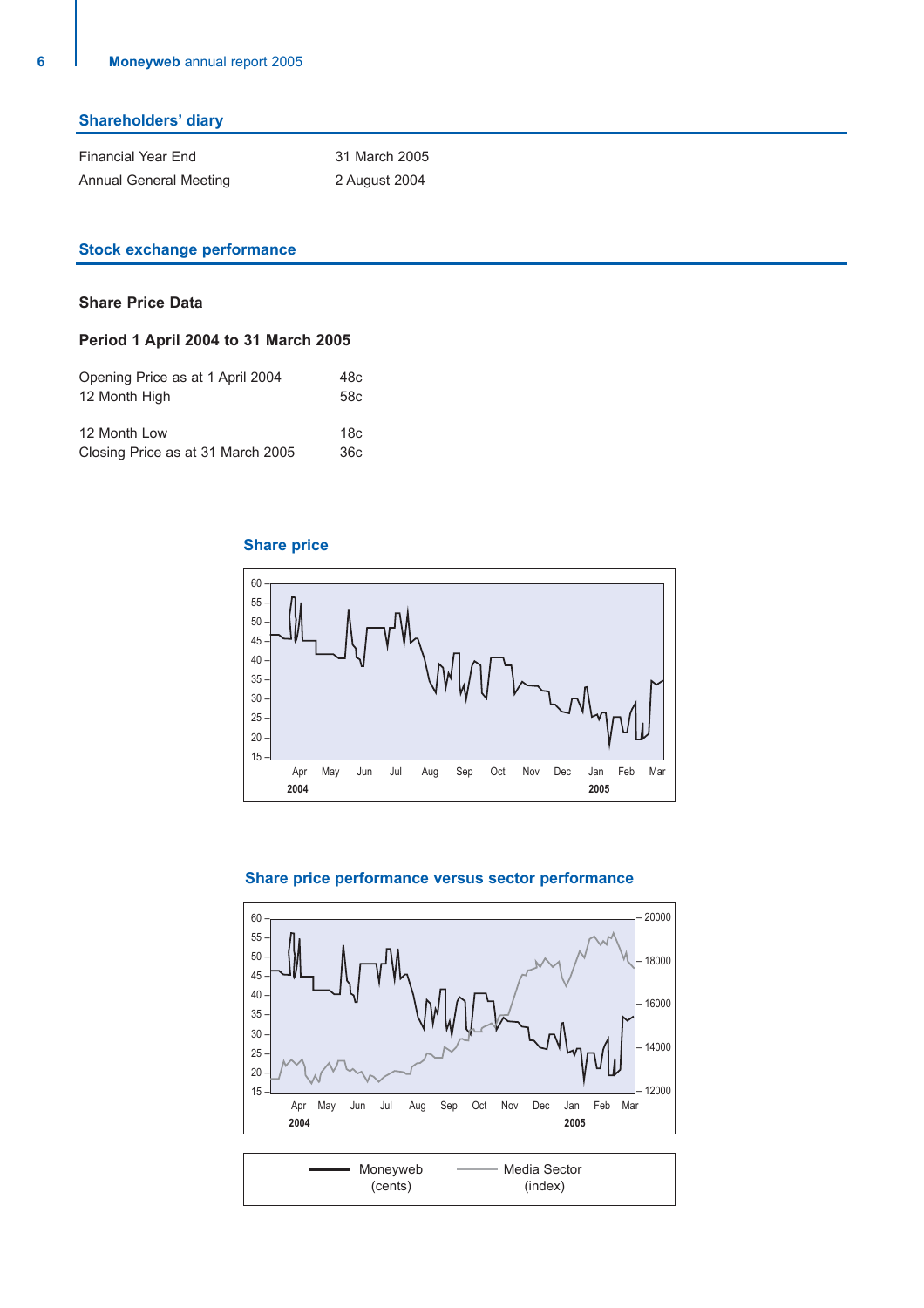# **CHIEF EXECUTIVE'S OVERVIEW**

Fellow shareholders,

It's tempting to say the past financial year was one when change was forced upon your company. Equally, one might start from the argument that had certain actions not been taken, the potential so obvious in the new positioning of Moneyweb Holdings would have been missed.

Those statements are true. Still, they cannot disguise what has been a tough year where exceedingly difficult decisions were required. Hindsight shows us the right choices were not always made and as a result of some of these, weaknesses endemic in any developing business were harshly exposed. Most disappointing of all, the company posted its first ever full year loss since being established in 1997.

Fortunately, the business was nimble enough and possessed sufficient resources to absorb the knocks and rapidly reposition itself. Moneyweb today has streamlined, is focused and

profitable. The two-year quest for bulk, the acquire-for-growth strategy has been supplanted by a model which relies on organic expansion.

Along with this refocusing came some significant personnel changes. Edwin Jay, brought on as CEO specifically to drive the acquisition strategy, has returned to lawyering, handing me back the day to day leadership of the business. Moneyweb's first chairman, Dr Andrew Smith, has returned to the chair, with Edwin staying on as a non-executive director.

We also said farewell to financial manager Estelene Venter and IT executive Donovan Roberts, both of whom had served the company well over many years. Their seniority demanded the kind of challenges which the refocused Moneyweb was unable to offer in the short-term.

*"The challenge for each of us is to create an Internet presence that is compelling enough that users make it their home page. Just as people traditionally started their day with coffee and a newspaper, in the future I hope that the way they start their day will be with coffee and our website."*

*– Rupert Murdoch, chairman of Newscorp, addressing US Newspaper owners.*

Another significant departure was that of Timothy Wood whose contribution, especially the early days of Moneyweb, was enormous. Tim's grasp of the relevance and opportunity presented by the Internet made him a kindred spirit at a time when most in the media sector saw the web as a passing fashion.

Moneyweb retained its links with Timothy after he emigrated to the US and from this new base, he played a major role in helping develop the company's resources website Mineweb.com into a global player.

When strategic reasons required that an approach for Mineweb.com from an American buyer was once more turned down, Tim decided his future lay elsewhere. It remains a source of great pride that Moneyweb has played a part in helping him become established as a serious voice in US mining circles.

Business school academics say losing many of those who participate in the start-up years is natural in the development

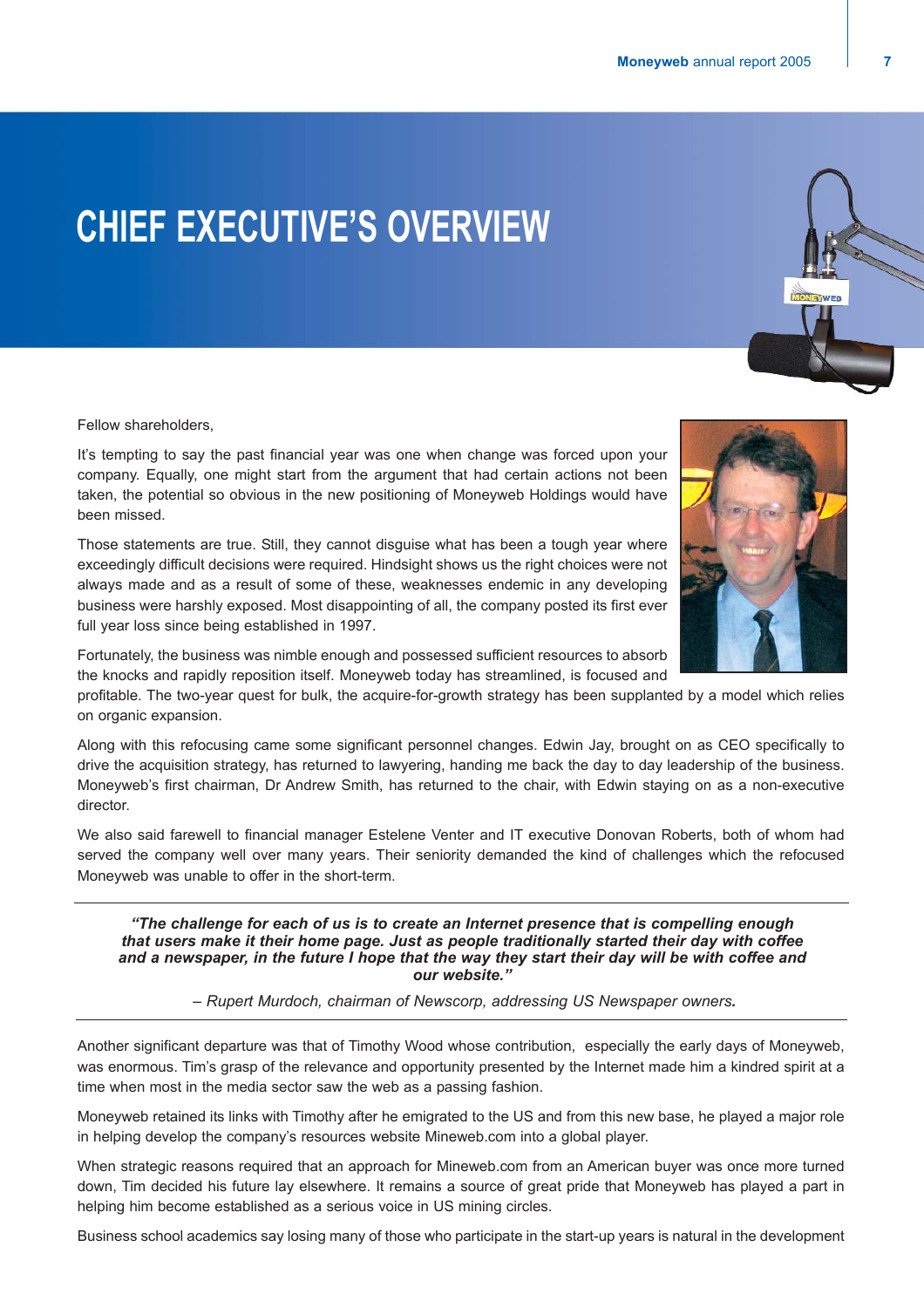of a young business. Unfortunately, Moneyweb has not been an exception to that rule. On the other hand, its continued strong growth and uncompromising independence makes the company a magnet for ambitious media professionals. This ongoing process of attracting better quality staff enables us to approach the future with great confidence.

### **The year in review**

Undoubtedly the most significant event of the past year was the break with Classic FM, the regional radio station in which Moneyweb owned 19,6%. Although the matter was touched on in last year's annual report, because of its significance and subsequent developments, further detail is necessary here.

In early 2004, Moneyweb was approached for assistance by the managers of Radio Today, a Johannesburg-based community radio station which broadcasts on AM, an inferior band (as opposed to FM). Much like the position Classic FM was in before Moneyweb became involved in 2000, Radio Today was on the brink of closure with substantial debts and significant monthly losses.

### *"I believe very firmly that if you want to build long-term assets (in media) you have to have a hard core of people willing to commit for the long-term. That's why family control or long-term investors are so important in the media industry."*

*– John Malone, chairman of Denver-based multinational Liberty Media.*

Moneyweb was offered a management contract by Radio Today's management in return for injecting the financial and human resources required to return the station to health. After considerable deliberation, it was decided to pursue the opportunity. Radio Today's licence conditions – serving over 50s – was ideally suited to introducing the "golden oldies" music format which is successful globally on the AM band.

To complement this easy listening format, a well resourced three hour morning breakfast show focusing on news, sport, business, music and entertainment was planned, using Moneyweb presenters and producers. The intention was to run the Radio Today programming in parallel with the flagship business-focused programme being aired on Classic FM. Radio Today offered your company an excellent learning ground for future broadcasting initiatives.

At no time was the Radio Today opportunity considered by us to be threatening to the relationship with Classic FM. From the outset, the chairman of Classic FM was informed of progress in discussions, with the clear intention that this station would be able to work together with Moneyweb in addressing Radio Today's problems.

With hindsight, it is apparent that mistakes were made in this approach.

First, it was assumed that in the absence of a response from the Regulator, the draft management contract was acceptable on the basis that without Moneyweb's support Radio Today would close. This is not as naïve as it would appear – as Radio Today was bankrupt, logic would suggest the Regulator would welcome our efforts to keep the failing station alive.

At no time in discussions with the Regulator was any objection raised to the process being followed. Unfortunately, when the Regulator did eventually respond, it was negatively, with a directive that it could not sanction the management contract which had been offered to Moneyweb.

### *"The world has changed. My job is to adjust to the changing world."*

*– Sumner Redstone (81), Chairman and CEO of leading global media group Viacom.*

Second, it was assumed that the Radio Today management team enjoyed the full support of the community which the station served. This, too, was not so. A small but vociferous group of mainly aged (70 plus) listeners were opposed to changes introduced to the programming. Not surprisingly, Moneyweb's media competitors provided the platform for this body to express its unhappiness.

Most importantly, instead of becoming involved in the process of helping the community station, Classic FM interpreted the Moneyweb/Radio Today partnership as a threat. Much to the surprise of your company's management, Classic FM issued an ultimatum that should Moneyweb programming be carried on any other radio station in its broadcast area, our relationship on the flagship business show would be terminated forthwith.

This ultimatum had to be interpreted within the context of your company's long-term strategy of expanding its radio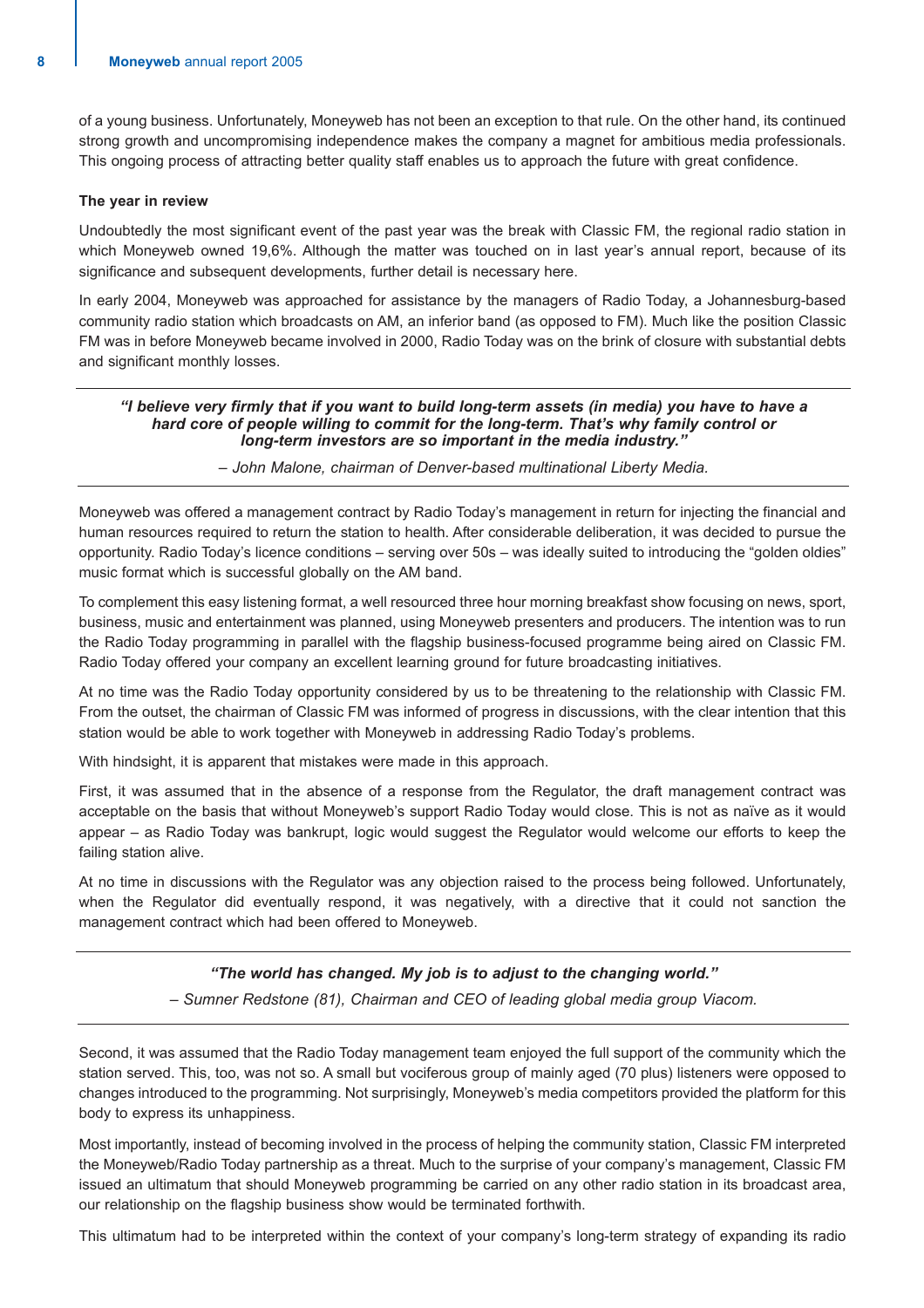interests. At the time, Moneyweb was in the final stages of extended negotiations aimed at introducing an hour long business programme to Radio Sonder Grense (RSG), the Afrikaans-language radio arm of the SA Broadcasting Corporation (SABC).

RSG offered a massive new opportunity (ten times Classic FM's audience), a countrywide FM footprint, and, potentially, the base from which to launch an Afrikaans-language version of Moneyweb.co.za. In addition, a partnership with RSG provided the opportunity to prove Moneyweb's value to the national broadcaster, opening the door to potential relationships with other radio stations.

Agreeing to Classic FM's ultimatum would have required an about-turn on hard won progress in discussions with the SABC, forcing Moneyweb to abandon all future expansion in radio. The trade-off was to walk away from a substantial, guaranteed revenue stream and simultaneously allowing a direct competitor easy access into a market where it was previously absent.

### *"Continuity gives us roots; change gives us branches, letting us stretch and grow and reach new heights."*

### *– Pauline R. Kezer former Secretary for State, Connecticut.*

Adding to the dilemma was the predictable negative impact on profitability. It was not an easy decision. But given the long-term nature of the media business, there was no alternative. Not for the first time in your company's history, a decision had to be taken in the belief that superior content would enable us to overcome the unfair advantage of regulated monopolies created by current radio licensing legislation.

The developing relationship with Radio Today helped cushion the impact by providing an immediate alternative platform for the Moneyweb Power Hour programme. But this brought new financial responsibility with Moneyweb having to financially support a leaky ship without being able to manage the operation. These costs, written off in the year under review, contributed significantly to the loss posted.

The Afrikaans programme – RSG se Geldsake met Moneyweb – was launched on September 1. By the financial yearend it had started to make a positive contribution. More importantly, it opened the way to other partnerships with the national broadcaster. Critically, from May 2005 the Moneyweb Power Hour moved to Radio 2000 and its nationally broadcast FM signal, the ultimate broadcast vehicle in South African radio. In effect, the Radio 2000 deal meant your had company traded Classic FM's regional footprint and small audience for national reach and at least double the listeners.

Another casualty of the new partnership was Moneyweb's relationship with independent television company eTV, a direct competitor of the SABC. The contract was terminated six months early by mutual agreement. The final broadcast was at the end of September. Unfortunately, the revenue projections were not achieved.

While all this action was happening on the broadcasting front, Moneyweb's stated strategy of seeking acquisitions was continuing apace. In two years, we had kissed a lot of frogs but for reasons of price or prospects, none of the possible partners turned into a prince. The most serious of these was the potential full blown merger with the Mail & Guardian ("M&G"), a weekly newspaper published in Johannesburg.

### *"With new technologies greatly increasing the capacity of distribution platforms, we're going back now to where Content is King. People who have no distribution platforms have always known Content is King, absolutely."*

*– Rupert Murdoch, chairman of Newscorp.*

The proposed merger would have provided great potential for cost savings through combining administrative and other back-office functions. It would also have introduced the bulk necessary to move aggressively into other parts of the continent. The content fit was good with both editorial teams driven by independence and excellence. Chemistry with the M&G top management was excellent and the deal would in a single transaction have provided Moneyweb with Black Economic Empowerment credentials.

Although terms had been agreed with M&G's biggest shareholder, triggering expensive formal processes that accompany such transactions, price became an issue with the largest minority shareholder. A substantial gap existed between what Moneyweb's board regarded as acceptable and the price required by the other party. As a result, discussions were called off in December 2004. Unfortunately, considerable expenses had to be met through professional fees incurred in the process.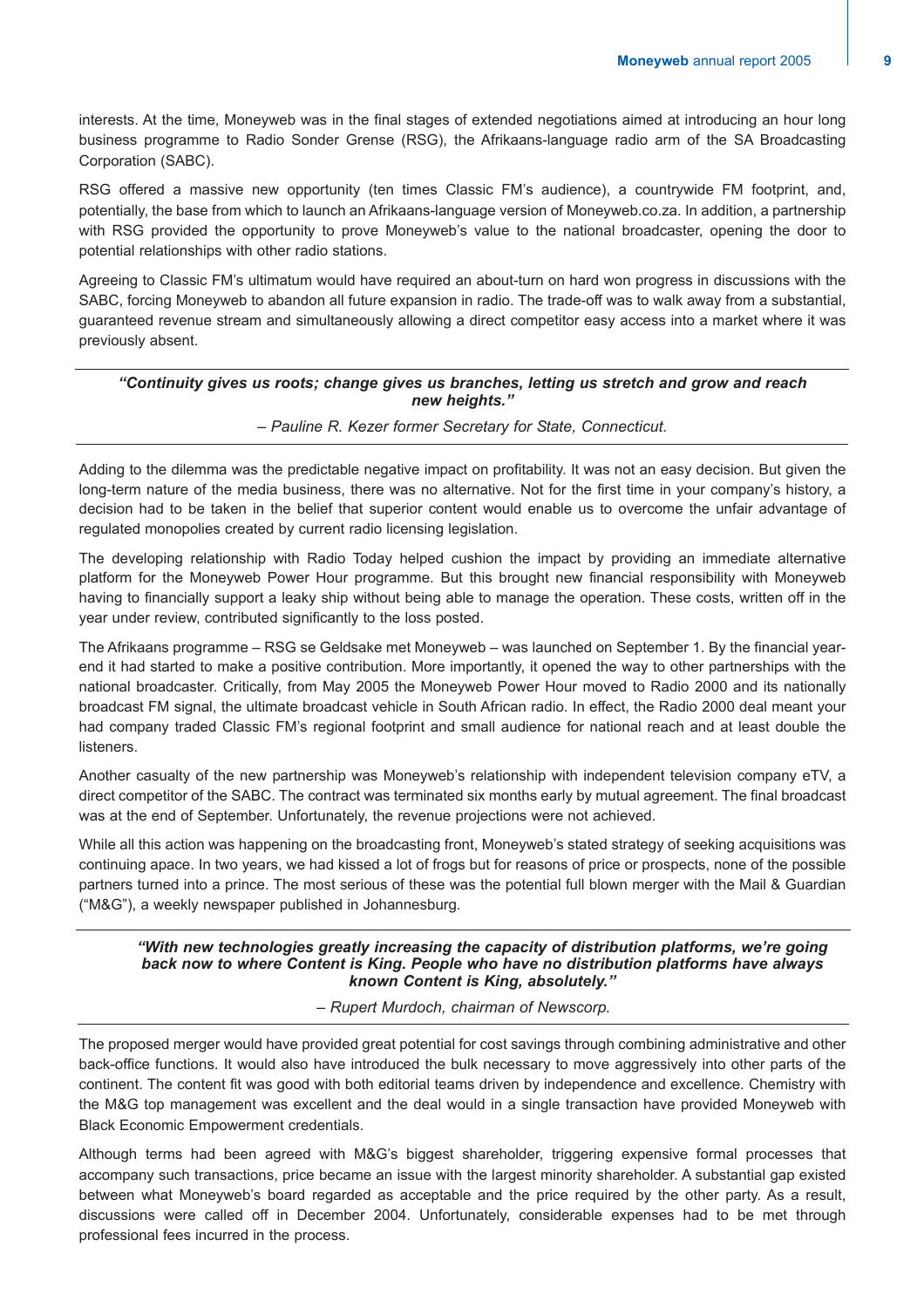While these discussions were being held, the company received another offer for Mineweb.com from the US, this time to acquire 100% ownership of the property and develop it globally. The sale would have precluded your company from producing any content on the resources sector. As this area accounts for 40% of the market capitalisation of the JSE, having the capacity to cover SA resources stocks is part of Moneyweb's core business. After protracted discussions aimed at trying to overcome the impasse, the proposal was finally rejected, resulting in the aforementioned resignation of Timothy Wood.

With all of this going on, it is not surprising that management's attention was distracted from the financial reverse being suffered in the underlying business. Termination of the proposed M&G transaction provided the catalyst for action. A turnaround plan was adopted focused on returning the company to profitability through cutting costs by 20%. This was achieved by February with the company returning to profit in March 2005.

Apart from addressing costs, the opportunity was also taken to streamline the company's investments. The bulk of the Classic FM stake was sold to a Black Empowerment consortium. A value of R5-million was agreed upon for Moneyweb's stake, with R2-million in cash received during the year. The balance will be paid on the Regulator's approval of the change in shareholding.

Although the sale of the Classic FM stake reflects a book loss, the actual position is more favourable. It should be remembered that the bulk of the purchase price was the sale of 5-million Moneyweb shares to Liberty Group (which in return expunged its R5-million loan to Classic FM) at a price of 100c each. Subsequent to the Classic FM disposal, these shares were bought back from Liberty at 32c each.

*"I really want to say how thankful we are for the privilege of winning the Good Governance Award for 2004. I certainly believe that given the process that is used to arrive at the nomination and awards, leaves me to conclude that this is one of the greatest honours that have ever been bestowed upon Pick 'n Pay. Thank you for organizing and sponsoring this initiative."*

*– Sean Summers, CEO, Pick n Pay.*

The company also bought back another 4-million shares through the market at 32c each from former non-executive director Pierre Desmidt. Over the past couple of years Pierre has played a valuable role at board level, but feels that with the acquisition strategy having been abandoned, he can no longer add value to deliberations. After resigning from the board, he offered his shares in the market.

These repurchases brought to 15-million the number of shares which have been bought back, reducing the issued number of shares from 85-million to 70-million, having the effect of expanding each shareholder's stake in the company by 22%. The share buyback is part of a conscious decision by the company to manage its cash more efficiently. Although sufficient cash will always be maintained to meet operational requirements, with the structure of South African interest rates having changed, there is a high disincentive to holding excess cash. Shareholders will be asked at the AGM to agree to a continuation of the share buy-back programme.

Also as part of the streamlining of the business, the 20% shareholding in niche stockbroking service Vestact was sold, also at a profit. The Moneyweb Digest was closed shortly after year-end because of the repatriation of the Oce digital press to Germany. Subsequent to year-end, the company also disposed of the List Broking business acquired with the Prescon acquisition in 2000. This operation, a brokerage of names for direct mail campaigns, has long sat uncomfortably within the Moneyweb fold where community members' confidentiality is respected.

Operationally, the business made good progress during the year under review. The core online operations continued to expand their readership bases and posted healthy improvements in advertising revenue. Growth is illustrated by the fact that it took the company five years (from 1997 to end 2002) to expand from zero to 35 000 unique users – yet just two years later that figure trebled to 115 000.

The partnership with The Citizen newspaper continues to benefit both parties.

### **The year ahead**

While the 2004/5 financial year was one of meeting unexpected challenges, refocusing and repositioning, 2005/6 promises to be a period of consolidation and development off the strong platforms the company now possesses. Many opportunities exist, but the strategic objective is now to seek organic rather than transactional growth.

The core Internet properties are poised for another good year. Internet advertising is by far the fastest growing part of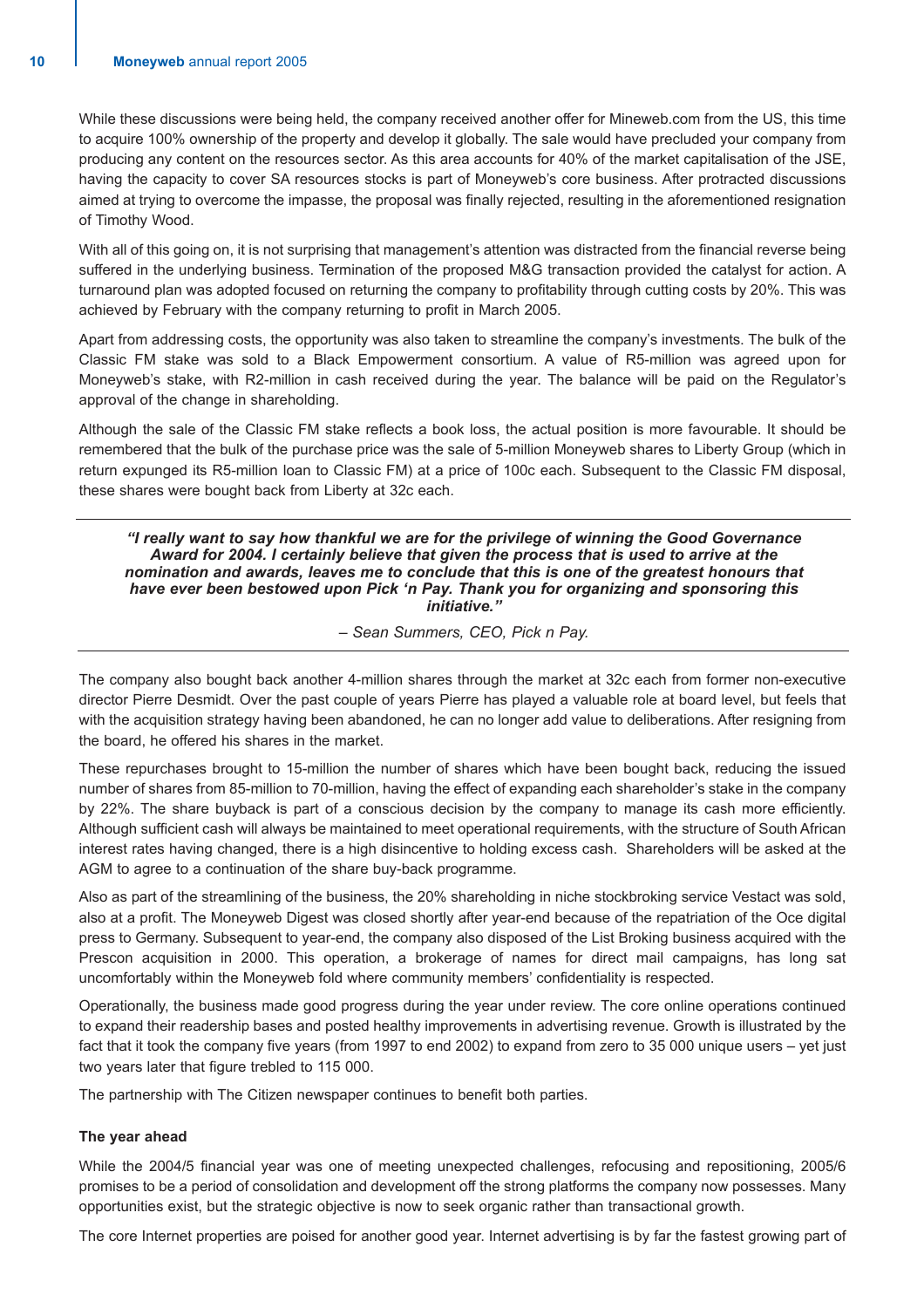the global advertising pie and is enjoying excellent acceptance among South African advertisers. Industry researcher ZenithOptimedia estimates that in calendar 2005 the Internet will account for 3,8% of total advertising, up from 3,6% last year and 3,2% in 2003. The researchers project Internet's slice at 4,4% by 2007.

The value of online properties is recognised by the investment market. Earlier this year, Marketwatch.com was acquired by the Dow Jones company for a net US\$463-million in cash. The company, like Moneyweb established in 1997, runs two websites which serve the investment community. Its sites boast 8-million unique users.

On a direct comparison, that would value your company's Moneyweb.co.za and Mineweb.com sites at well north of \$6 million. Although Moneyweb's properties do not enjoy an equivalent rating in the South African investment market, it does give an indication of the kind of valuations global investors are prepared to put onto investment-focused websites.

This is partly due to a realisation that traditional media, especially newspapers, are continuing to lose ground to the Internet. Recent figures published by the Washington Post show the US's 814 biggest newspapers reported a 2% contraction in circulation last year, continuing a 20 year trend as people turn increasingly to the web and cable TV for their news.

South Africa's newspaper picture is distorted by the success of the bottom-end Daily Sun, but in the area where Moneyweb competes, the move to the Internet is distinct with contracting circulations among top end newspapers and magazines. An appreciation of this fact among advertisers is likely to ensure solid growth in the company's online revenues in the financial year to March 2006.

Biggest turnaround, though, is likely on the radio side where the Radio 2000 partnership and new relationship with another SABC station, Lotus FM, will give fresh impetus to revenues. Opportunities are being sought in providing business information to the SABC's portfolio of African Language Stations where massive audiences offer great potential. A second radio studio was commissioned at Moneyweb's Rosebank headquarters in anticipation of the expanded activities.

Concrete progress is now being made on the promised expansion into other parts of the African continent with a partner identified in Nigeria. Various joint venture opportunities have been identified after a fact finding trip by Moneyweb's head of editorial, Belinda Anderson. The first of these is likely to be launched in the current financial year.

The key to Moneyweb's future, however, lies in its people. In recognition, the board has introduced an incentive programme where 20% of pretax profit is distributed quarterly through a bonus pool to all except the sales staff (who have direct incentives). Recipients are encouraged to use part of these bonuses to acquire share options at a market related price.

### *"Thank you for all the letters that I regularly receive. I signed up to Moneyweb when I was doing my Finance Honours Thesis at UCT. Your help was greatly appreciated, and it helped me to get the highest Finance thesis mark in that year."*

*– Moneyweb Community member.*

The editorial team has come through a difficult year with flying colours scooping numerous award for their journalistic efforts. Most notable of these was Investigations Editor Barry Sergeant's award of R100 000 by the Valley Trust – the richest prize in journalism – in recognition of his efforts in exposing malfeasance in the commercial arena.

Moneyweb also did well in the annual Sanlam and Citadel Award, with the Moneyweb Power Hour winning the business radio category in both competitions for the sixth successive year. In the Sanlam competition, Moneyweb also won the category for best Companies and Industries reporting for Internet and daily newspapers.

Felicity Duncan was awarded the "best newcomer" prize in the Sanlam competition, following in the footsteps of her colleague and 2004 winner Erika van der Merwe. In the Telkom Awards for ICT Journalism, Belinda Anderson scooped the Electronic Category and came third overall.

Subsequent to year-end, the editorial team was bolstered through employment of some experienced journalists and the retention of graduates of the successful Internship programme.

For the first time, the editorial function is complemented by a highly professional sales team, put together by experienced professional Gilda de Araujo. In the year since joining Moneyweb, Gilda has used her knowledge and skills to attract and train an extremely competent group that is maturing into one of the most effective sales teams anywhere in the media sector. This investment is sure to pay handsome dividends in the 2006 financial year.

It is a very different Moneyweb which approaches the future. The financial reverse of 2004/5 had a disruptive impact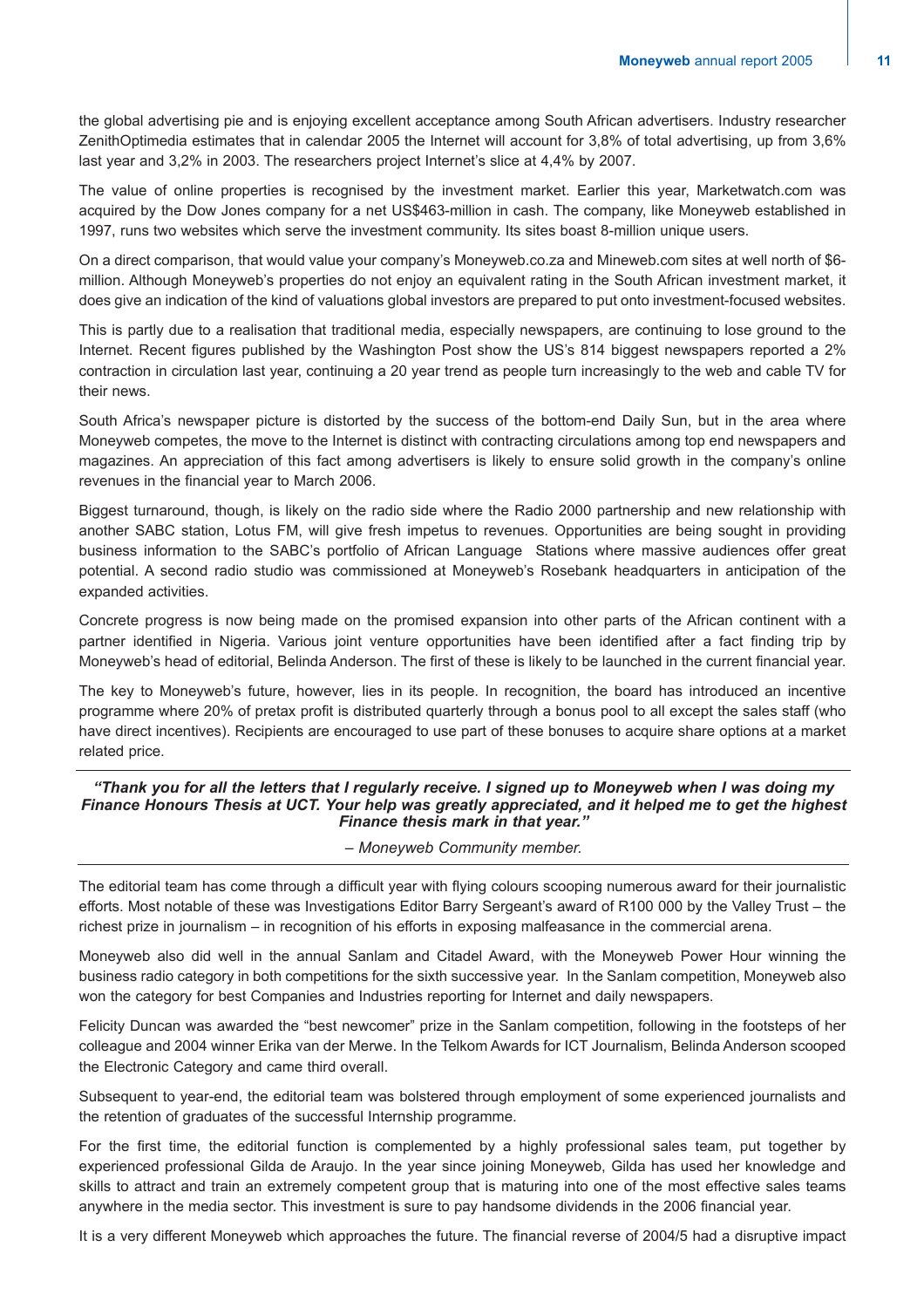throughout the company, as did the consequent process of streamlining operations. With the picture having cleared, morale is back at its usual high levels that Moneyweb has enjoyed since inception. This has been helped by the securing of the partnership with the national broadcaster, obviously the most powerful partner for any radio content provider.

The change in radio platforms will require substantial marketing investment in the 2006 financial year. Even so, the company is poised to post a strong return to profits and expects to resume distributions to shareholders this year.

This has been a year when directors of your company have been asked to take some tough decisions, to ignore the noise and act in the longer-term interest of your company. I have been proud to be part of the decision making process and thank every member of our board for the contribution they have made. Our best wishes to Pierre Desmidt and thanks for the effort and enthusiasm he displayed while a director of Moneyweb.

My personal thanks to each member of the Moneyweb team. They have cheerfully parried a great deal of usually illfounded criticism this past year – and even put up with a flash flood in the office courtesy of a mix-up with the Municipality's Water Department. It is an enduring pleasure to share one's working hours with such an outrageously talented group of people.

Sincere appreciation also to our advertisers. It is their support which enables us to report independently and really make a difference.

And, finally, thanks to the growing base of Moneyweb community members without whom all of what we do would be irrelevant. We will keep striving to repay your loyal support through raising the bar in everything we deliver.

Alec Hogg CEO 5 June 2005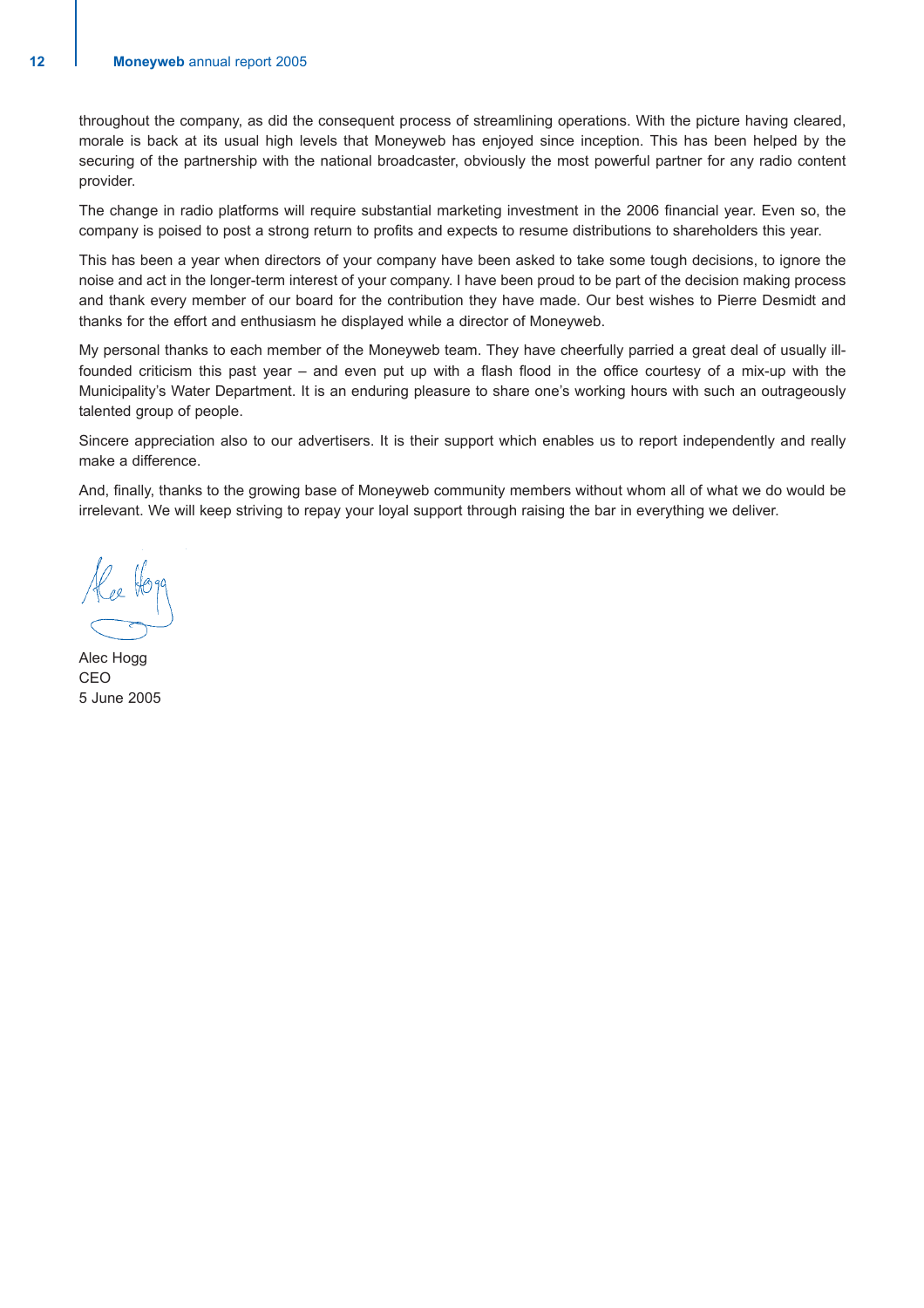W COMPANY

# **CORPORATE GOVERNANCE**

The Moneyweb Group is committed to the principles of integrity and accountability in its dealings with all stakeholders.

The Board subscribes to the principles incorporated in the amended Code of Corporate Practices and Conduct, as set out in the King Report on Corporate Governance for South Africa 2002 (King II) and the JSE Securities Exchange Listing Requirements.

### **The Board of Directors**

The Board is chaired by an executive director. The role and person of the executive chairman is, however, separate from that of the chief executive. The Board includes two executive directors and three non-executive directors who have been carefully chosen for their wide range of business skills.

The Board is responsible for formulating and implementing overall Group strategy and policies, planning of resources, monitoring of performance and maintaining standards of business conduct. The Board meets quarterly for these purposes.

Certain functions of the Board are facilitated through the main sub-committees of the Board which include the Audit and Remuneration Committees. The Audit Committee meets three times annually and the Remuneration Committee meets annually. The Chairmen of these committees report directly to the Board. In addition, management of the various strategic business units meet weekly.

All directors have access to the services and advice of the company secretary who provides the Board and individual directors with guidance regarding their duties and responsibilities.

### **Communication**

The Group acknowledges that it operates within a community and values a good working relationship with its stakeholders. The Group consistently strives to strengthen links through regular communication with all its stakeholders which conforms with the criteria of timeous, objective, relevant and transparent communication.

### **Committees of the Board**

The Board has delegated certain of its responsibilities to sub-committees of the Board.

### **Audit Committee**

The Audit Committee comprises the non-executive directors, Edwin Andrew Jay (Chairman), Andrew Smith and Victor Nosi.

The terms of reference of the Audit Committee include:

- reviewing financial information
- $\bullet$  assessment of the risk of fraudulent reporting
- review of the code of ethics
- compliance procedures
- appointment and evaluation of the external auditors
- determination of audit fees
- reporting to the Board
- $\bullet$  setting the principles for recommending the use of the external auditors for non-audit purposes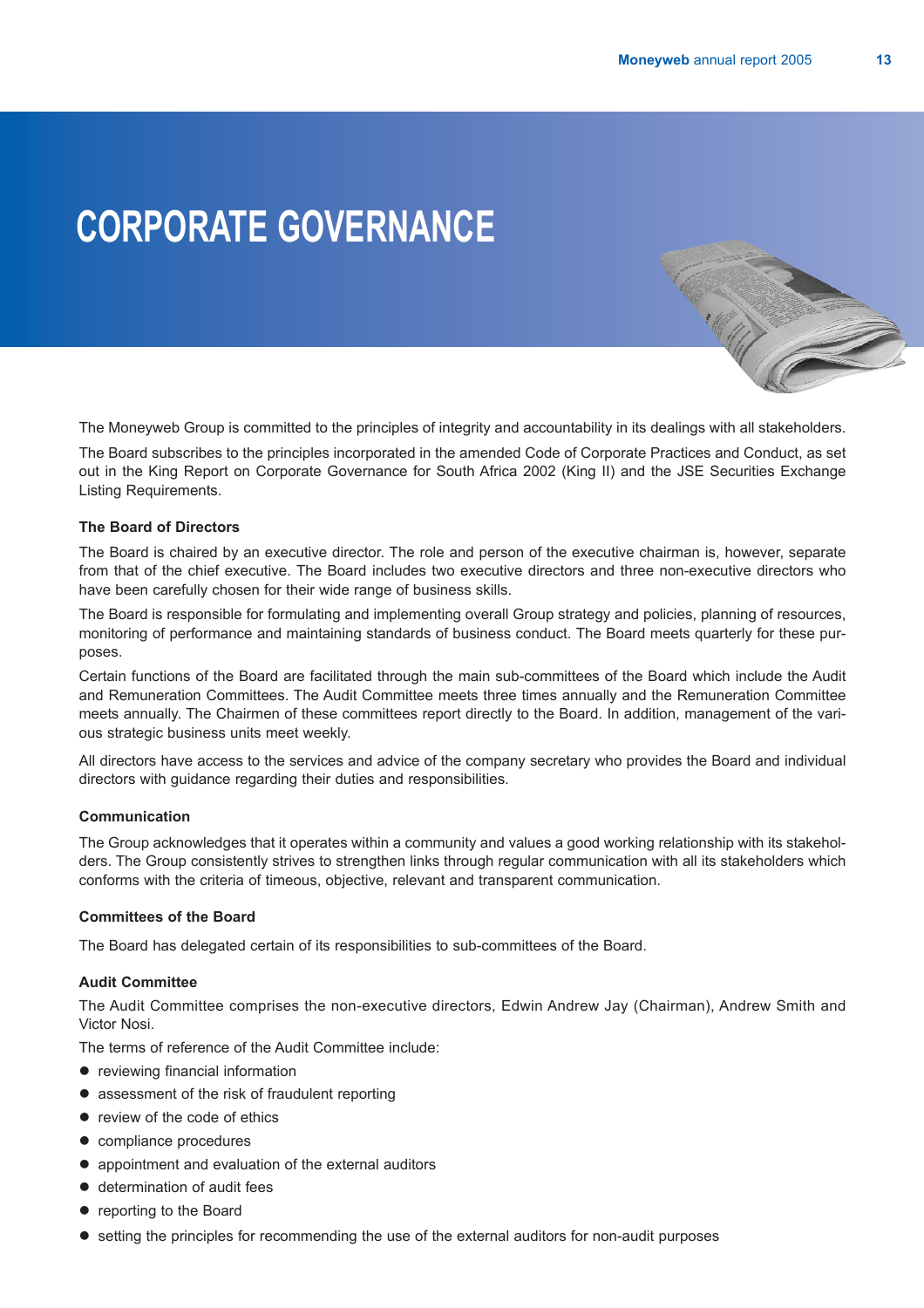### **Remuneration Committee**

The Remuneration Committee comprises of an executive director, Louise Hogg, and the two non-executive directors Victor Nosi (Chairman), and Andrew Smith.

The terms of reference of the Remuneration Committee include:

- appointment/discharge of executive directors
- all matters relating to remuneration of employees
- all matters relating to conditions of service of employees
- staff participation in bonus scheme
- staff participation in share option scheme
- adherence to employment equity

### **Internal Control**

The directors are responsible for the Group's systems of internal financial and operational control and for ensuring that the Group maintains adequate records that disclose, with reasonable accuracy, the financial performance and position of the Group. To enable the directors to meet these responsibilities, the Board sets standards and management implements systems of internal control, comprising policies, standards, procedures, systems and information to assist in:

- $\bullet$  safeguarding assets and reducing the risk of loss, error, fraud and other irregularities;
- ensuring the accuracy and completeness of accounting records; and
- the timely preparation of reliable financial statements and information in compliance with relevant legislation and South African Statements of Generally Accepted Accounting Practice.

### **Employee Participation**

The Group implements the increasing empowerment of its employees through participative structures on employeerelated matters, training, development and information sharing.

### **Employment Equity**

The Group is committed to providing equal opportunities for its employees regardless of their ethnic origin or gender. Affirmative action strategies are in place to ensure that employee profiles will be more representative of the demographics of the region in which the Group conducts its business activities. An aggressive intern training programme has been adopted as the most suitable manner to bring the staffing profile to an acceptable level.

### **Code of Ethics**

The Group endorses a code of ethics which commits the Group to the highest standards of integrity, behaviour and ethics in all dealings with its stakeholders. An ethical decision-making model has been adopted, which engenders sound business decisions by encouraging staff members to take all relevant aspects into consideration.

Directors and employees who become aware of sensitive financial information cannot directly or indirectly deal in the relevant company's shares until the information is in the public arena.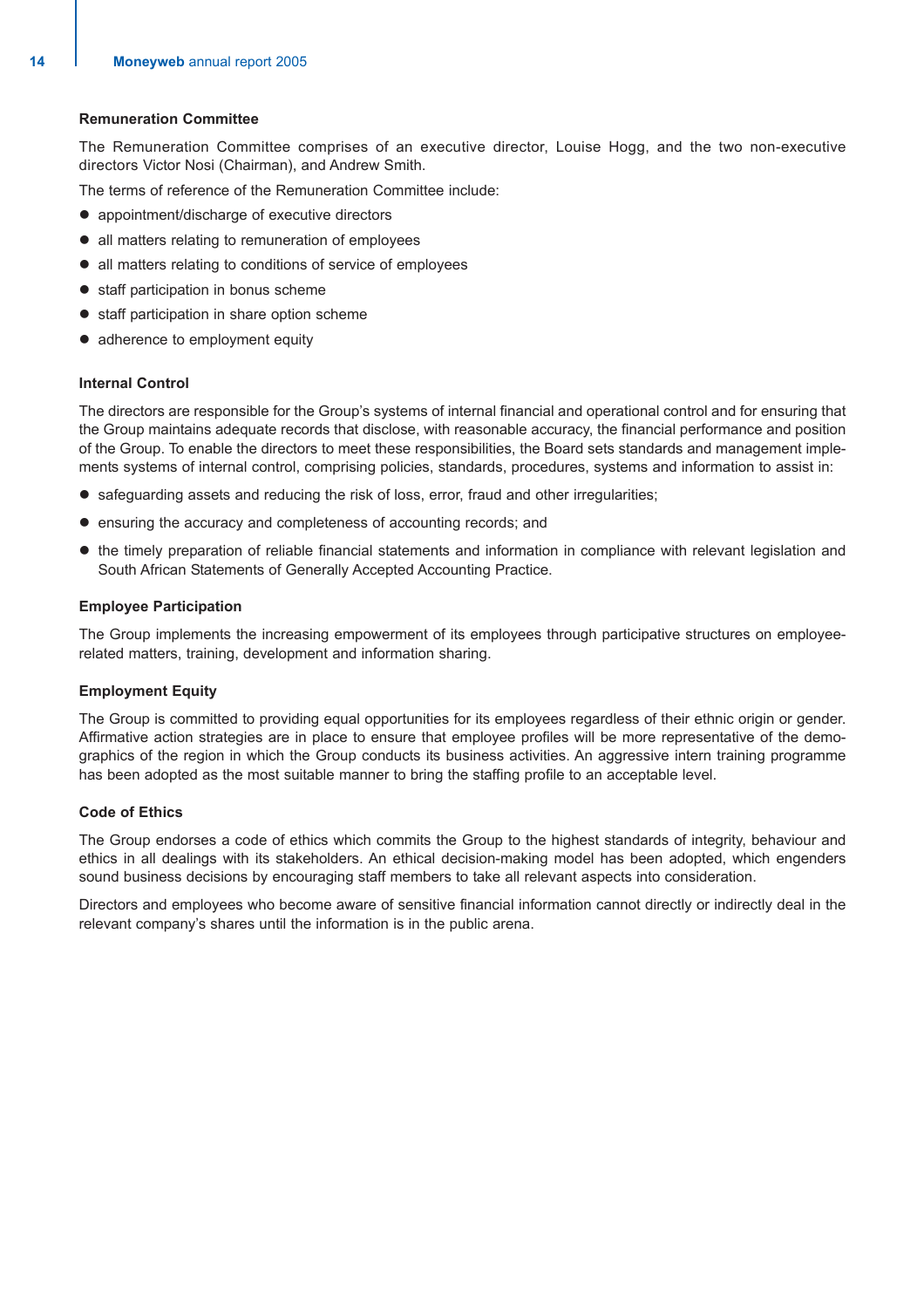# **ANNUAL FINANCIAL STATEMENTS**

# **CONTENTS**



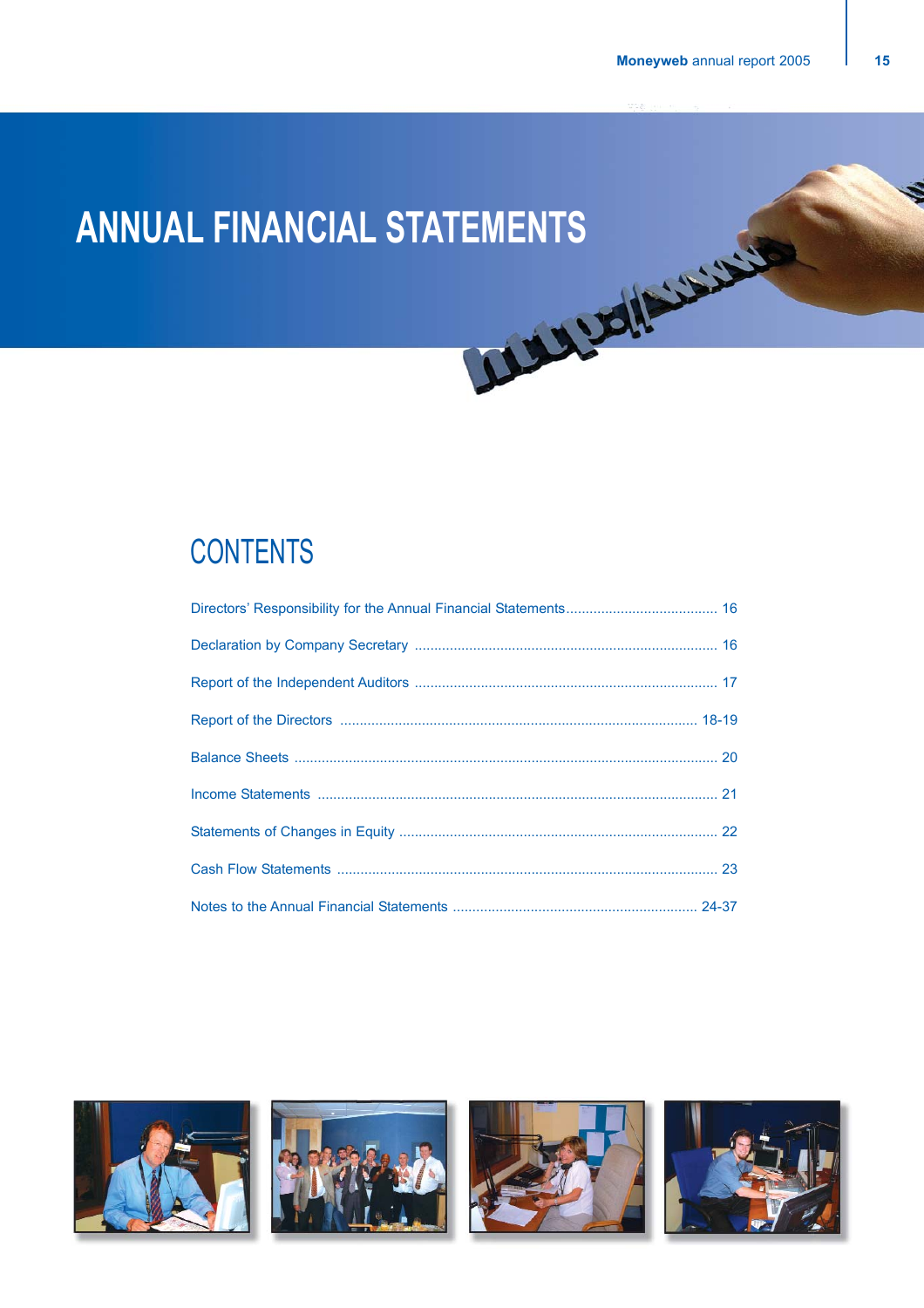### **DIRECTORS' RESPONSIBILITY FOR THE ANNUAL FINANCIAL STATEMENTS**

The directors are responsible for monitoring the preparation and integrity of the financial statements and related information included in this annual report.

In order for the Board to discharge its reponsibilities, management has developed and continues to maintain a system of internal control. The Board has ultimate responsibility for the system of internal control and reviews its operation, primarily through the Audit Committee and various other risk-monitoring committees.

The internal controls include a risk-based system of internal accounting and administrative controls designed to provide reasonable but not absolute assurance that assets are safeguarded and that transactions are executed and recorded in accordance with generally accepted business practices and the Group's policies and procedures. These controls are implemented by trained, skilled personnel with an appropriate segregation of duties, are monitored by management and include a comprehensive budgeting and reporting system operating within strict deadlines and an appropriate control framework.

The financial statements are prepared in accordance with South African statements of Generally Accepted Accounting Practice and incorporate disclosure in line with the accounting philosophy of the Group. They are based on appropriate accounting policies consistently applied and supported by reasonable and prudent judgements and estimates.

The directors believe that the Group will be a going concern in the year ahead. For this reason they continue to adopt the going concern basis in preparing the Group annual financial statements.

The annual financial statements for the year ended 31 March 2005, set out on pages 20 to 37, were approved by the Board of directors on 10 June 2005.

AB Hogg **Andrew Smith** Andrew Smith **Chief Executive Officer Chairman** 

### **DECLARATION BY COMPANY SECRETARY**

In my capacity as Company Secretary, I hereby confirm, in terms of the Companies Act, 1973, that for the year ended 31 March 2005, the Company has lodged with the Registrar of Companies all such returns as are required of a public company in terms of this Act and that all such returns are true, correct and up to date.

Samantha Booysen Company Secretary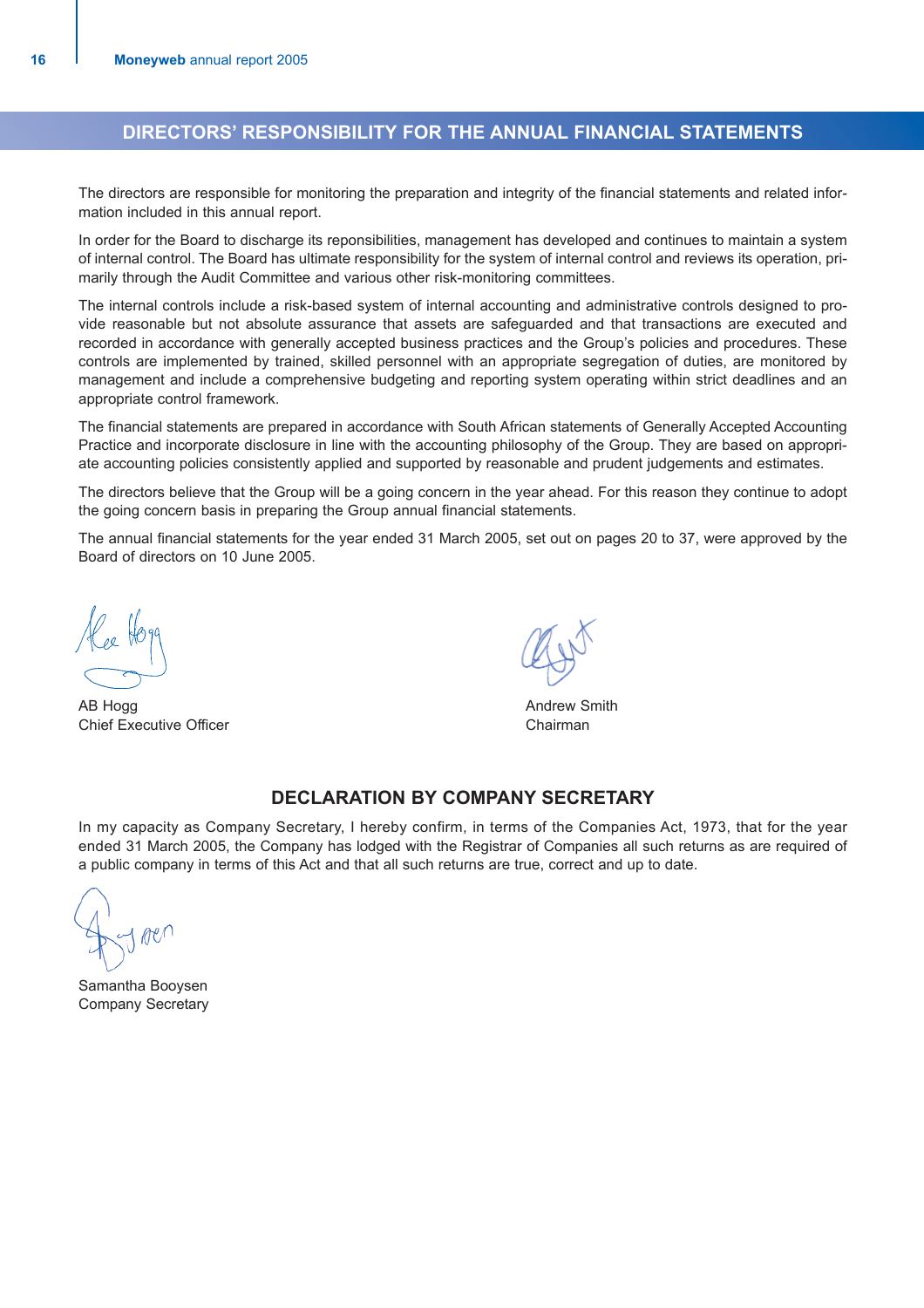### **REPORT OF THE INDEPENDENT AUDITORS**

### **To the members of**

### **MONEYWEB HOLDINGS LIMITED**

We have audited the annual financial statements and group annual financial statements of Moneyweb Holdings Limited for the year ended 31 March 2005 set out on page 20 to 23. These financial statements are the responsibillity of the company's directors. Our responsibility is to express an opinion on these financial statements based on our audit.

### **Scope**

We conducted our audit in accordance with statements of South African Auditing Standards. Those standards require that we plan and perform the audit to obtain reasonable assurance that the group and company financial statements are free of material misstatement. An audit includes:

- examining on a test basis, evidence supporting the amounts and disclosures in the group and company financial statements;
- $\bullet$  assessing the accounting principles used and significant estimates made by management; and
- $\bullet$  evaluating the overall financial statement presentation.

We believe that our audit provides a reasonable basis for our opinion.

### **Audit opinion**

In our opinion, the financial statements fairly present, in all material respects, the financial position of the group and company at 31 March 2005 and the results of its operations, changes in equity and cash flows for the year then ended in accordance with South African Statements of Generally Accepted Accounting Practice and in the manner required by the Companies Act in South Africa.

that

**GRANT THORNTON** Registered Accountants and Auditors Chartered Accountants (S.A.) 10 June 2005 JOHANNESBURG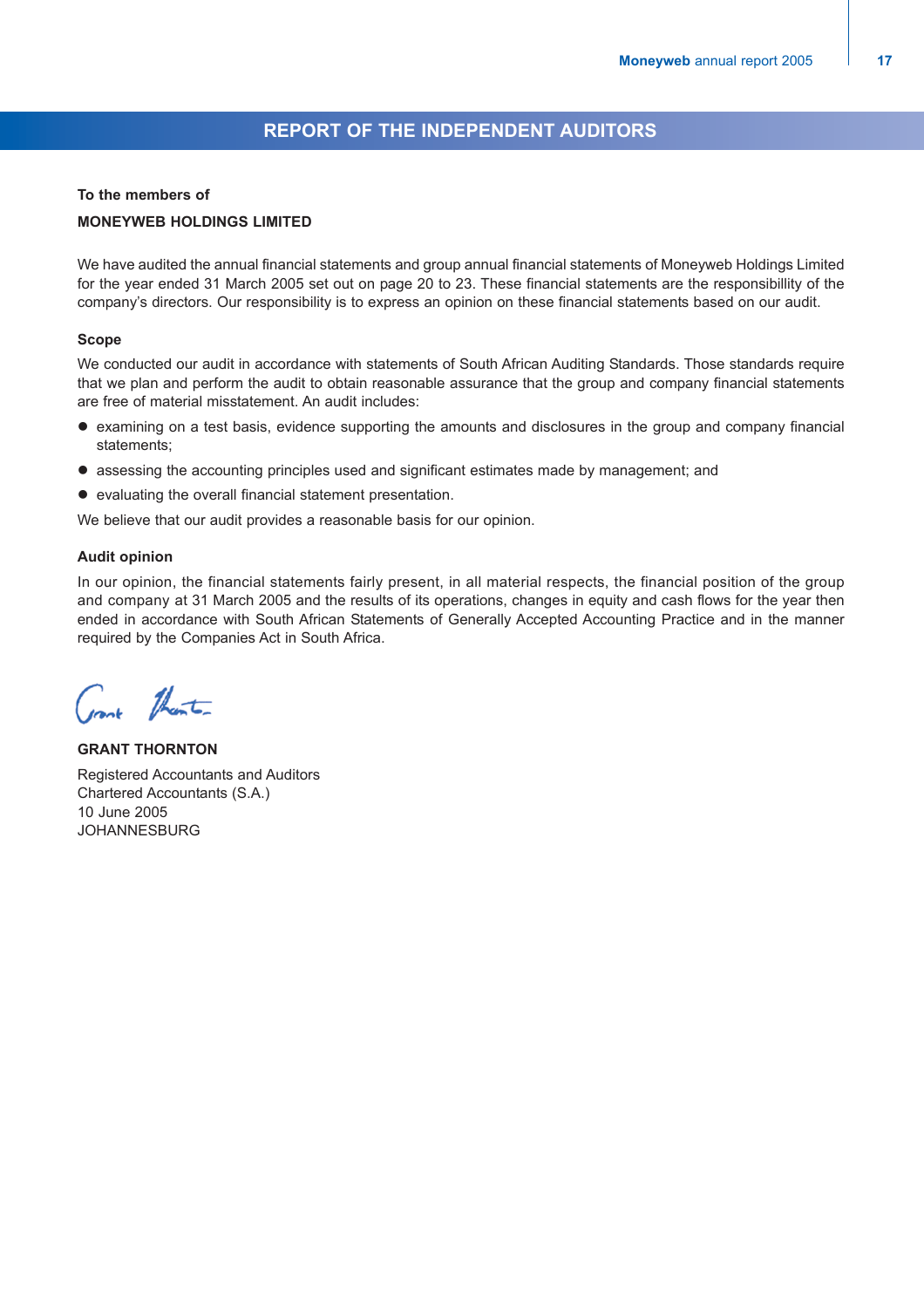### **REPORT OF THE DIRECTORS**

The directors present their report together with the audited annual financial statements of the Company and of the Group for the year ended 31 March 2005.

### **Nature of Business**

Moneyweb Holdings Limited is incorporated in the Republic of South Africa and is an integrated media company with interests in the electronic and print publishing fields. The Group's focus is on supplying independent high quality and credible information to targeted communities.

### **Operating Results**

The headline loss for the Group amounted to R2,2 million, a decrease of 186,5% year on year. The Group achieved a headline loss per share of 2,82c per share, a decrease of 188% on 3,2c profit per share in the previous year.

### **Share Capital**

The authorised and issued share capital remained unchanged during the year.

### **Share Repurchase**

During the financial year the Company purchased 8 850 808 shares on the open market. The shares are being held as treasury stock by a wholly owned subsidiary of Moneyweb. Since year end 7 078 760 treasury shares have been cancelled reducing the issued share capital to 77 921 240. The JSE Securities Exchange South Africa has approved the cancellation.

### **Share Incentive Scheme**

| Summary of the details and terms of the Company's share incentive scheme.      |           |
|--------------------------------------------------------------------------------|-----------|
| Maximum number of shares that may be allocated $-10\%$ of issued share capital | 8 500 000 |
| Number of share options allocated at 31 March 2004                             | 2 010 000 |
| Allocated during the year                                                      |           |
| Lapsed since 1 April 2004                                                      | (1275000) |
| Number of share options allocated at 31 March 2005                             | 735 000   |
| Number of share options available for distribution                             | 7 765 000 |

In terms of the rules of the share incentive scheme the aggregate number of shares which may be acquired under this scheme shall not be more than 10% of the Company's entire issued ordinary share capital from time to time and the aggregate number of shares that may be acquired by any one participant in terms of this scheme shall not exceed 2% of the Company's share capital.

### **Share Incentive Trust**

922 394 issued shares remained unallocated in the share trust. It is intended to use these unallocated shares to partially facilitate the shares required in terms of the share incentive scheme.

### **Directorate**

The following acted as directors during the year:

| AB Hogg    | Chief Executive Officer (appointed 16 February 2005, previously chairman) |
|------------|---------------------------------------------------------------------------|
| EA Jay*    | Non-executive director (resigned as CEO 16 February 2005)                 |
| LM Hogg    | Executive director                                                        |
| P Desmidt* | Resigned on 23 March 2005                                                 |
| V Nosi*    | Non-executive director                                                    |
| A Smith*   | Chairman (appointed 16 February 2005, previously non-executive)           |

\* *Independent non-executive director*

There has been no change in the directors' shareholdings, as set out on page 5 of this report, since the end of the financial year to the date of this report.

On 31 March 2005 the total beneficial shareholdings of the directors was 50,05% of the issued capital.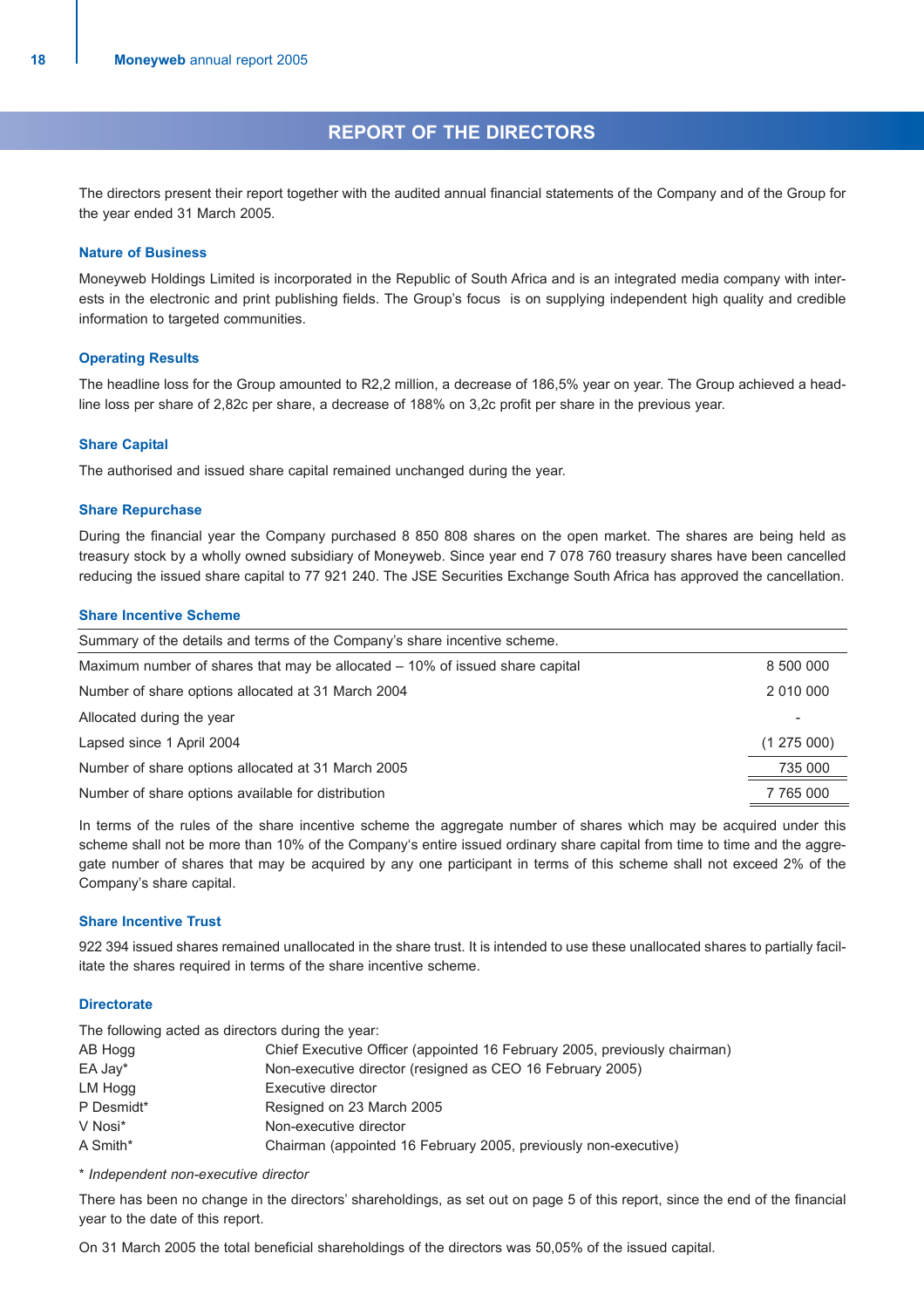The Company Secretary is S Booysen whose business and postal addresses are:

| Business Address: | First Floor, West Wing                | Postal Address: P O Box 102 |           |
|-------------------|---------------------------------------|-----------------------------|-----------|
|                   | <b>President Place</b>                |                             | Parklands |
|                   | Corner Jan Smuts Avenue & Bolton Road |                             | 2121      |
|                   | Rosebank, 2196                        |                             |           |

### **Subsidiaries**

The following relates to the Company's interest in its subsidiaries:

|                                          | <b>Issued</b><br>Ordinary<br>Capital | Percentage<br><b>Holding</b> |                       | Cost of<br><b>Investment</b> |               | Indebtedness by/<br>(to) Subsidiary |                          |
|------------------------------------------|--------------------------------------|------------------------------|-----------------------|------------------------------|---------------|-------------------------------------|--------------------------|
|                                          | 2005                                 | 2005<br>$\frac{0}{0}$        | 2004<br>$\frac{0}{0}$ | 2005<br>R'000                | 2004<br>R'000 | 2005<br>R'000                       | 2004<br>R'000            |
| <b>Directly Held</b>                     |                                      |                              |                       |                              |               |                                     |                          |
| Moneyweb Investments (Pty) Ltd           | R <sub>100</sub>                     | 100                          | 100                   | 58 800                       | 58 800        | $\qquad \qquad \blacksquare$        | $\overline{\phantom{a}}$ |
| Prescon Publishing Corporation (Pty) Ltd | R <sub>100</sub>                     | 100                          | 100                   | 6443                         | 6443          | 112                                 | 112                      |
| Moneyweb Internet Publishing Limited*    | £100                                 | 100                          | 100                   | 1 748                        | 1748          | (183)                               | (197)                    |
| <b>Indirectly Held</b>                   |                                      |                              |                       |                              |               |                                     |                          |
| Moneyweb (Pty) Ltd                       | R <sub>100</sub>                     | 100                          | 100                   |                              |               | 3 9 4 1                             | 3 0 3 9                  |
|                                          |                                      |                              |                       | 66 991                       | 66 991        | 3870                                | 2 9 5 4                  |
|                                          |                                      |                              |                       |                              |               |                                     |                          |

### \*Unlisted

All subsidiaries, except Moneyweb Internet Publishing Limited which is incorporated in the United Kingdom, are incorporated in the Republic of South Africa.

The attributable interest of the Company in the aggregate net profits after taxation of its subsidiaries for the year amounted to a loss of R2 267 000 (2004: profit of R1 974 000). This amount excludes the net fair value adjustment on the treasury shares held by Moneyweb (Pty) Ltd which is eliminated on consolidation.

### **Special Resolutions**

On 16 August 2004, the date of the last Annual General Meeting, shareholders approved amendments to the Company's articles of association and granted directors a general authority to repurchase shares in Moneyweb Holdings Limited

No other special resolutions were passed during the year under review.

### **Post-Balance Sheet Events**

### **Cancellation of Treasury Shares**

Moneyweb Holdings will cancel 7 078 760 treasury shares reducing the number of treasury shares from 14 870 884 to 7 792 124. The cancellation of the treasury shares is to reduce the holding to 10 % of the adjusted issued capital in compliance with section 89 of the Companies Act.

### **Disposal of lists**

On 1 April 2005, the list division of Prescon Publishing Corporation (Pty) Ltd was sold for R200 000. The decision to dispose of the division was based on the fact that selling of lists is not part of Moneyweb's strategy. The net revenue generated by lists for the 2005 financial year was R232 752,37.

### **Disposal of Classic**

During the latter part of the financial year, Moneyweb entered into an agreement for the disposal of 80% of the the 19,6% interest held in Classic for R4 million. As 50% of the disposal was conditional on the approval by ICASA, the group only recognised the disposal of an effective 40% in the results for the year ended 31 March 2005. Towards the end of the financial year, the Group entered into negotiations for the disposal of the remaining 20% of its investment in Classic. The agreement has not been finalised.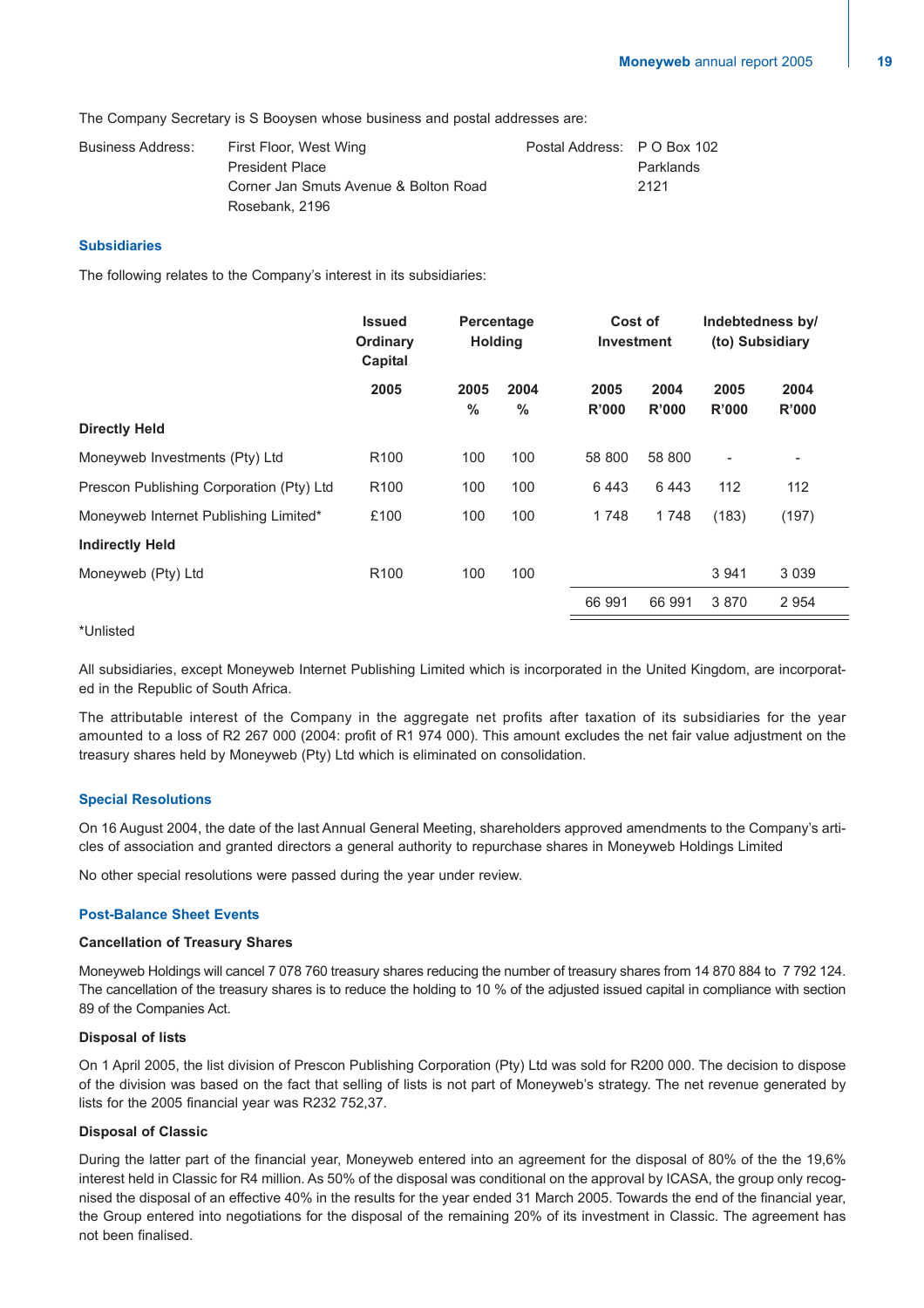### **BALANCE SHEETS AT 31 MARCH 2005**

|                                     | <b>Notes</b>   | Group                |                      | Company                  |                              |
|-------------------------------------|----------------|----------------------|----------------------|--------------------------|------------------------------|
|                                     |                | 2005<br><b>R'000</b> | 2004<br><b>R'000</b> | 2005<br><b>R'000</b>     | 2004<br><b>R'000</b>         |
| <b>ASSETS</b>                       |                |                      |                      |                          |                              |
| <b>Non-current assets</b>           |                | 5 7 6 5              | 21 835               | 34 278                   | 38 203                       |
| Tangible assets                     | 1              | 1 5 1 3              | 909                  | $\overline{\phantom{a}}$ | $\qquad \qquad \blacksquare$ |
| Intangible assets                   | $\overline{2}$ | 347                  | 14 3 15              |                          |                              |
| Investment in associates            | 3              |                      | 6 5 8 7              | $\overline{\phantom{0}}$ | 7865                         |
| Investment in subsidiaries          | 4              |                      |                      | 31 278                   | 30 338                       |
| Other investment                    | 5              | 3 0 1 6              | 12                   | 3 0 0 0                  | $\qquad \qquad \blacksquare$ |
| Deferred taxation                   | 8              | 889                  | 12                   | $\overline{\phantom{a}}$ | $\overline{\phantom{a}}$     |
|                                     |                |                      |                      |                          |                              |
| <b>Current assets</b>               |                | 4 6 9 1              | 12 268               | 630                      | 1                            |
| Trade and other receivables         |                | 2 1 5 3              | 4 3 8 2              | $\overline{\phantom{a}}$ | $\overline{a}$               |
| Taxation                            |                |                      | 28                   | $\overline{\phantom{0}}$ |                              |
| Cash and cash equivalents           | 6              | 2 5 3 8              | 7858                 | 630                      | 1                            |
| <b>Total assets</b>                 |                | 10 456               | 34 103               | 34 908                   | 38 204                       |
|                                     |                |                      |                      |                          |                              |
| <b>EQUITY AND LIABILITIES</b>       |                |                      |                      |                          |                              |
| <b>Capital and reserves</b>         |                | 7 2 8 5              | 28 067               | 34 904                   | 38 202                       |
| Share capital and premium           | $\overline{7}$ | 6 2 5 7              | 10 543               | 11 569                   | 12 817                       |
| Retained profit and reserves        |                | 1 0 28               | 17 524               | 23 335                   | 25 385                       |
| <b>Non-current liabilities</b>      |                |                      |                      |                          |                              |
| Shareholders' loan                  | 9              | 438                  | 438                  |                          |                              |
| <b>Current liabilities</b>          |                | 2 7 3 3              | 5 5 9 8              | $\overline{4}$           | $\overline{2}$               |
| Trade and other payables            |                | 2 0 6 7              | 3 5 7 5              |                          |                              |
| Provisions                          | 10             | 147                  | 117                  |                          |                              |
| Deferred revenue                    | 11             | 509                  | 1 4 4 4              |                          |                              |
| Receiver of Revenue                 |                | $\,8\,$              | 460                  | $\sqrt{2}$               |                              |
| Shareholders for dividend           |                | $\sqrt{2}$           | $\sqrt{2}$           | $\sqrt{2}$               | $\overline{2}$               |
| <b>Total equity and liabilities</b> |                | 10 456               | 34 103               | 34 908                   | 38 204                       |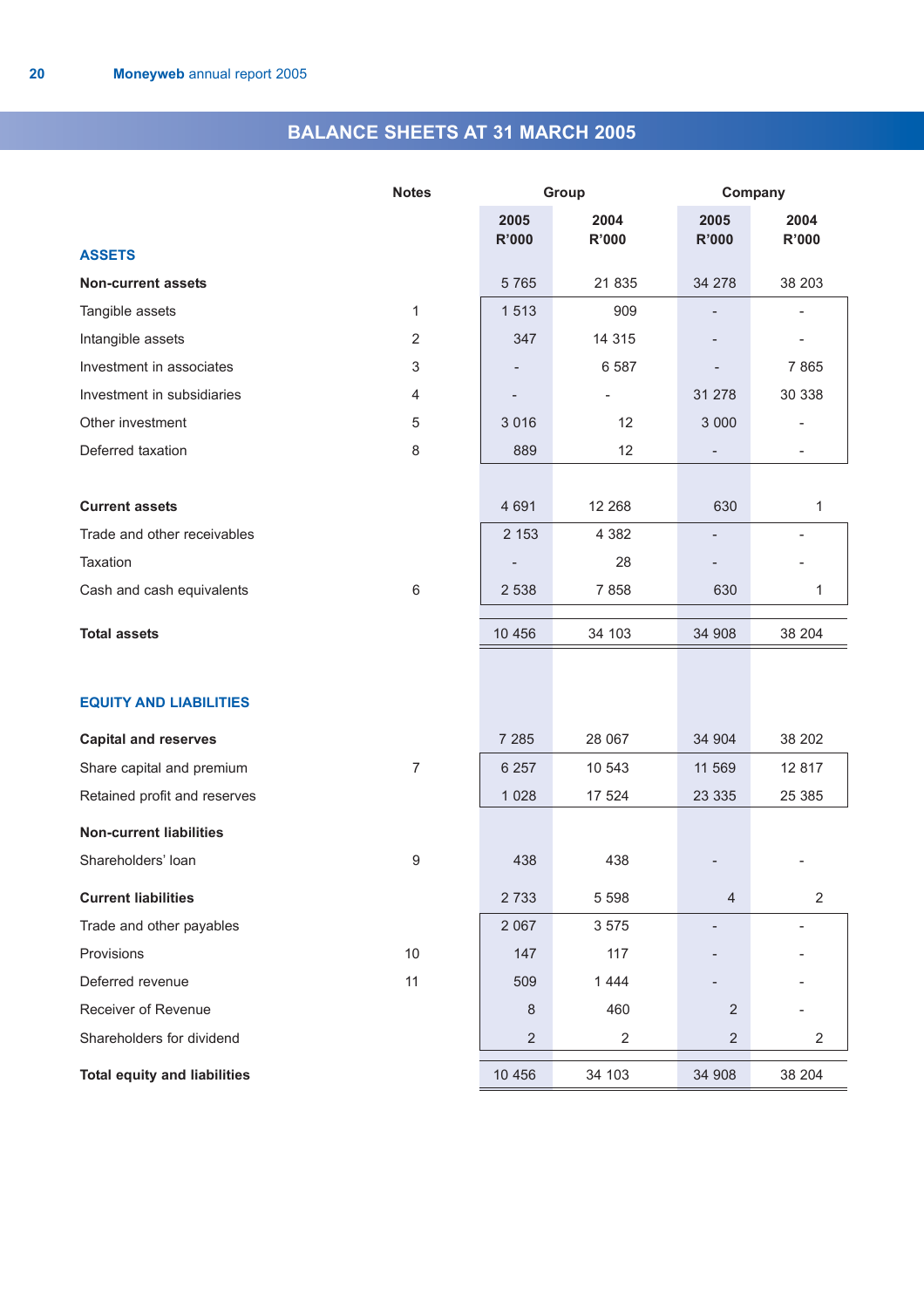### **INCOME STATEMENTS FOR THE YEAR ENDED 31 MARCH 2005**

|                                                                                                                                                                                    | <b>Notes</b>  | Group                                 |                                         | Company                         |                                 |
|------------------------------------------------------------------------------------------------------------------------------------------------------------------------------------|---------------|---------------------------------------|-----------------------------------------|---------------------------------|---------------------------------|
|                                                                                                                                                                                    |               | 2005                                  | 2004                                    | 2005                            | 2004                            |
|                                                                                                                                                                                    |               | <b>R'000</b>                          | <b>R'000</b>                            | <b>R'000</b>                    | <b>R'000</b>                    |
| <b>REVENUE</b>                                                                                                                                                                     |               | 16 829                                | 20 128                                  | $\overline{\phantom{0}}$        | 49                              |
| AMORTISATION (EBITDA)<br>Depreciation<br>Amortisation of website development costs                                                                                                 |               | (2 283)<br>(424)<br>(418)             | 3 0 4 7<br>(444)<br>(511)               | (19)<br>$\qquad \qquad -$       |                                 |
| PROFIT FROM OPERATIONS<br>Net investment income<br>Net income from associates (net of taxation)<br>Profit(loss) on disposal of investments<br>Fair value adjustment of investments | 12<br>13<br>3 | (3 125)<br>374<br>286<br>21<br>(326)  | 2 0 9 2<br>477<br>577                   | (19)<br>632<br>(1061)<br>(1595) | $\overline{\phantom{a}}$<br>(6) |
| PROFIT BEFORE GOODWILL<br>Goodwill amortisation<br>- Subsidiaries<br>- Associates                                                                                                  |               | (2770)<br>(14318)<br>(13550)<br>(768) | 3 1 4 6<br>(15081)<br>(13550)<br>(1531) | (2043)                          | (6)                             |
| NET LOSS BEFORE TAXATION<br>Taxation<br>NET LOSS FOR THE YEAR                                                                                                                      | 14            | (17088)<br>592<br>(16496)             | (11935)<br>(604)<br>(12539)             | (2043)<br>(7)<br>(2050)         | (6)<br>(3)<br>(9)               |
| LOSS PER SHARE (cents)                                                                                                                                                             | 15            | (21, 20)                              | (15, 74)                                |                                 |                                 |
| FULLY DILUTED LOSS PER SHARE (cents)<br>HEADLINE (LOSS)/EARNINGS PER SHARE (cents)                                                                                                 | 15<br>15      | (21, 20)<br>(2, 41)                   | (15, 74)<br>3,19                        |                                 |                                 |
| FULLY DILUTED (LOSS)/EARNINGS<br>PER SHARE (cents)                                                                                                                                 | 15            | (2, 41)                               | 3,19                                    |                                 |                                 |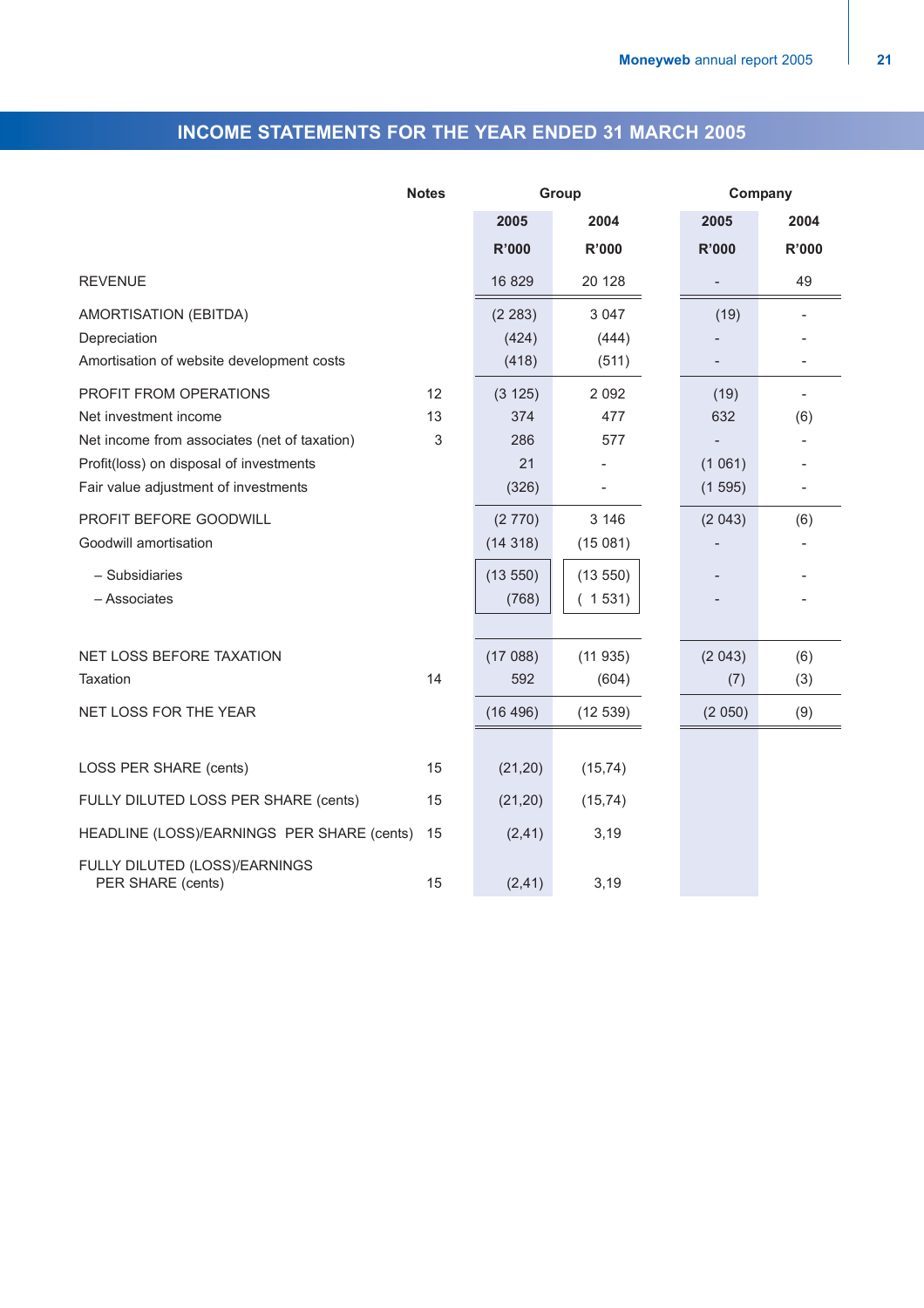### **STATEMENTS OF CHANGES IN EQUITY FOR THE YEAR ENDED 31 MARCH 2005**

| Group                                    | <b>Share</b><br>Capital | <b>Share</b><br><b>Premium</b> | Accumulated<br><b>Profit</b> | <b>Total</b> |
|------------------------------------------|-------------------------|--------------------------------|------------------------------|--------------|
|                                          | R'000                   | R'000                          | R'000                        | R'000        |
| Balance as at 1 April 2003               | 84                      | 12 295                         | 30 063                       | 42 442       |
| Net loss for the year                    |                         |                                | (12539)                      | (12539)      |
| Treasury shares purchased                | (6)                     | (1984)                         |                              | (1990)       |
| Disposal of share incentive trust shares |                         | 154                            |                              | 154          |
| Balance as at 1 April 2004               | 78                      | 10 4 65                        | 17 524                       | 28 067       |
| Net loss for the year                    |                         |                                | (16 496)                     | (16 496)     |
| Treasury shares purchased                | (9)                     | (3029)                         |                              | (3038)       |
| Capital distribution                     |                         | (1248)                         |                              | (1248)       |
| Balance as at 31 March 2005              | 69                      | 6 188                          | 1028                         | 7 285        |

| Company                     | <b>Share</b><br>Capital | <b>Share</b><br><b>Premium</b> | <b>Accumulated</b><br><b>Profit</b> | <b>Total</b> |
|-----------------------------|-------------------------|--------------------------------|-------------------------------------|--------------|
|                             | R'000                   | R'000                          | R'000                               | R'000        |
| Balance as at 1 April 2003  | 85                      | 12732                          | 25 3 94                             | 38 211       |
| Net loss for the year       |                         |                                | (9)                                 | (9)          |
| Balance as at 1 April 2004  | 85                      | 12732                          | 25 3 85                             | 38 202       |
| Net loss for the year       |                         |                                | (2 050)                             | (2049)       |
| Capital distribution        |                         | (1, 248)                       |                                     | (1248)       |
| Balance as at 31 March 2005 | 85                      | 11 484                         | 23 335                              | 34 905       |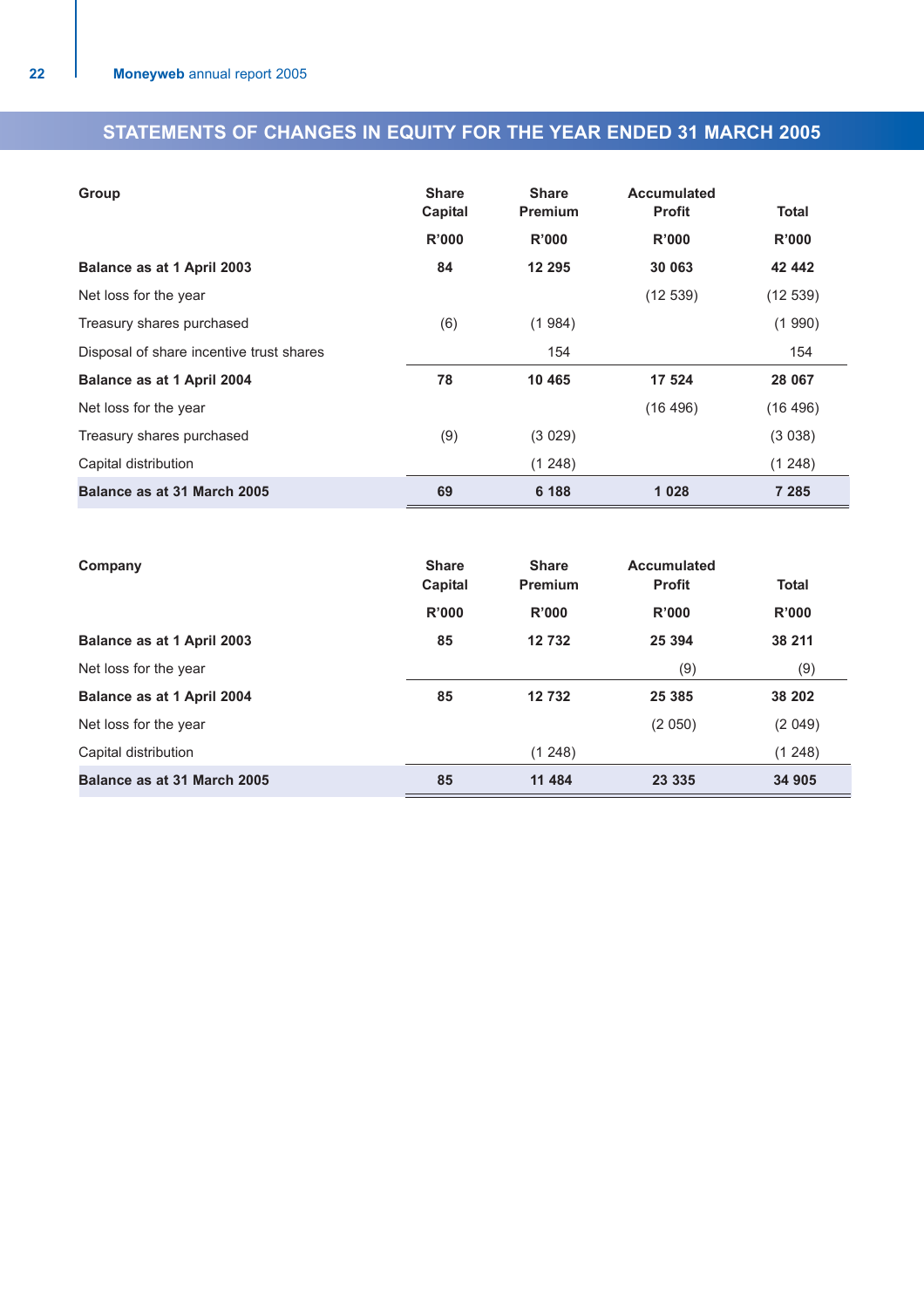### **CASH FLOW STATEMENTS FOR THE YEAR ENDED 31 MARCH 2005**

|                                                        | <b>Notes</b> |                      | Group         | Company                  |                          |  |
|--------------------------------------------------------|--------------|----------------------|---------------|--------------------------|--------------------------|--|
|                                                        |              | 2005<br><b>R'000</b> | 2004<br>R'000 | 2005<br>R'000            | 2004<br>R'000            |  |
| Cash flows from operating activities                   |              | (3464)               | 3730          | (639)                    | (9)                      |  |
| Cash generated by operations                           | 19.1         | (3 220)              | 3 8 9 4       | (18)                     |                          |  |
| Movements in working capital                           | 19.2         | 751                  | (65)          |                          | $\overline{\phantom{a}}$ |  |
| Cash generated by operating activities                 |              | (2469)               | 3829          | (18)                     | $\overline{\phantom{a}}$ |  |
| Net investment income                                  |              | 374                  | 477           | 43                       | (6)                      |  |
| Dividends received                                     |              | 589                  |               | 589                      |                          |  |
| Capital distribution paid                              |              | (1248)               |               | (1248)                   | $\overline{\phantom{0}}$ |  |
| Taxation paid                                          | 19.3         | (710)                | (576)         | (5)                      | (3)                      |  |
|                                                        |              |                      |               |                          |                          |  |
| Cash flows from investing activities                   |              | (1856)               | (2395)        | 1 2 6 8                  | 10                       |  |
| Acquisition of tangible assets                         |              | (1041)               | (355)         | $\overline{\phantom{0}}$ | $\overline{\phantom{0}}$ |  |
| Acquisition of treasury shares                         |              | (3038)               | (1990)        |                          |                          |  |
| Repayment of loans from associate                      |              | 312                  |               | 312                      |                          |  |
| Loan advanced to associate                             |              | (105)                | (207)         | (105)                    | (207)                    |  |
| Proceeds on disposal of associate company - Classic FM |              | 2 0 0 0              |               | 2 0 0 0                  |                          |  |
| Proceeds on disposal of associate company - Vestact    |              | 2                    |               | 2                        | $\overline{a}$           |  |
| Loans (advanced) repaid to subsidiaries                |              |                      |               | (941)                    | 217                      |  |
| Disposal of share trust shares                         |              |                      | 154           |                          |                          |  |
| Proceeds on disposal of tangible assets                |              | 14                   | 3             |                          | $\overline{\phantom{a}}$ |  |
|                                                        |              |                      |               |                          |                          |  |
| Net movement in cash and cash equivalents for the year |              | (5320)               | 1 3 3 5       | 629                      |                          |  |
| Cash and cash equivalents at beginning of the year     |              | 7858                 | 6 5 23        | 1                        | 1                        |  |
| Cash acquired during the year                          |              |                      |               |                          |                          |  |
| Cash and cash equivalents at end of year               |              | 2 5 3 8              | 7858          | 630                      | 1                        |  |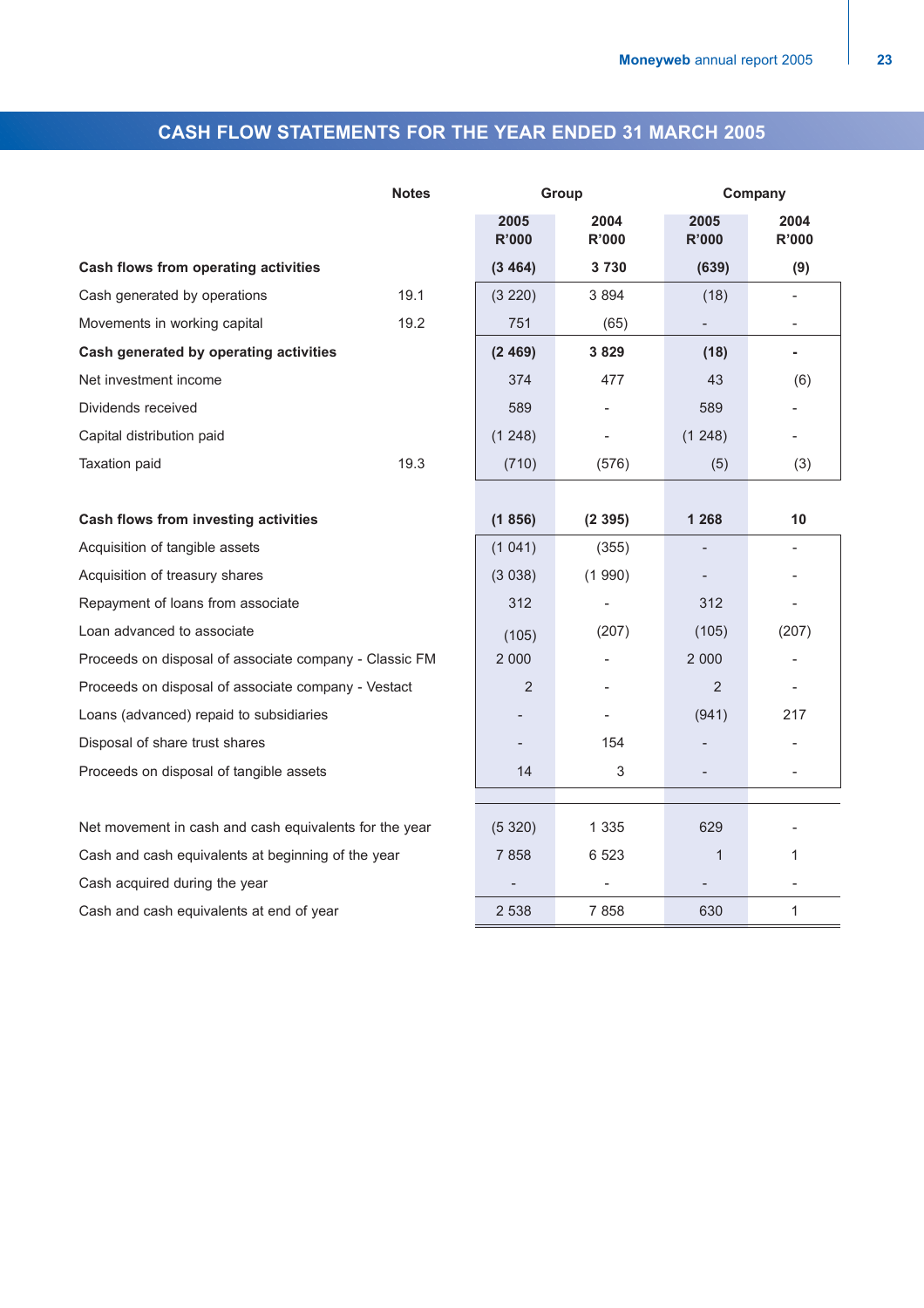### **NOTES TO THE ANNUAL FINANCIAL STATEMENTS FOR THE YEAR ENDED 31 MARCH 2005**

### **ACCOUNTING POLICIES**

The financial statements incorporate the principal accounting policies set out below, which are consistent with those adopted in the previous financial year. The accounting policies of the subsidiaries and associates are consistent with those of the holding company.

### **STATEMENT OF COMPLIANCE**

The financial statements and group financial statements are prepared in accordance with South African Statements of Generally Accepted Accounting Practice and the requirements of the Companies Act in South Africa.

### **BASIS OF PREPARATION**

The financial statements and group financial statements are prepared on the historical cost basis, except for financial instruments. The financial statements are prepared on a going concern basis.

### **• Basis of consolidation**

### **Investment in subsidiaries**

Subsidiaries are those entities over whose financial and operating policies the Group has the power to exercise control, so as to obtain benefits from their activities.

The Group financial statements incorporate the assets, liabilities and results of the operations of the Company and its subsidiaries. The results of subsidiaries acquired and disposed of during a financial year are included from the effective dates of acquisition and to the effective dates of disposal.

### **Investment in associates**

An associate is an enterprise over whose financial and operating policies the Group has the ability to exercise significant influence and which is neither a subsidiary nor a joint venture of the Group.

The equity method of accounting for associates is adopted in the Group financial statements. In applying the equity method, account is taken of the Group's share of accumulated retained earnings and movements in reserves from the effective date on which the enterprise became an associate and up to the effective date of disposal.

Goodwill arising on the acquisition of associates is included in the carrying amount of the associate and is treated in accordance with the Group's accounting policy for goodwill.

The share of associates' retained earnings and reserves is generally determined from the associate's latest financial statements.

### **Transactions eliminated on consolidation**

Intra-group balances and transactions, and any unrealised gains arising from intra-group transactions, are eliminated in preparing the consolidated financial statements.

### $\bullet$  **Tangible assets**

Tangible assets are stated at historical cost less accumulated depreciation and accumulated impairment losses. Depreciation is provided for on a straight line basis estimated to write each asset down to estimated residual value over the term of its useful life.

The principal annual rates used for this purpose are as follows:

| Furniture                      | 5 years |
|--------------------------------|---------|
| Computer hardware and software | 3 years |
| Other assets                   | 5 years |
| Office equipment               | 5 years |
| Studio equipment               | 7 years |

Subsequent expenditure relating to a tangible asset is capitalised when it is probable that future economic benefits from the use of the asset will be increased. All other subsequent expenditure is recognised as an expense in the period in which it is incurred.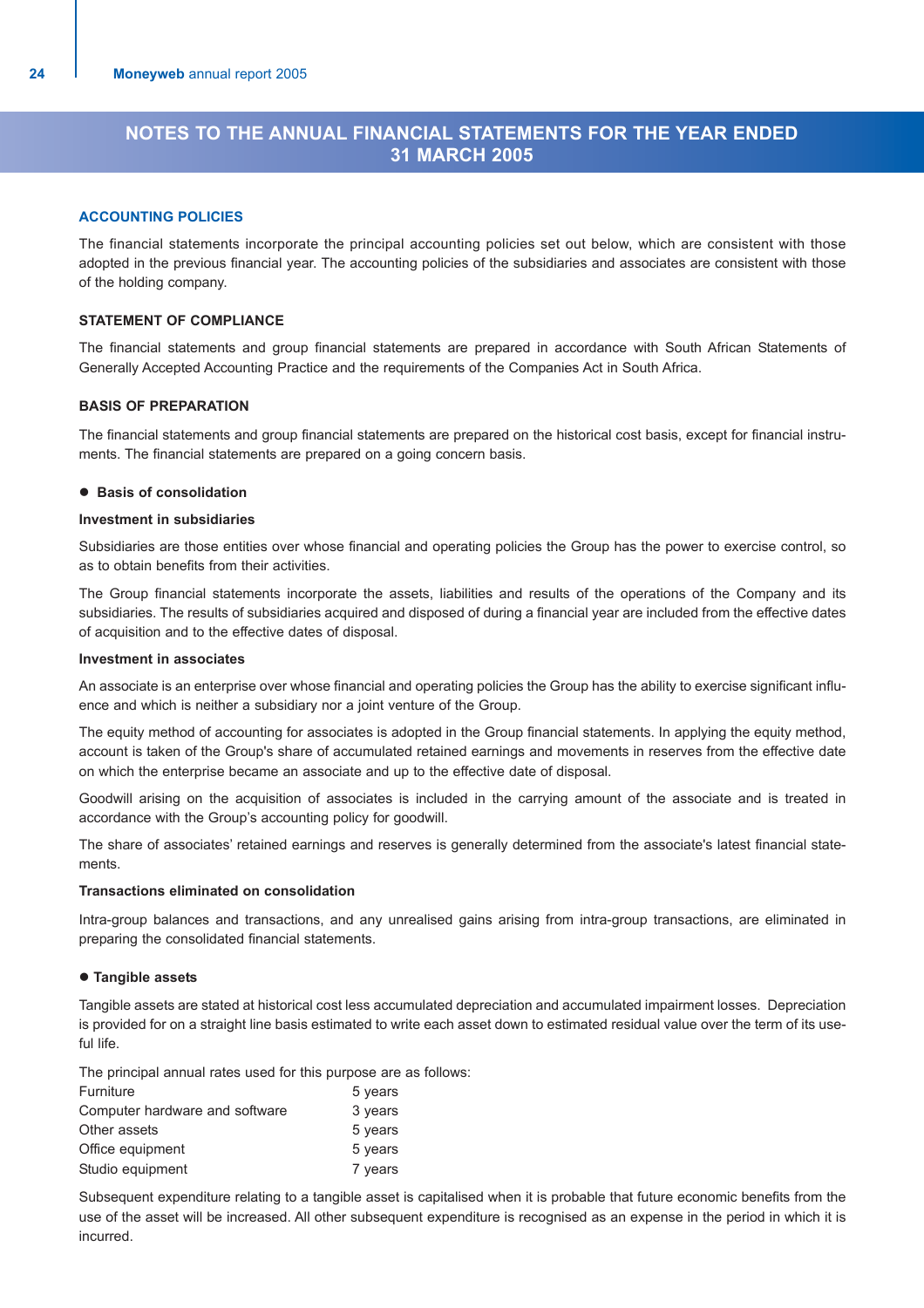Surpluses or deficits on the disposal of tangible assets are credited or charged to income as appropriate. The surplus or deficit is the difference between the net disposal proceeds and the carrying amount of the asset.

### $\bullet$  Goodwill

Goodwill represents the excess of the cost of an acquisition over the Group's interest in the fair value of the identifiable assets and liabilities acquired. Goodwill is carried at cost, less accumulated amortisation and accumulated impairment losses. Goodwill is amortised, on a straight line basis, over a five year period commencing in the year after the acquisition. The unamortised balance is reviewed on a regular basis and, if an impairment in value has occurred, it is written off in the period in which the circumstances have been determined.

### $\bullet$  Website development costs

Development costs include the direct costs of personnel, materials and services consumed in the setting up of the infrastructure for products and services to be offered by the Group. Development costs are recognised as an asset only when it is probable that the costs will give rise to future economic benefits. Development costs are amortised on the straight line basis over a two year period, from the time of the release of the product or service concerned. The unamortised balance is reviewed on a regular basis and, if an impairment in value has occurred, it is written off in the period in which the circumstances have been determined.

Subsequent expenditure on website development costs after its completion is recognised as an expense when it is incurred unless it is probable that this expenditure will enable the asset to generate future economic benefits in excess of its originally assessed standard of performance, and this expenditure can be measured and attributed to the asset reliably.

### $\bullet$  Impairment

The carrying amounts of the Group's assets are reviewed at each balance sheet date to determine whether there is any indication of impairment. If there is any indication that an asset may be impaired, its recoverable amount is estimated. The recoverable amount is the higher of its net selling price and its value in use.

In assessing value in use, the expected future cash flows from the asset are discounted to their present value using a pre-tax discount rate that reflects current market assessments of the time value of money and the risks specific to the asset. An impairment loss is recognised whenever the carrying amount of an asset exceeds its recoverable amount.

A previously recognised impairment loss is reversed if the recoverable amount increases as a result of a change in the estimates used to determine the recoverable amount, but not to an amount higher than the carrying amount that would have been determined (net of depreciation) had no impairment loss been recognised in prior years. For goodwill a recognised impairment loss is not reversed, unless the impairment loss was caused by a specific external event of an exceptional nature that is not expected to recur and the increase relates clearly to the reversal of the effect of that specific event.

### **• Accounting for foreign currencies**

### **Foreign currency transactions**

Foreign currency transactions are recorded in the reporting currency by applying to the foreign currency amount the exchange rate between the reporting currency and the foreign currency at the date of the transaction. Exchange rate differences arising on the settlement of monetary items at rates different from those at which they were initially recorded during the periods, are recognised in the income statement in the period in which they arise.

### **Foreign operations**

Where a foreign subsidiary is determined to be an integrated foreign operation, transactions and resulting non-monetary items are translated at the exchange rates ruling when the transactions occurred. Income statement items are translated at the appropriate weighted average exchange rates for the period. Monetary items are translated at the ruling exchange rates at the balance sheet dates. Translation gains and losses are taken to income for the period.

### **• Financial instruments**

### **Measurement**

Financial instruments are initially measured at cost, which includes transaction costs. Subsequent to initial recognition these instruments are measured as set out below:

### **Investments**

Listed investments classified as available-for-sale financial assets are carried at fair value, which is calculated by reference to stock exchange quoted bid prices at the close of business on the balance sheet date. Unlisted investments are shown at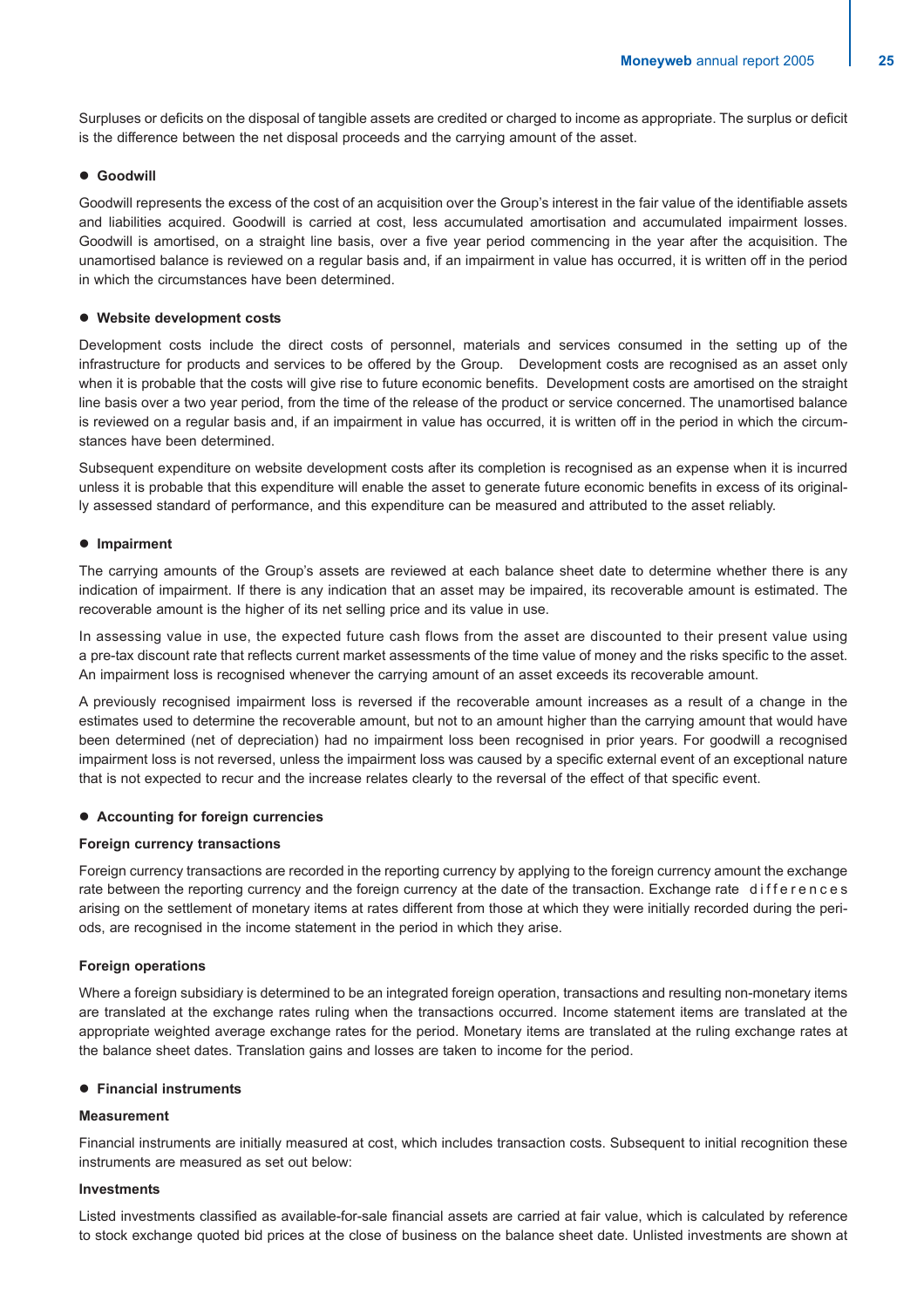fair value, unless their fair value cannot be reliably determined, in which case they are shown at cost less accumulated impairment losses.

Investments that meet the criteria for classification as held-to-maturity financial assets are carried at amortised cost.

### **Trade and other receivables**

Trade and other receivables originated by the Group are stated at cost less provision for doubtful debts.

### **Cash and cash equivalents**

Cash and cash equivalents are measured at fair value, based on the relevant exchange rates at balance sheet date.

### **Financial liabilities**

Non-derivative financial liabilities are recognised at amortised cost, comprising original debt less principal payments and amortisations.

### **Gains and losses on subsequent measurement**

Gains and losses arising from a change in the fair value of financial instruments that are not part of a hedging relationship are included in net profit or loss in the period in which the change arises.

### **Offset**

Financial assets and financial liabilities are offset and the net amount reported in the balance sheet when the Company has a legally enforceable right to set off the recognised amounts, and intends either to settle on a net basis, or to realise the asset and settle the liability simultaneously.

### **• Taxation**

Current tax comprises tax payable calculated on the basis of the expected taxable income for the year, using the tax rates enacted at the balance sheet date, and any adjustment of tax payable for previous years.

Deferred tax is provided using the balance sheet liability method, based on temporary differences. Temporary differences are differences between the carrying amounts of assets and liabilities for financial reporting purposes and their tax base. The amount of deferred tax provided is based on the expected manner of realisation or settlement of the carrying amount of assets and liabilities using tax rates enacted or substantively enacted at the balance sheet date. Deferrred tax is charged to the income statement except to the extent that it relates to a transaction that is recognised directly in equity, or a business combination that is an acquisition. The effect on deferred tax of any changes in tax rates is recognised in the income statement, except to the extent that it relates to items previously charged or credited directly to equity.

A deferred tax asset is recognised to the extent that it is probable that future taxable profits will be available against which the associated unused tax losses and deductible temporary differences can be utilised. Deferred tax assets are reduced to the extent that it is no longer probable that the related tax benefit will be realised.

### **• Provisions**

A provision is recognised when, and only when, the Group has a present obligation (legal or constructive) as a result of a past event and it is probable that an outflow of resources embodying economic benefits will be required to settle the obligation, and a reliable estimate can be made of the amount of the obligation. Provisions are reviewed at each balance sheet date and are adjusted to reflect the current best estimate.

### **• Deferred revenue**

Subscriptions and advertising revenues received in advance are only recognised for revenue purposes once the service has been provided.

### **• Revenue recognition**

Revenue comprises the invoiced sales from trading operations and excludes value added tax. Revenue earned from advertisements is recognised on a monthly basis as they are placed. Revenue from newsletters and broadcasting is recognised in the month earned. Commission on e-commerce is recognised when the transaction is completed.

### ● Cost of sales

Cost of sales consists of agency commissions, sales commissions, content costs of services provided, production costs for advertising and broadcasting as well as the cost of mailing lists. The cost of sales of printed publications includes commissions, editorial, printing and distribution costs.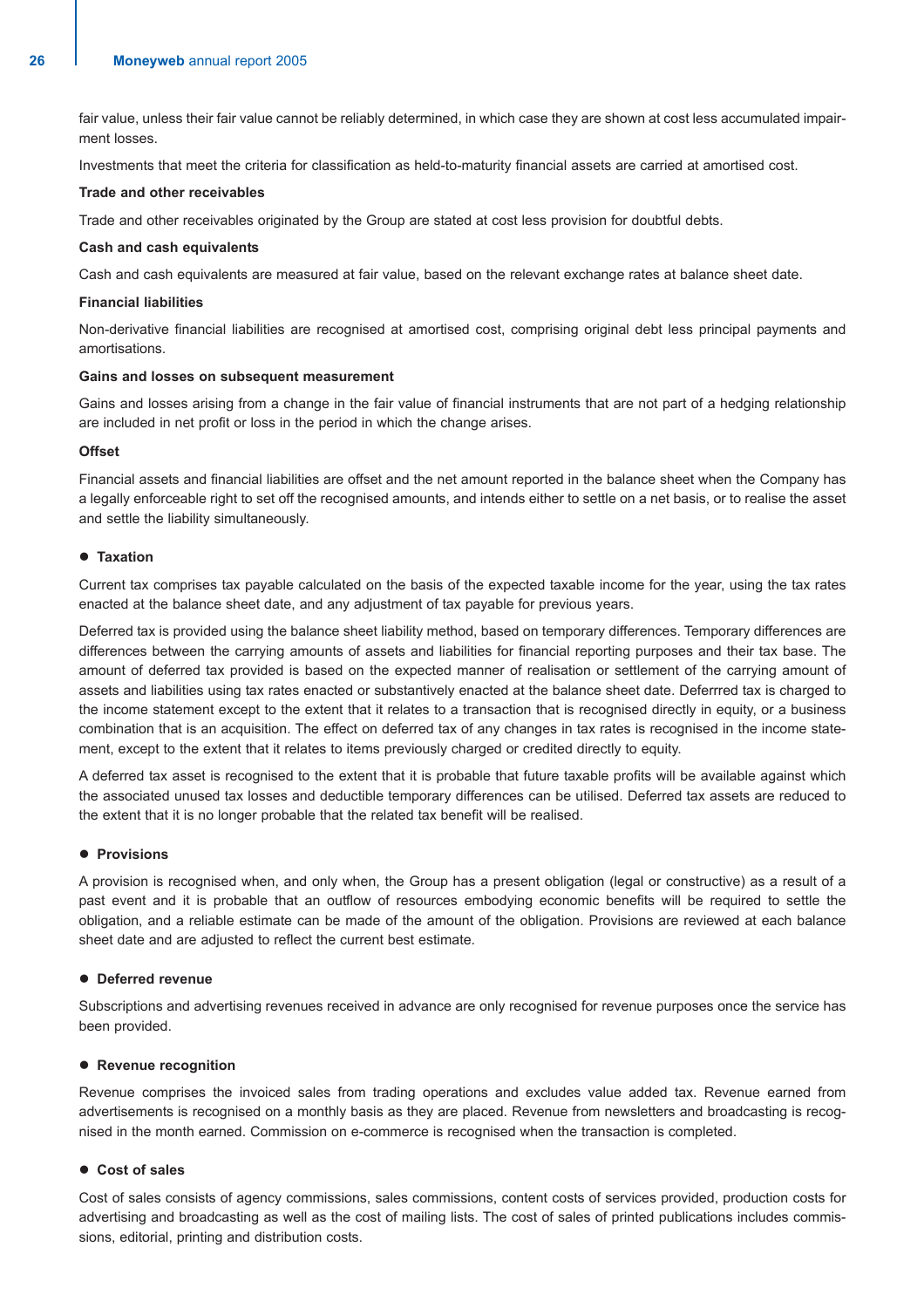### $\bullet$  Investment income

Interest is recognised on a time proportion basis, taking account of the principal outstanding and the effective rate over the period to maturity, when it is probable that such income will accrue to the group.

Dividends are recognised when the right to receive payment is established.

### $\bullet$  Operating lease

Leases of assets under which all the risks and rewards of ownership are effectively retained by the lessor are classified as operating leases. Lease payments under an operating lease are recognised as an expense on a straight-line basis over the lease term.

### $\bullet$  **Borrowing costs**

Borrowing costs are recognised as an expense when incurred.

### $\bullet$  Employee benefits

### **Short term employee benefits**

The cost of all short term employee benefits is recognised during the period in which the employee renders the related service.

The provisions for employee entitlements to salaries and annual leave represent the amount which the Group has a present obligation to pay as a result of employees' services provided to the balance sheet date. The provisions have been calculated at undiscounted amounts based on current salary rates.

### **Equity compensation benefits**

The Group grants share options to certain employees under an employee share plan. Other than costs incurred in administering the scheme which is expensed as incurred, the scheme does not result in any expense to the Group.

### **• Cash and cash equivalents**

For the purpose of the cash flow statement, cash and cash equivalents comprise cash on hand and deposits held on call with banks, all of which are available for use by the Group unless otherwise stated.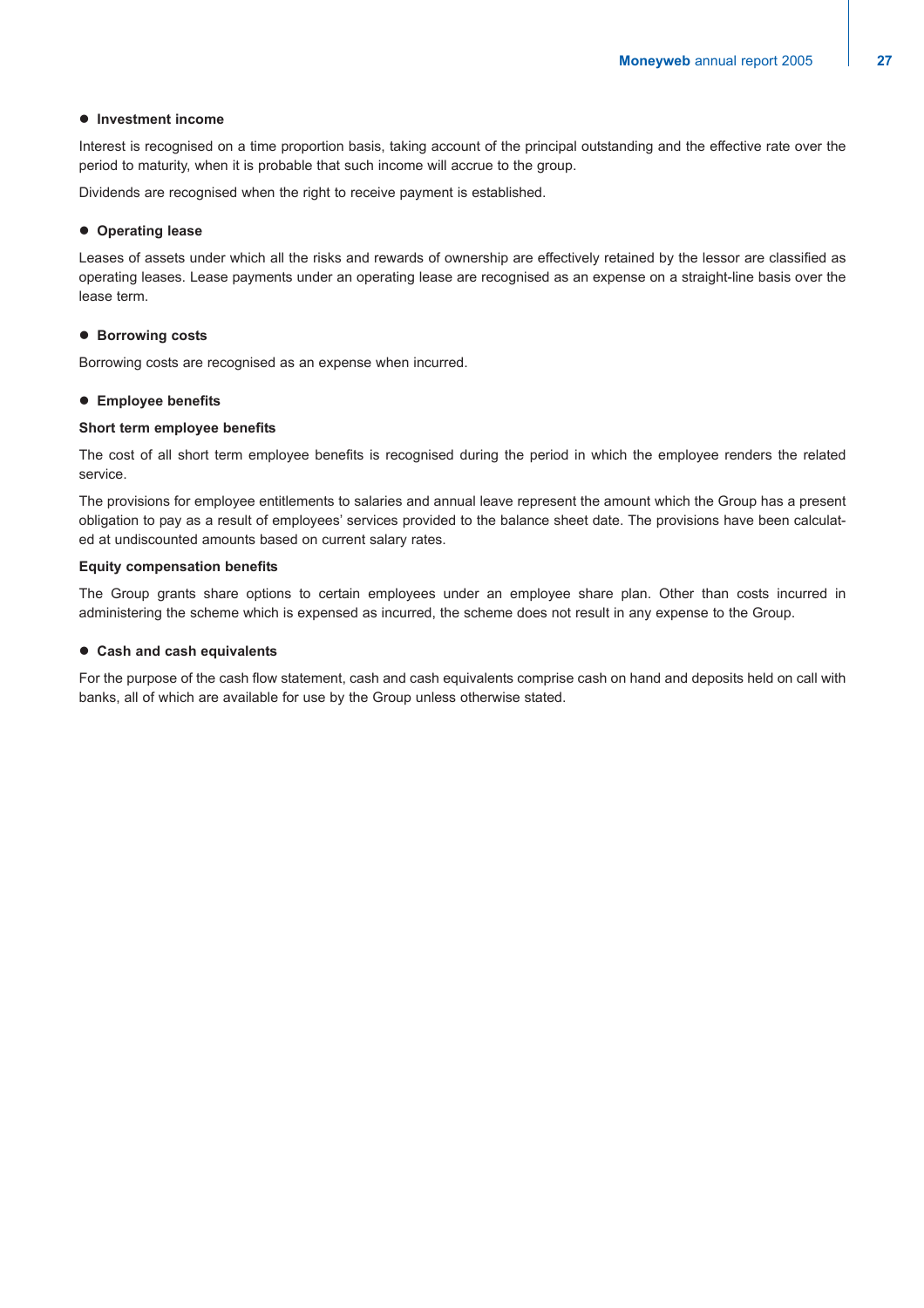### **NOTES TO THE ANNUAL FINANCIAL STATEMENTS FOR THE YEAR ENDED 31 MARCH 2005**

### **1. Tangible assets**

|                   |                      | Group<br>2005<br><b>Accumulated</b>                                        | <b>Net Book</b>                          |  |
|-------------------|----------------------|----------------------------------------------------------------------------|------------------------------------------|--|
|                   | Cost<br><b>R'000</b> | <b>Depreciation</b><br><b>R'000</b>                                        | <b>Value</b><br><b>R'000</b>             |  |
| Furniture         | 212                  | (173)                                                                      | 39                                       |  |
| Computer hardware | 1 908                | (1654)                                                                     | 254                                      |  |
| Computer software | 593                  | (442)                                                                      | 151                                      |  |
| Other assets      | 73                   | (43)                                                                       | 30                                       |  |
| Office equipment  | 191                  | (116)                                                                      | 75                                       |  |
| Studio equipment  | 1 0 9 2              | (159)                                                                      | 933                                      |  |
| <b>Vehicles</b>   | 39                   | (8)                                                                        | 31                                       |  |
| <b>Total</b>      | 4 108                | (2595)                                                                     | 1 5 1 3                                  |  |
|                   | Cost<br><b>R'000</b> | Group<br>2004<br><b>Accumulated</b><br><b>Depreciation</b><br><b>R'000</b> | <b>Net Book</b><br>Value<br><b>R'000</b> |  |
| Furniture         | 202                  | (160)                                                                      | 42                                       |  |
| Computer hardware | 1778                 | (1449)                                                                     | 329                                      |  |
| Computer software | 460                  | (368)                                                                      | 92                                       |  |
| Other assets      | 105                  | (69)                                                                       | 36                                       |  |
| Office equipment  | 244                  |                                                                            |                                          |  |
|                   |                      | (146)                                                                      | 98                                       |  |

### Total 3 178 (2 269) 909

### **Movement Summary 2005** Group

|                   | <b>Net Book</b><br><b>Value</b><br>2004<br>R'000 | <b>Additions</b><br>R'000 | <b>Depreciation</b><br>R'000 | Disposals/<br><b>Impairment</b><br><b>R'000</b> | <b>Net Book</b><br><b>Value</b><br>2005<br>R'000 |
|-------------------|--------------------------------------------------|---------------------------|------------------------------|-------------------------------------------------|--------------------------------------------------|
| Furniture         | 42                                               | 10                        | (13)                         | $\overline{\phantom{0}}$                        | 39                                               |
| Computer hardware | 329                                              | 149                       | (211)                        | (13)                                            | 254                                              |
| Computer software | 92                                               | 132                       | (74)                         |                                                 | 150                                              |
| Other assets      | 36                                               | $\overline{\phantom{0}}$  | (6)                          | $\overline{\phantom{0}}$                        | 30                                               |
| Office equipment  | 98                                               | 8                         | (29)                         | $\overline{\phantom{0}}$                        | 77                                               |
| Studio equipment  | 312                                              | 703                       | (83)                         | $\overline{\phantom{0}}$                        | 932                                              |
| <b>Vehicles</b>   |                                                  | 39                        | (8)                          |                                                 | 31                                               |
| <b>Total</b>      | 909                                              | 1 0 4 1                   | (424)                        | (13)                                            | 1 5 1 3                                          |

### **Movement Summary 2004 Motion Research Summary 2004 Group**

|                   | <b>Net Book</b><br><b>Value</b><br>2003<br>R'000 | <b>Additions</b><br>R'000 | <b>Depreciation</b><br>R'000 | Disposals/<br><b>Impairment</b><br>R'000 | <b>Net Book</b><br><b>Value</b><br>2004<br>R'000 |
|-------------------|--------------------------------------------------|---------------------------|------------------------------|------------------------------------------|--------------------------------------------------|
| Furniture         | 25                                               | 32                        | (15)                         | $\overline{\phantom{a}}$                 | 42                                               |
| Computer hardware | 389                                              | 215                       | (275)                        | $\overline{\phantom{0}}$                 | 329                                              |
| Computer software | 73                                               | 76                        | (57)                         | $\overline{\phantom{a}}$                 | 92                                               |
| Other assets      | 28                                               | 14                        | (6)                          | $\overline{\phantom{a}}$                 | 36                                               |
| Office equipment  | 121                                              | 15                        | (35)                         | (3)                                      | 98                                               |
| Studio equipment  | 365                                              | 3                         | (56)                         | $\overline{\phantom{a}}$                 | 312                                              |
| Total             | 1 0 0 1                                          | 355                       | (444)                        | (3)                                      | 909                                              |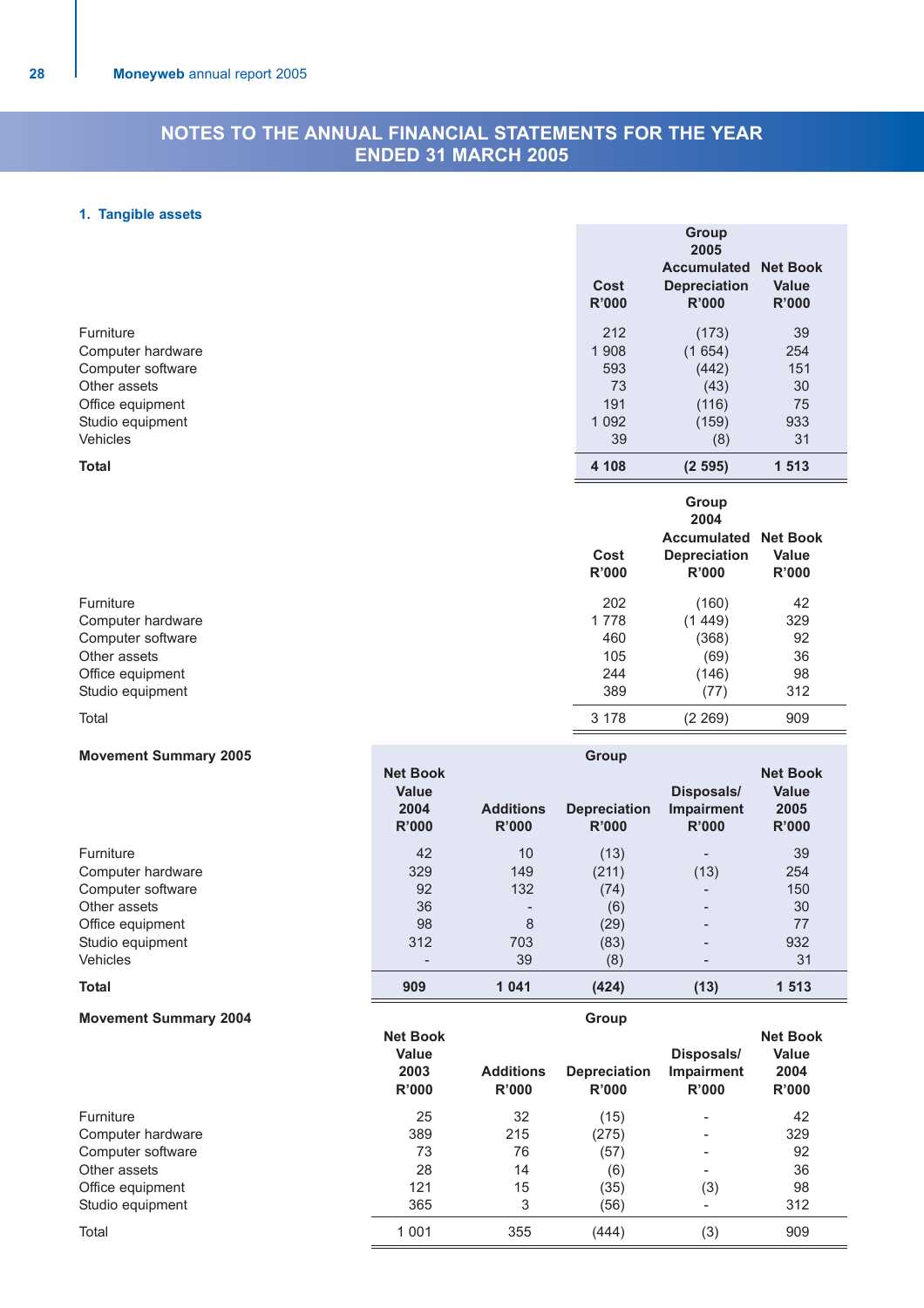### **2. Intangible assets**

| 2.1. | Goodwil |  |
|------|---------|--|
|------|---------|--|

| 2.1. Goodwil                                                     | Group<br>2005<br>R'000 | Group<br>2004<br>R'000 |
|------------------------------------------------------------------|------------------------|------------------------|
| Opening carrying amount                                          | 13 897                 | 27 447                 |
| Gross carrying amount<br>Accumulated amortisation                | 67 748<br>(53 851)     | 67 748<br>(40301)      |
| Goodwill amortised for the year                                  | (13550)                | (13 550)               |
| Closing carrying amount                                          | 347                    | 13 897                 |
| Gross carrying amount<br>Accumulated amortisation - subsidiaries | 67 748<br>(67401)      | 67 748<br>(53 851)     |
| 2.2. Website development costs                                   |                        |                        |
| Opening carrying amount                                          | 418                    | 929                    |
| Gross carrying amount<br>Accumulated amortisation                | 4 2 4 1<br>(3823)      | 4 2 4 1<br>(3312)      |
| Goodwill amortised for the year                                  | (418)                  | (511)                  |
| Closing carrying amount                                          |                        | 418                    |
| Gross carrying amount<br>Accumulated amortisation                | 4 2 4 2<br>(4 242)     | 4 2 4 1<br>(3823)      |
| Total intangibles                                                | 347                    | 14 315                 |

### **3. Investment in associates**

| J. IIIVESUIIEIIL III ASSUUIALES                                                                             | Group                       |                          | Company       |               |
|-------------------------------------------------------------------------------------------------------------|-----------------------------|--------------------------|---------------|---------------|
|                                                                                                             | 2005<br>R'000               | 2004<br>R'000            | 2005<br>R'000 | 2004<br>R'000 |
| Cost price                                                                                                  | 7 6 5 8                     | 7658                     | 7 6 5 8       | 7658          |
| Net asset value at acquisition<br>Goodwill                                                                  | 7 6 5 8                     | 7 6 5 8                  |               |               |
| Cumulative post acquisition reserves                                                                        | 1 7 2 3                     | 1785                     |               |               |
| To beginning of current year<br>Current year<br>Dividend received<br>Losses recouped on disposal of Vetsact | 1785<br>286<br>(589)<br>241 | 1 208<br>577             |               |               |
| Goodwill amortised<br>Loan to associate<br>Transfer balance to investment - significant influence lost      | (3831)<br>(5 550)           | (3063)<br>207<br>6 5 8 7 | (7658)        | 207<br>7865   |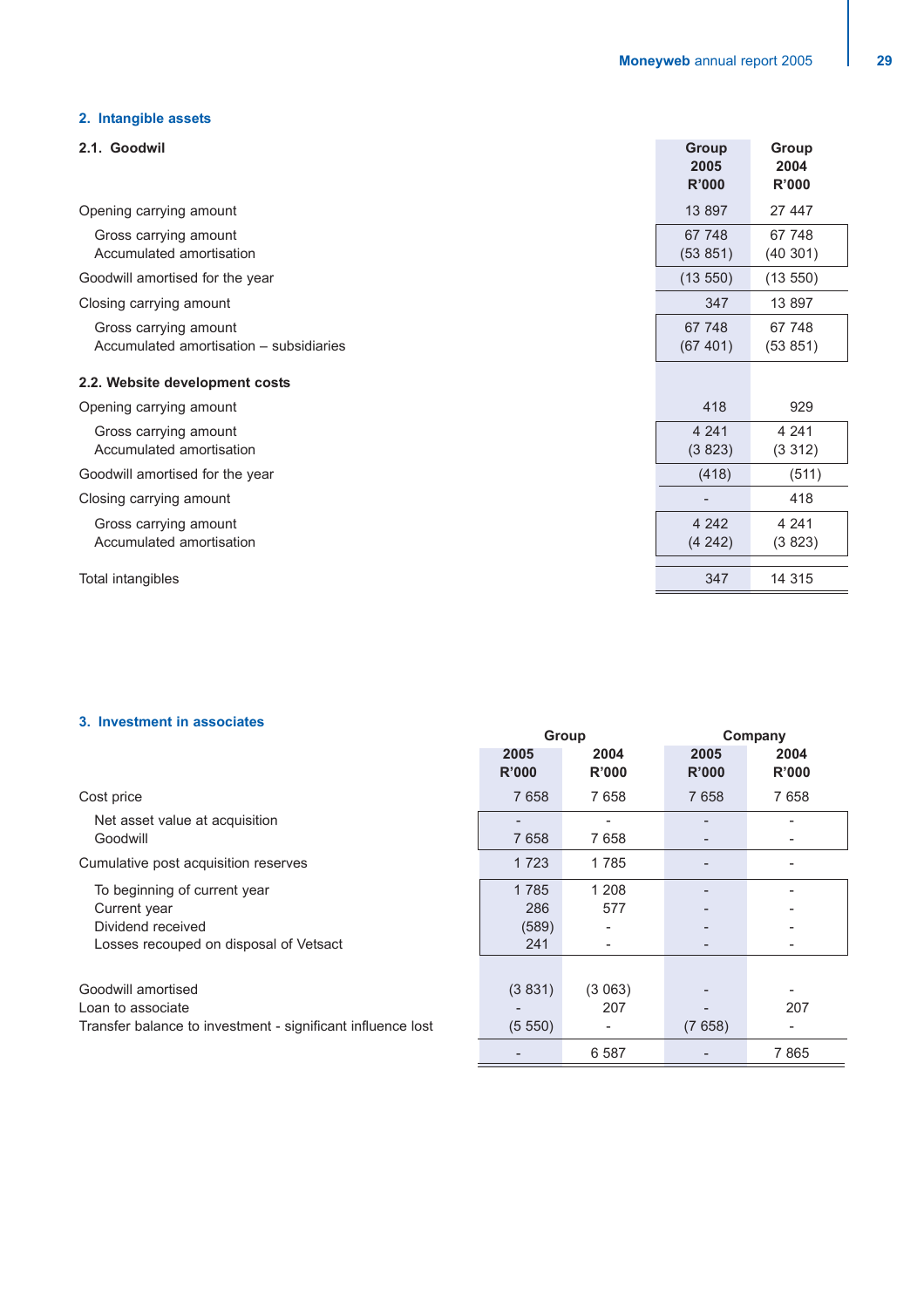### **4. Investment in subsidiaries Company**

|                                                        | <b>COLLIDALIV</b> |         |
|--------------------------------------------------------|-------------------|---------|
|                                                        | 2005              | 2004    |
|                                                        | R'000             | R'000   |
| Shares at cost less provisions and amounts written off | 27 384            | 27 384  |
| Loans to subsidiaries                                  | 3894              | 2 9 5 4 |
| <b>Total Company interest</b>                          | 31 278            | 30 338  |
|                                                        |                   |         |

Loans to subsidiaries are unsecured, interest free and repayable by mutual agreement.

### **5. Other investment**

|                                |                                       | Group         |                      | Company       |                          |
|--------------------------------|---------------------------------------|---------------|----------------------|---------------|--------------------------|
| 5.1 Listed investment          |                                       | 2005<br>R'000 | 2004<br><b>R'000</b> | 2005<br>R'000 | 2004<br>R'000            |
|                                | Old Mutual plc (1 000 Shares)         | 16            | 12                   | -             | $\overline{\phantom{a}}$ |
| 5.2 Unlisted investment        | 11,8% interest in Classic             |               |                      |               |                          |
|                                | Transfer from Investment in associate | 5 5 5 0       |                      | 7 6 5 8       |                          |
|                                | Sold 40% during the year              | (2 220)       |                      | (3063)        |                          |
|                                | Fair value adjustment                 | (330)         |                      | (1595)        |                          |
|                                |                                       | 3 0 0 0       |                      | 3 0 0 0       |                          |
| <b>Total other investments</b> |                                       | 3 0 1 6       | 12                   | 3 0 0 0       |                          |
| 6. Cash and cash equivalents   |                                       |               |                      |               |                          |
|                                | Cash on hand and balances with banks  | 1956          | 1971                 | 630           |                          |
|                                | Short term money-market instruments   | 582           | 5887                 |               | 1                        |
|                                |                                       | 2 5 3 8       | 7858                 | 630           | 1                        |
|                                |                                       |               |                      |               |                          |

### **7. Share capital and premium**

Authorised

500 000 000 ordinary shares of R0,001 each 500 500 500 500

Issued 85 000 000 ordinary shares of R0,001 each 85 85 85 85 85 85 85 14 870 884 (2004: 6 020 076 treasury shares held by subsidiary  $(15)$   $(6)$ 922 394 (2004: 947 394) treasury shares held (1) (1) (1) by incentive trust

69 78 85 85 Share premium 10 465 12 732 12 732 12 732 14 870 884 (2004: 6 020 076 treasury shares held by subsidiary  $(5 013)$   $(1 984)$ 922 394 (2004: 947 394) treasure shares held by incentive trust the control of the control of the control of the control of the control of the control of the control of the control of the control of the control of the control of the control of the control of the cont Capital distribution (1 248) (1 248) (1 248) Balance at end of the year **6 188** 10 465 11 484 12 732 Total share capital and premium 10 6 257 10 543 11 569 12 817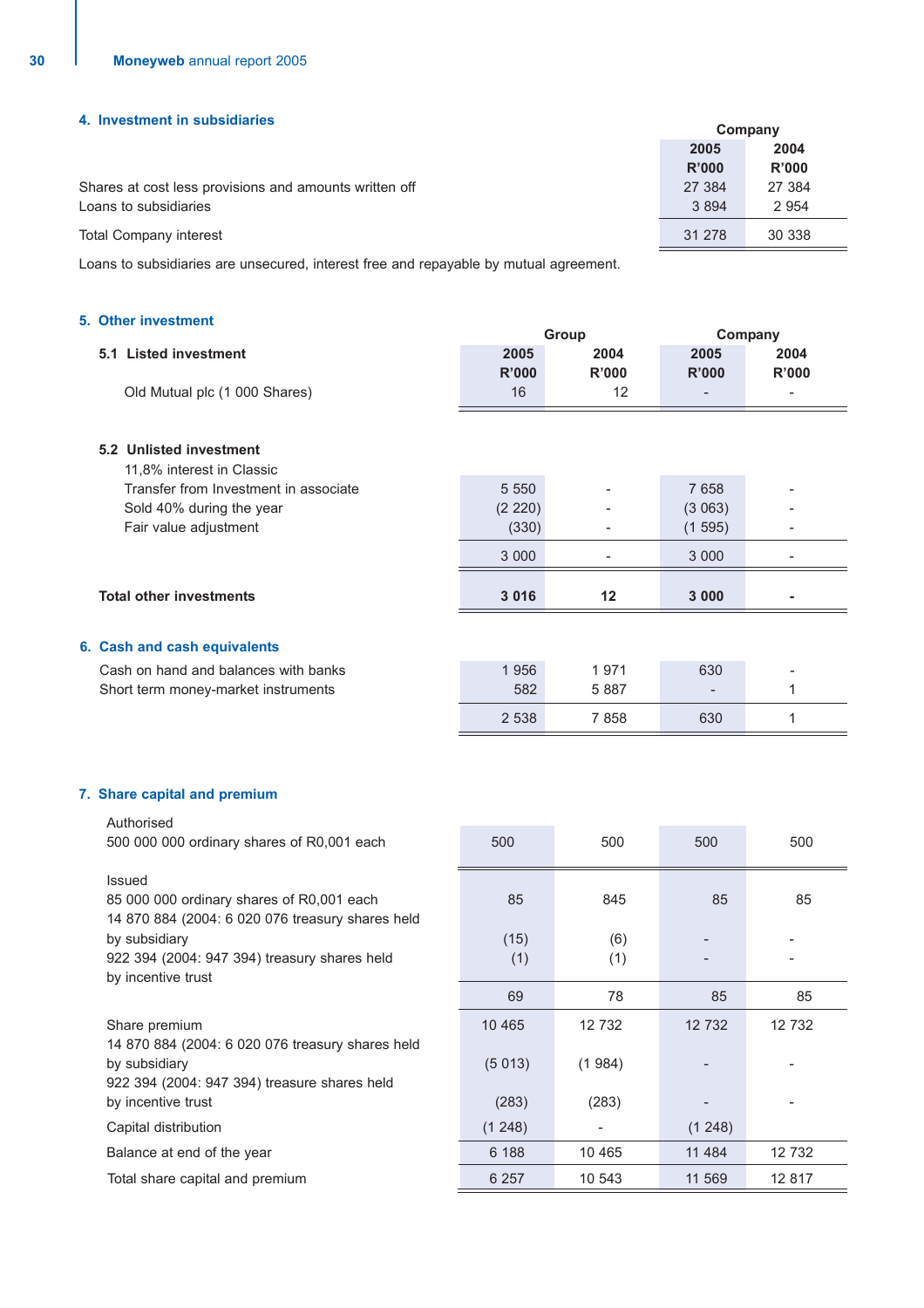### **8. Deferred taxation**

|                                                               | Group         |                          |
|---------------------------------------------------------------|---------------|--------------------------|
|                                                               | 2005<br>R'000 | 2004<br>R'000            |
| Research and development                                      |               | 126                      |
| Balance at the beginning of the year<br>Movement for the year | 126<br>(126)  | 279<br>(153)             |
| Income received in advance                                    | (26)          | (76)                     |
| Balance at the beginning of the year<br>Movement for the year | (76)<br>50    | (63)<br>(13)             |
| Other temporary differences                                   | (108)         | (62)                     |
| Balance at the beginning of the year<br>Movement for the year | (62)<br>(46)  | (48)<br>(14)             |
| Estimated tax losses                                          | (728)         | $\overline{\phantom{a}}$ |
| Balance at the beginning of the year<br>Movement for the year | (728)         |                          |
| Effect of rate change                                         | (27)          |                          |
| Deferred tax (asset)/liability                                | (889)         | (12)                     |
|                                                               |               |                          |

| 9. Shareholders' Ioan | 438 | 438 |  |
|-----------------------|-----|-----|--|
|                       |     |     |  |

The shareholders' loan is unsecured, interest free and no fixed date of repayment has been determined.

### **10. Provisions**

|                          | Group |       |
|--------------------------|-------|-------|
|                          | 2005  | 2004  |
|                          | R'000 | R'000 |
| Leave pay                |       |       |
| At beginning of the year | 117   | 75    |
| Additional               | 97    | 60    |
| Utilised during the year | (67)  | (18)  |
| At end of the year       | 147   | 117   |

### **11. Deferred revenue**

|                       | Group                |                      |
|-----------------------|----------------------|----------------------|
|                       | 2005<br><b>R'000</b> | 2004<br><b>R'000</b> |
| Annual subscriptions  | 112                  | 213                  |
| Advertising contracts | 397                  | 1 2 3 1              |
|                       | 509                  | 1444                 |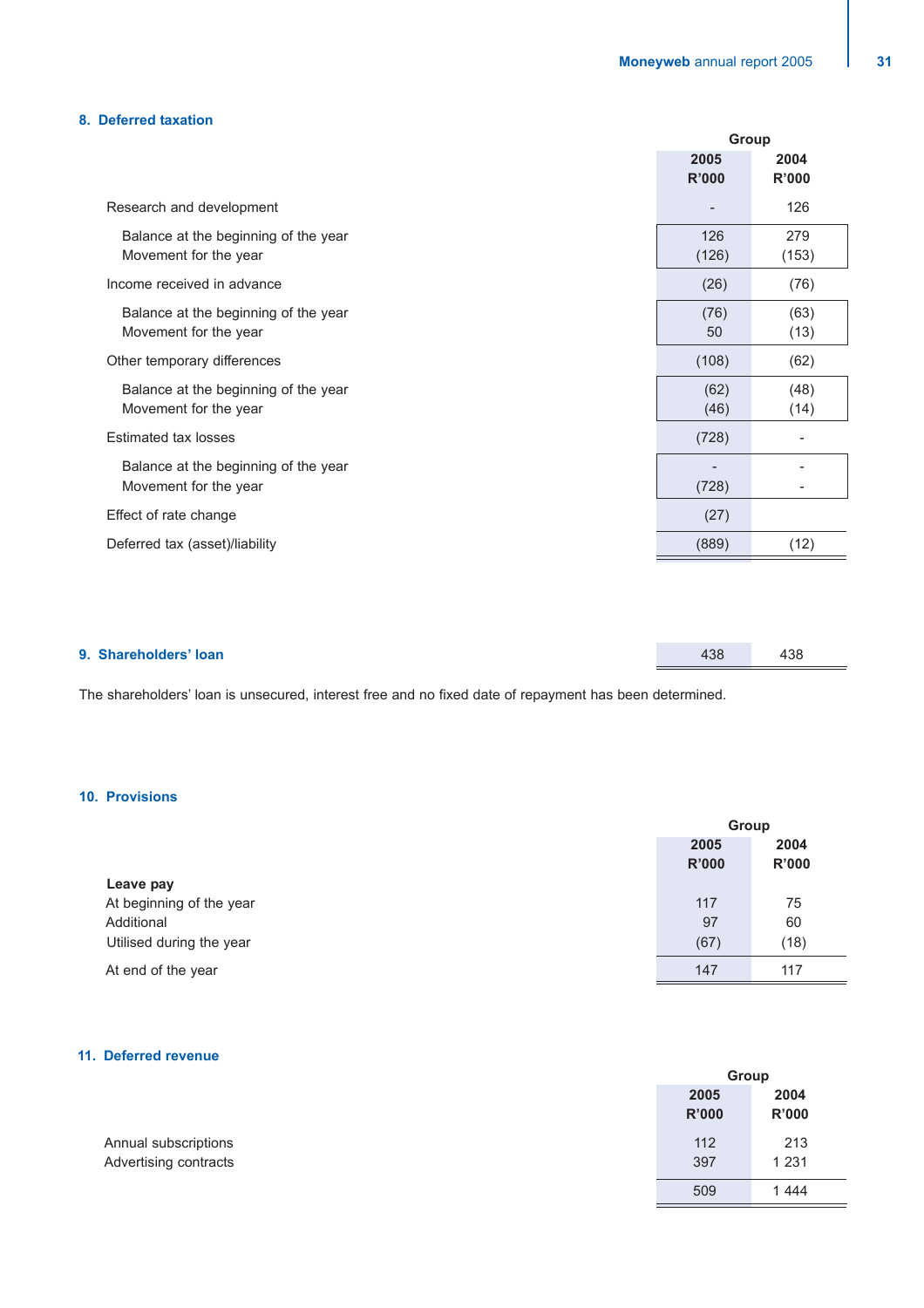### **12. Profit from operations**

|                                                       | Group   |              | Company      |              |
|-------------------------------------------------------|---------|--------------|--------------|--------------|
|                                                       | 2005    | 2004         | 2005         | 2004         |
|                                                       | R'000   | <b>R'000</b> | <b>R'000</b> | <b>R'000</b> |
| 12.1 Profit from operations is stated after charging: |         |              |              |              |
| Cost of sales                                         | 6 3 1 6 | 5499         |              |              |
| Auditors' remuneration                                | 208     | 134          |              |              |
| - for services as auditors                            | 208     | 21           |              |              |
| - for website audit                                   |         | 30           |              |              |
| - for other services                                  |         | 77           |              |              |
| Depreciation                                          | 424     | 444          |              |              |
| Furniture                                             | 13      | 15           |              |              |
| Computer hardware                                     | 211     | 275          |              |              |
| Computer software                                     | 74      | 57           |              |              |
| Other assets                                          | 6       | 6            |              |              |
| Office equipment                                      | 29      | 35           |              |              |
| Motor vehicles                                        | 8       |              |              |              |
| Studio equipment                                      | 83      | 56           |              |              |
| Net foreign exchange losses                           | 36      | 77           |              |              |
| Operating lease charges - Property                    | 570     | 466          |              |              |
| <b>Staff Costs</b>                                    | 9 2 8 8 | 9 4 3 5      |              |              |
| (including freelance journalists)                     |         |              |              |              |
| Profit on disposal of tangible asset                  | 2       |              |              |              |
| Average number of employees during the year           | 44      | 44           |              |              |

12.2 Directors' emoluments

|                                                                     |               | Group                |
|---------------------------------------------------------------------|---------------|----------------------|
|                                                                     | 2005<br>R'000 | 2004<br><b>R'000</b> |
| Directors' emoluments paid by a subsidiary company<br>(See note 21) |               |                      |
| Directors' emoluments                                               | 957           | 1 1 6 4              |
| 13. Net investment income                                           |               |                      |
| Interest received from cash deposits<br>Other interest              | 380<br>(6)    | 461<br>16            |
| Total                                                               | 374           | 477                  |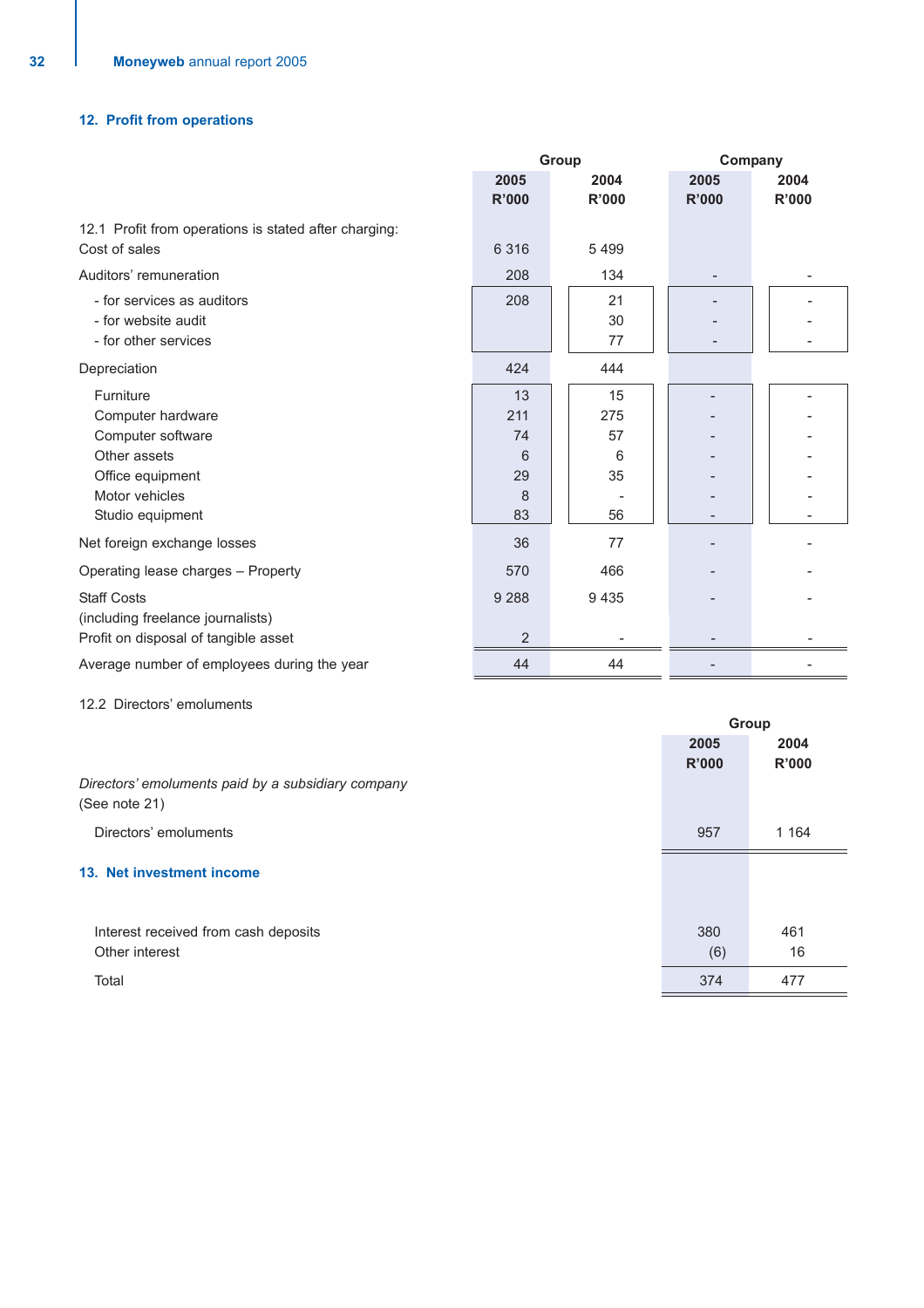### **14. Income tax expense**

|                                     | Group         |                          | Company                  |                              |
|-------------------------------------|---------------|--------------------------|--------------------------|------------------------------|
|                                     | 2005          | 2004                     | 2005                     | 2004                         |
|                                     | <b>R'000</b>  | <b>R'000</b>             | <b>R'000</b>             | <b>R'000</b>                 |
| South African normal tax            | 286           | 784                      | $\overline{7}$           | 3                            |
| $-$ current                         | 87            | 971                      | $\overline{2}$           | $\qquad \qquad -$            |
| - prior year                        | 199           | (187)                    | 5                        | 3                            |
| Deferred                            | (878)         | (180)                    | $\overline{\phantom{a}}$ | $\qquad \qquad \blacksquare$ |
| - current year                      | (878)         | (180)                    | $\overline{a}$           | $\overline{a}$               |
| - prior year                        |               |                          | $\overline{\phantom{a}}$ | $\overline{\phantom{0}}$     |
| Total normal tax                    | (592)         | 604                      | $\overline{7}$           | $\sqrt{3}$                   |
| Secondary tax on companies          |               | $\overline{\phantom{0}}$ | $\overline{\phantom{0}}$ | ۰                            |
|                                     | (592)         | 604                      | $\overline{7}$           | $\sqrt{3}$                   |
|                                     |               |                          |                          |                              |
| 14.1 Reconcilliation of tax rate    | $\frac{0}{0}$ | $\%$                     | $\%$                     | $\%$                         |
| Standard tax rate                   | 30.0          | 30.0                     | 30.0                     | 30.0                         |
| Adjusted for:                       |               |                          |                          |                              |
| Goodwill amortisation               | (25.2)        | (8.0)                    |                          |                              |
| Net income from Associates          | 0.5           | 1.5                      |                          |                              |
| Prior year adjustment               | (1.2)         | 1.5                      |                          | 50.0                         |
| Profit from disposal of investment  |               | $\overline{\phantom{a}}$ | (15.6)                   |                              |
| Fair value adjustment in investment | (0.6)         |                          | (23.4)                   | $\overline{a}$               |
| In respect of tax loss              |               | $\overline{\phantom{0}}$ | ÷                        | (30.0)                       |
| Dividend received                   |               |                          | 8.7                      |                              |
|                                     | 3.5           | (5.0)                    | (0.3)                    | 50.0                         |

### 14.2 Group

The estimated losses available for setoff against future taxable income amounts to 2.5 million.

### **15. Loss per share and headline costs per share**

The calculation of loss per share is based on Group losses of R16,496 million (2004: R12,539 million) and a weighted average number of issued shares of 77 810 880 (2004: 79 653 457).

The calculation of fully diluted loss per share is based on Group losses of R16,496 million (2004: R12,539 million) and a fully diluted weighted average number of shares of 77 897 722 (2004: 80 094 291).

The calculation of headline loss per share is based on the Group earnings before goodwill amortisation and exceptional losses of R1,873 million (2004: profit of R2,542 million) and the weighted average number of issued shares of 77 810 880 (2004: 79 653 457).

The calculation of fully diluted headline loss per share is based on Group earnings before goodwill amortisation and exeptional losses of R1,873 million (2004: profit of R2,542 million) and the fully diluted weighted average number of shares of 77 897 722 (2004: 80 094 291).

|                                          | Group         |                          |  |
|------------------------------------------|---------------|--------------------------|--|
|                                          | 2005<br>R'000 | 2004<br>R'000            |  |
| Reconciliation of headline earnings:     |               |                          |  |
| Net loss for the year                    | (16 496)      | (12539)                  |  |
| Goodwill amortisation                    | 14 316        | 15 081                   |  |
| Profit/(Loss) on disposal of investments | (21)          |                          |  |
| Fair value adjustment of investments     | 326           | $\overline{\phantom{a}}$ |  |
| Headline earnings for the year           | (1873)        | 2 5 4 2                  |  |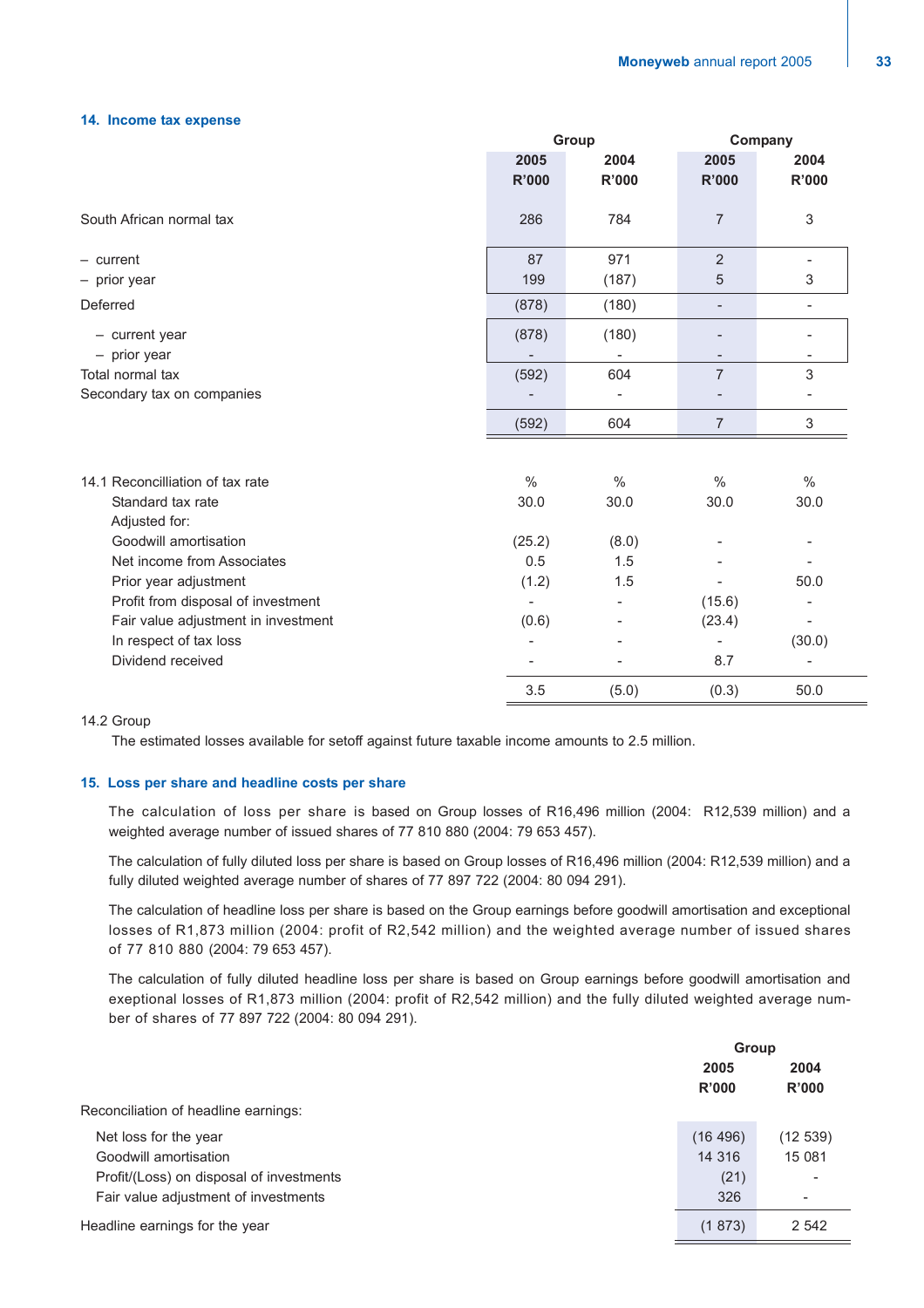### **16. Financial instruments**

The Group's objectives in using financial instruments is to reduce the uncertainty of the future cash flows (as a result of movements in currency and interest rates) arising from the financing of its operations and from its sources of finance. The Group finances its operations through a mixture of accumulated profits and cash balances.

The Group does not write any derivatives and it has a policy that no trading in derivative instruments may take place.

The main risks arising from the Group's financial instruments are currency risk, interest rate risk, credit risk and liquidity risk.

### **Currency risk management**

The Group has limited currency risk as a result of purchases, sales and bank balances in foreign currencies. The currencies in which the Group primarily deals are Pounds Sterling, US Dollars and Australian Dollars.

### **Interest rate management**

As part of the process of managing the Group's interest rate risk, interest rate characteristics of new borrowings and the refinancing of existing borrowings are positioned according to expected movements in interest rates. Given the large net cash holdings of the Group, it is exposed to the effects of fluctuating deposit interest. Whilst it is corporate policy to remain as liquid as possible to take advantage of acquisition opportunities, certain funds have been invested in term deposits / investments to minimise the effects of fluctuating interest rates and to achieve a satisfactory return for shareholders.

### **Credit risk management**

The Group has no significant concentration of credit risk. Financial assets, which potentially subject the Group to concentrations of credit risk, consist principally of cash, deposits and trade receivables. The Group's cash equivalents and short-term deposits are placed with high quality financial institutions. Trade receivables are presented net of the provision for doubtful receivables. Credit risk with respect to trade receivables is reduced due to the large number of customers comprising the Group's customer base and their dispersion across different industries and geographical areas. Accordingly the Group has no significant concentration of credit risk.

### **Liquidity risk management**

The Group has minimised its liquidity risk by ensuring that it has adequate banking facilities and reserve borrowing capacity. Liquidity risk also arises from the possibility that customers may not be able to settle obligations to the Group within the normal terms of trade. To manage this risk the Group periodically assesses the financial viability of its customers.

### **Fair value**

The directors are of the opinion that the book value of financial instruments approximates fair value.

### **17. Related party transactions**

Related party transactions exist within the Group. All purchasing and selling transactions with related parties are concluded at arm's length.

### **Directors**

The following persons held the position of directors of Moneyweb Holdings Limited during the past financial year, unless otherwise stated:

AB Hogg CEO appointed 16 February 2005 – previously chairman

EA Jay\* Non-executive director – previously CEO resigned 16 February 2005

LM Hogg

V Nosi\*

A Smith\* Chairman appointed 16 February 2005 – previously non-executive director

\* Non-executive director

P Desmidt Resigned 23 March 2003

### **Directors' shareholdings**

The aggregate number of shares held by directors of the Company and their director-related entities are disclosed in the Shareholder Information section on page 4.

### **Amounts due to and receivable from related parties in the Group**

These amounts are set out in the respective notes to the financial statements.

### **Ownership interests**

The ownership interests in subsidiaries are set out in the directors' report.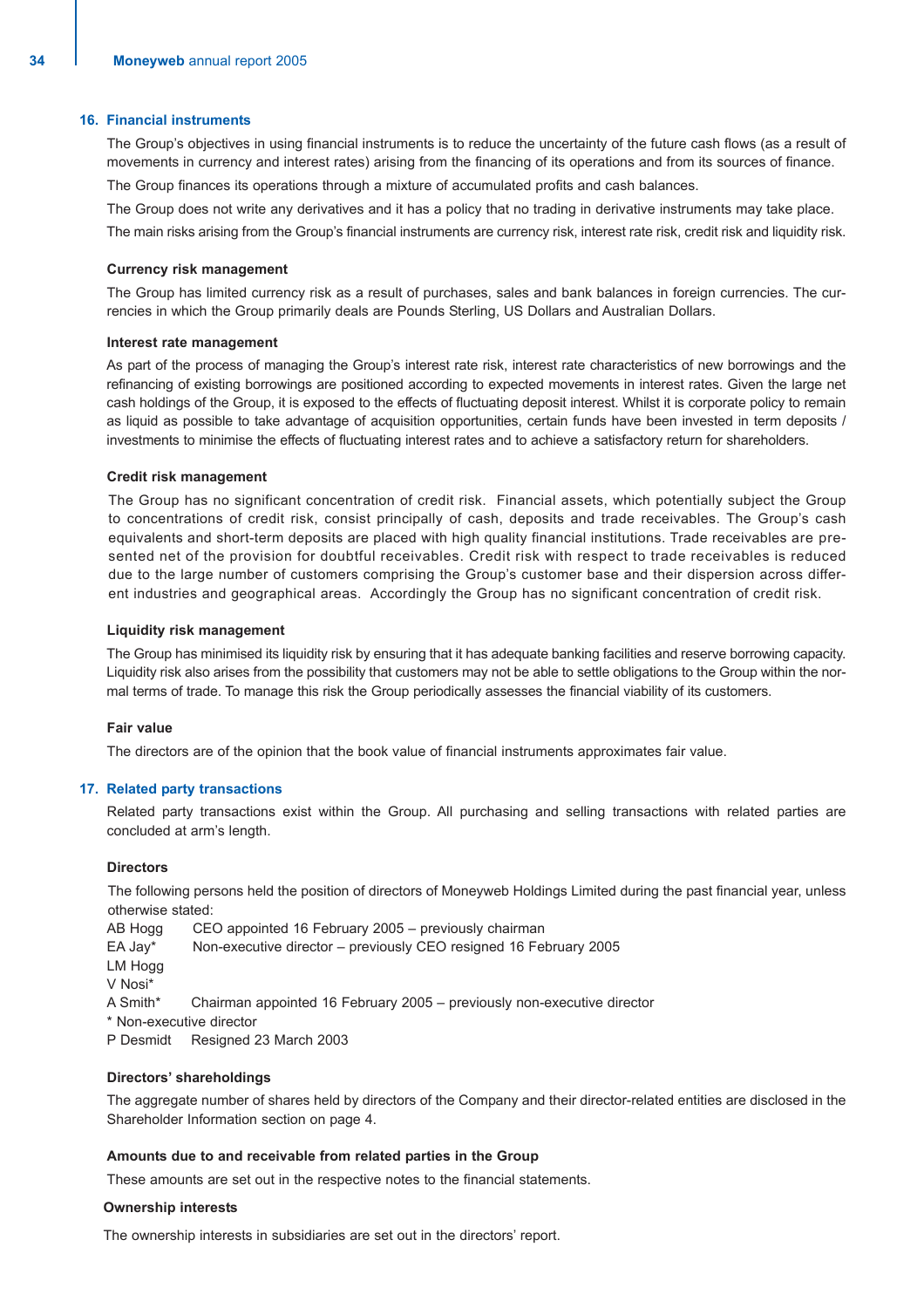### **18. Borrowing powers**

In terms of the articles of association the Company's borrowing powers are unlimited. The Group's corporate bankers have granted R200 000 overdraft facilities to the Group.

### **19. Cash Flow Statements**

The following convention applies to figures other than adjustments: Outflows of cash are represented by figures in brackets. Inflows of cash are represented without brackets.

|                                                                       | Group   |                          |
|-----------------------------------------------------------------------|---------|--------------------------|
|                                                                       | 2005    | 2004                     |
|                                                                       | R'000   | R'000                    |
| 19.1 Cash generated by operations                                     |         |                          |
| Operating profit before depreciation and amortisation                 | (2 283) | 3 0 4 7                  |
| Adjustments:                                                          |         |                          |
| Fair value adjustment on investment included in net investment income |         | (2)                      |
| Profit on disposal of fixed assets                                    | (2)     | $\overline{\phantom{a}}$ |
| Movement in deferred revenue                                          | (935)   | 849                      |
|                                                                       | (3 220) | 3894                     |

### **19.2 Movements in working capital**

|                                                    | <b>Group</b>                   |         | Company                  |                          |
|----------------------------------------------------|--------------------------------|---------|--------------------------|--------------------------|
|                                                    | 2005<br>2004<br>R'000<br>R'000 |         | 2005<br>R'000            | 2004<br>R'000            |
|                                                    |                                |         |                          |                          |
| (Decrease)/Increase in trade and other receivables | 2 2 2 9                        | (1284)  | -                        | -                        |
| Decrease/(Increase) in trade and other payables    | (1478)                         | 1 2 1 9 | $\overline{\phantom{0}}$ | $\overline{\phantom{a}}$ |
|                                                    | 751                            | (65)    | -                        |                          |

### **19.3 Taxation paid**

|                                            | Group        |       | Company                  |                          |  |
|--------------------------------------------|--------------|-------|--------------------------|--------------------------|--|
|                                            | 2005<br>2004 |       | 2005<br>2004             |                          |  |
|                                            | R'000        | R'000 | R'000                    | R'000                    |  |
|                                            |              |       |                          |                          |  |
| Amounts owing at the beginning of the year | (421)        | (224) | $\overline{\phantom{0}}$ | $\overline{\phantom{a}}$ |  |
| Amounts charged per income statement       | (288)        | (784) | (7)                      | (3)                      |  |
| Amounts owing at the end of the year       | (8)          | 432   | $\overline{2}$           | $\overline{\phantom{a}}$ |  |
| Amounts paid                               | (710)        | (576) | (5)                      | (3)                      |  |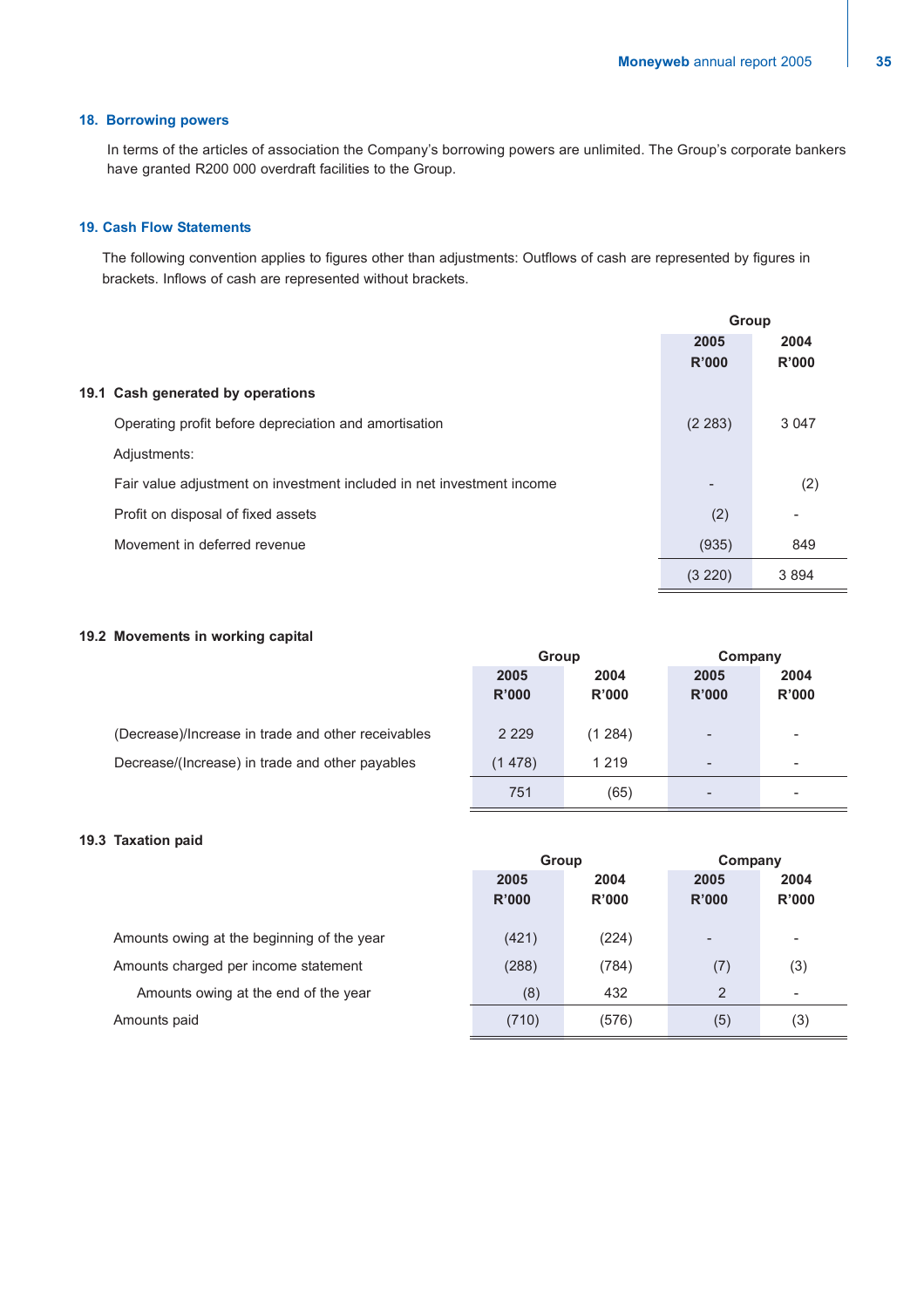### **20. Operating lease**

The Company has an operating lease agreement for offices. The lease contains a renewal option and an escalation clause. Lease terms do not contain restrictions on the Company's activities concerning dividends, additional debt or further leasing. The following rentals are committed to for the future:

| Within one year<br>- Premises   | 542 855   | 511 637   |
|---------------------------------|-----------|-----------|
| One to five years<br>- Premises | 2 133 484 | 2 705 037 |

### **21. Directors' emoluments**

|                        | <b>For services</b><br>as director<br>R'000 | <b>Other</b><br>services | <b>Salary</b><br>R'000   | Paid to March 2005<br><b>Bonus and</b><br>performance<br>related payments<br><b>R'000</b> | <b>Medical aid</b><br>contribution<br>R'000 | <b>Total</b><br><b>R'000</b> |
|------------------------|---------------------------------------------|--------------------------|--------------------------|-------------------------------------------------------------------------------------------|---------------------------------------------|------------------------------|
| AB Hogg                |                                             |                          | 269                      |                                                                                           | 31                                          | 300                          |
| LM Hogg                |                                             |                          | 300                      |                                                                                           | $\overline{\phantom{a}}$                    | 300                          |
| EA Jay                 | $\overline{2}$                              |                          | 285                      |                                                                                           | 15                                          | 302                          |
| P Desmidt <sup>+</sup> | 8                                           |                          | $\overline{\phantom{0}}$ |                                                                                           | $\overline{\phantom{a}}$                    | 8                            |
| V Nosi <sup>+</sup>    | 8                                           | 31                       | $\overline{\phantom{0}}$ |                                                                                           | $\overline{\phantom{a}}$                    | 39                           |
| A Smith <sup>+</sup>   | 8                                           |                          | $\overline{\phantom{a}}$ |                                                                                           | $\overline{\phantom{a}}$                    | 8                            |
| Total                  | 26                                          | 31                       | 854                      |                                                                                           | 46                                          | 957                          |

|                        | Paid to March 2004<br><b>Bonus and</b> |                          |                                 |                                    |              |  |  |
|------------------------|----------------------------------------|--------------------------|---------------------------------|------------------------------------|--------------|--|--|
|                        | For services<br>as director            | <b>Salary</b>            | performance<br>related payments | <b>Medical aid</b><br>contribution | <b>Total</b> |  |  |
|                        | R'000                                  | R'000                    | <b>R'000</b>                    | R'000                              | <b>R'000</b> |  |  |
| AB Hogg                | $\overline{\phantom{a}}$               | 272                      | $\overline{\phantom{a}}$        | 29                                 | 301          |  |  |
| LM Hogg                | $\overline{\phantom{a}}$               | 301                      | 4                               | -                                  | 305          |  |  |
| EA Jay                 | 0                                      | 344                      |                                 | 17                                 | 361          |  |  |
| P Desmidt <sup>+</sup> | 8                                      | $\overline{\phantom{a}}$ | $\overline{\phantom{a}}$        | $\overline{\phantom{a}}$           | 8            |  |  |
| V Nosi <sup>+</sup>    | 8                                      | $\overline{\phantom{a}}$ |                                 |                                    | 8            |  |  |
| A Smith <sup>+</sup>   | 8                                      | $\overline{\phantom{a}}$ | $\overline{\phantom{0}}$        | -                                  | 8            |  |  |
| DA McKay               |                                        | 55                       | 113                             | 5                                  | 173          |  |  |
| Total                  | 24                                     | 972                      | 117                             | 51                                 | 1 1 6 4      |  |  |

No other directors received any benefit during the periods under review

### **Share options granted to executive directors**

|        |                       |                        |                            | <b>Number of shares</b>  |                          |                          |                     |  |
|--------|-----------------------|------------------------|----------------------------|--------------------------|--------------------------|--------------------------|---------------------|--|
|        | <b>Expiry</b><br>date | <b>Strike</b><br>price | <b>Outstanding</b><br>2004 | <b>Granted</b>           | <b>Exercised</b>         | Lapsed                   | Outstanding<br>2005 |  |
| L Hogg | 31 March 2007         | R <sub>0.64</sub>      | 325 000                    | ٠                        | ۰                        | -                        | 325 000             |  |
| L Hogg | 7 May 2008            | R <sub>0</sub> ,26     | 75 000                     | $\overline{\phantom{a}}$ | $\overline{\phantom{0}}$ | $\overline{\phantom{a}}$ | 75 000              |  |
|        |                       |                        | 400 000                    | $\overline{\phantom{a}}$ | $\overline{\phantom{a}}$ | $\overline{\phantom{a}}$ | 400 000             |  |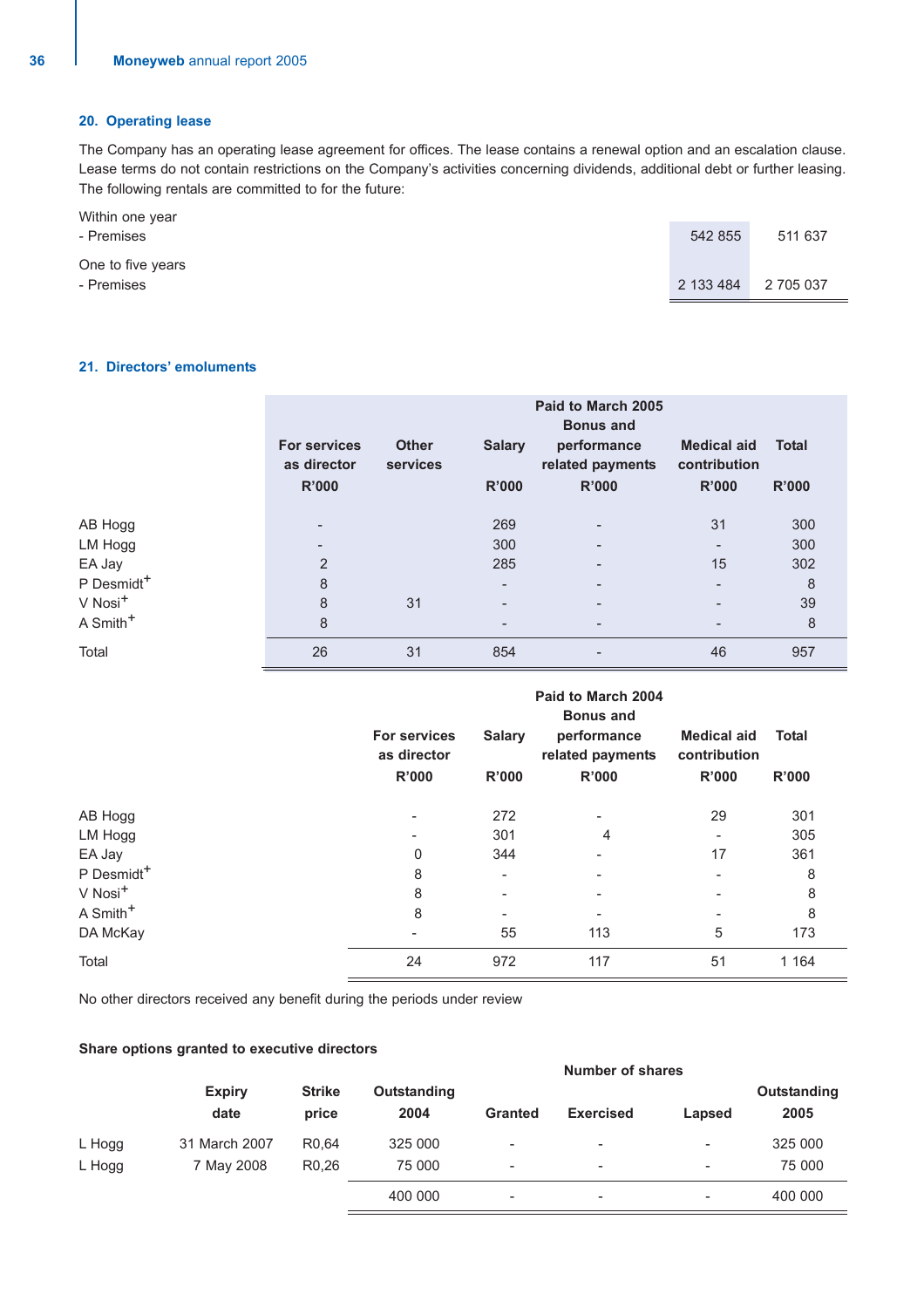### **Notes**

- 1. None of the directors exercised any of their options or were granted further share options in either the current or previous financial years.
- 2. There were no pensions paid to directors or past directors of the Company.
- 3. No compensation was paid to any director or past director for loss of office.
- 4. There are no service contracts with any directors which have a notice period of longer than one month.
- 5. Other than stated above no other emoluments were received from any other entity associated with the Company.

### **22. Employee benefits**

### **Share incentive scheme**

Moneyweb offers share options to certain of the employees of the Company or its subsidiary companies.

Participants are entitled to exercise their options as follows:

After two years - up to 25% of the shares

After three years - up to 50% of the shares

After four years - up to 75% of the shares

After 5 years - up to 100% of the shares

If an option is not exercised within 7 years from the date such option was granted, it will lapse.

In the event that the participant ceases to be an employee otherwise than as a result of death, retirement or other reasons approved by the trustees, any option not yet exercised will lapse.

Details of outstanding share options at 31 March 2005:

|                    |                     |             |                          | <b>Number of shares</b>  |           |             |
|--------------------|---------------------|-------------|--------------------------|--------------------------|-----------|-------------|
|                    |                     | Outstanding |                          |                          |           | Outstanding |
| <b>Expiry date</b> | <b>Option price</b> | 2004        | Granted                  | <b>Exercised</b>         | Lapsed    | 2005        |
| 1 April 2007       | R <sub>0.64</sub>   | 1 300 000   | ٠                        |                          | (975000)  | 325 000     |
| 9 November 2007    | R <sub>0.46</sub>   | 135 000     | $\overline{\phantom{a}}$ | -                        | -         | 135 000     |
| 8 May 2008         | R <sub>0</sub> ,26  | 500 000     | $\overline{\phantom{a}}$ |                          | (225000)  | 275 000     |
| 26 September 2008  | R <sub>0</sub> ,26  | 75 000      | $\overline{\phantom{a}}$ | $\overline{\phantom{a}}$ | (75000)   | -           |
|                    |                     | 2 010 000   |                          |                          | (1275000) | 735 000     |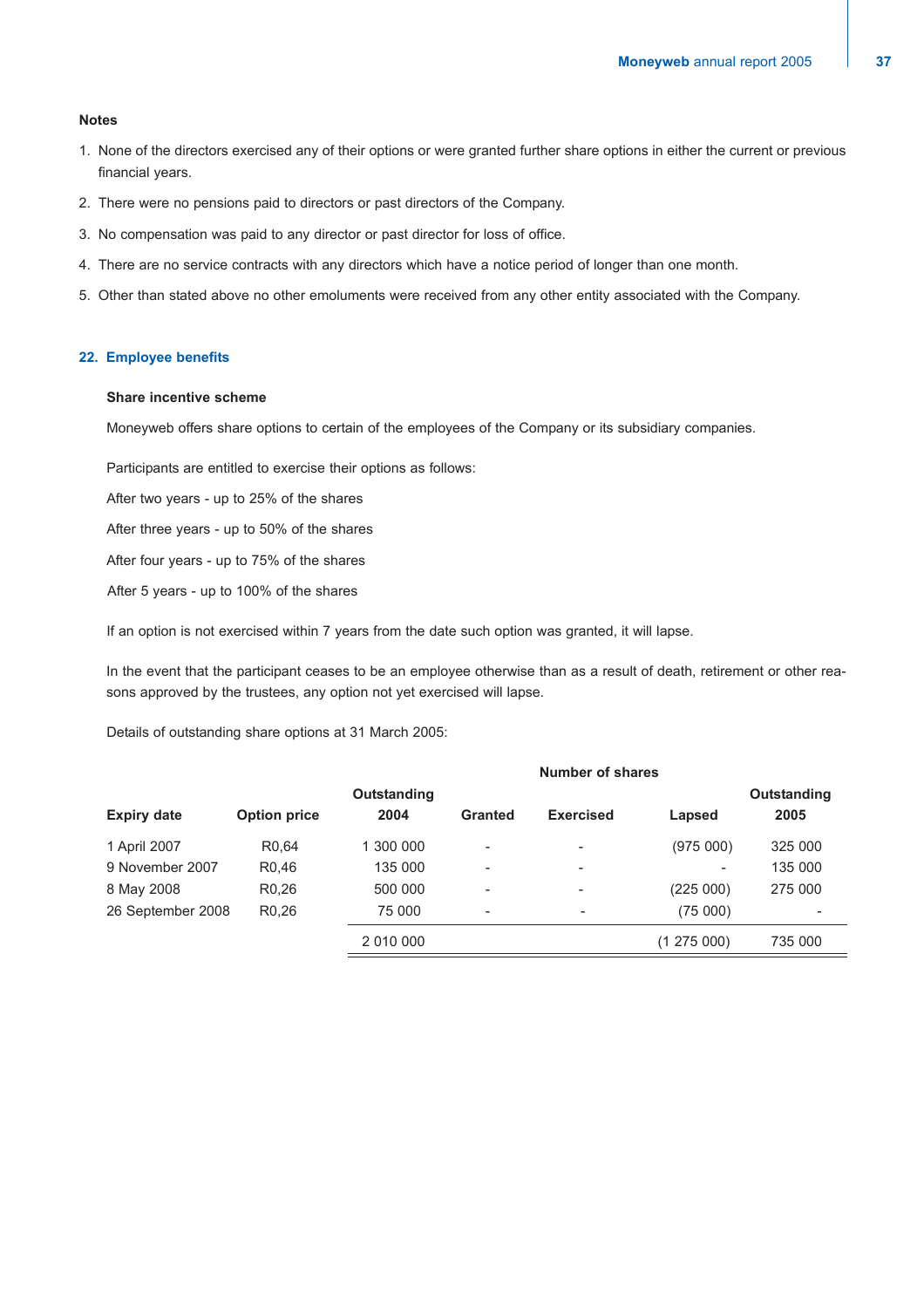### **NOTICE OF THE ANNUAL GENERAL MEETING**

### **MONEYWEB HOLDINGS LIMITED**

Registration number 1998/025067/06 Share code: MNY ISIN:ZAE000025409 ("Moneyweb" or "the Company")

Notice is hereby given that the annual general meeting of shareholders of Moneyweb Holdings Limited will be held at the Company offices, First Floor, West Wing, President Place, Corner Jan Smuts Ave and Bolton Road (Entrance in Hood Street) Rosebank 2196, on Tuesday 2 August 2005 at 10h00 to consider and, if deemed fit, to pass with or without modifications, the following resolutions:

### **Special Resolution Number 1**

### **To grant a General Authority to the Company to repurchase its own shares**

Resolved that the Company, or any of its subsidiaries, be and hereby is authorised, by way of general authority in terms of Article 3A of the Articles of Association, to acquire shares issued by its subject to the requirements of section 85 and 89 of the Companies Act 1973, as amended and the Listings Requirements of the JSE Securities Exchange South Africa ("JSE").

It is recorded that the Listings Requirements of the JSE require, inter alia, that the Company or a Subsidiary may make a general acquisition of shares issued by the Company only if

- The repurchase of the ordinary shares is effected through the order book operated by the JSE trading system and done without any prior understanding or arrangement between the Company and the counterparty (reported traded are prohibited);
- At any point in time the Company may only appoint one agent to effect any repurchases on its behalf;
- z This general authority shall only be valid until the next Annual General Meeting of the Company, provided that it shall not extend beyond 15 months from the date of passing of this Special Resolution Number 1;
- The maximum price at which the shares may be acquired will be 10% above the weighted average market value at which such ordinary shares are traded on the JSE, for such ordinary shares for the 5 (Five) business days immediately preceding the date on which the transaction is effected;
- Any such acquisition shall not, in any one financial year, exceed 20% of the Company's issued share capital at the beginning of the financial year;
- The Company or its subsidiaries may not repurchase ordinary shares during a prohibited period as defined in paragraph 3.67 of the JSE Listing Requirements;
- The repurchase may only be effected, if the shareholder spread requirements as set out in paragraphs 3.37 to 3.41 of the JSE Listings Requirements are still met after such repurchase;
- Should derivatives be used, such authority is limited to paragraphs 5.72(c) and (d) and 5.84(a) of the JSE Listings Requirements;
- When the Company has cumulatively repurchased 3% of the number of the ordinary shares in issue at the time that this general authority is granted, and for each 3% in aggregate acquired thereafter, a press announcement prepared in accordance with paragraph 11.27 of the JSE Listings Requirements, will be made. As part of such press announcement, a statement will be issued by the directors, that after considering the effect of such repurchase, for a period of at least 12 months following such repurchase that;
	- $\circ$  The Company and the Group will be able to repay its debts in the ordinary course of business;
	- $\circ$  The consolidated assets of the Company and the Group fairly valued according to Generally Accepted Accounting Practice and on a basis consistent with the last financial year of the Company ended 31 March 2005, exceed its consolidated liabilities;
	- $\circ$  The Company and the Group have adequate share capital and reserves;
	- $\circ$  The Company and the Group have sufficient working capital for their requirements;
- The Directors undertake not to effect a repurchase unless they are satisfied that the working capital requirements of the Company are adequate for its requirements.

The Directors of the Company do not have any specific intentions for utilizing the General Authority at the date of the Annual General Meeting.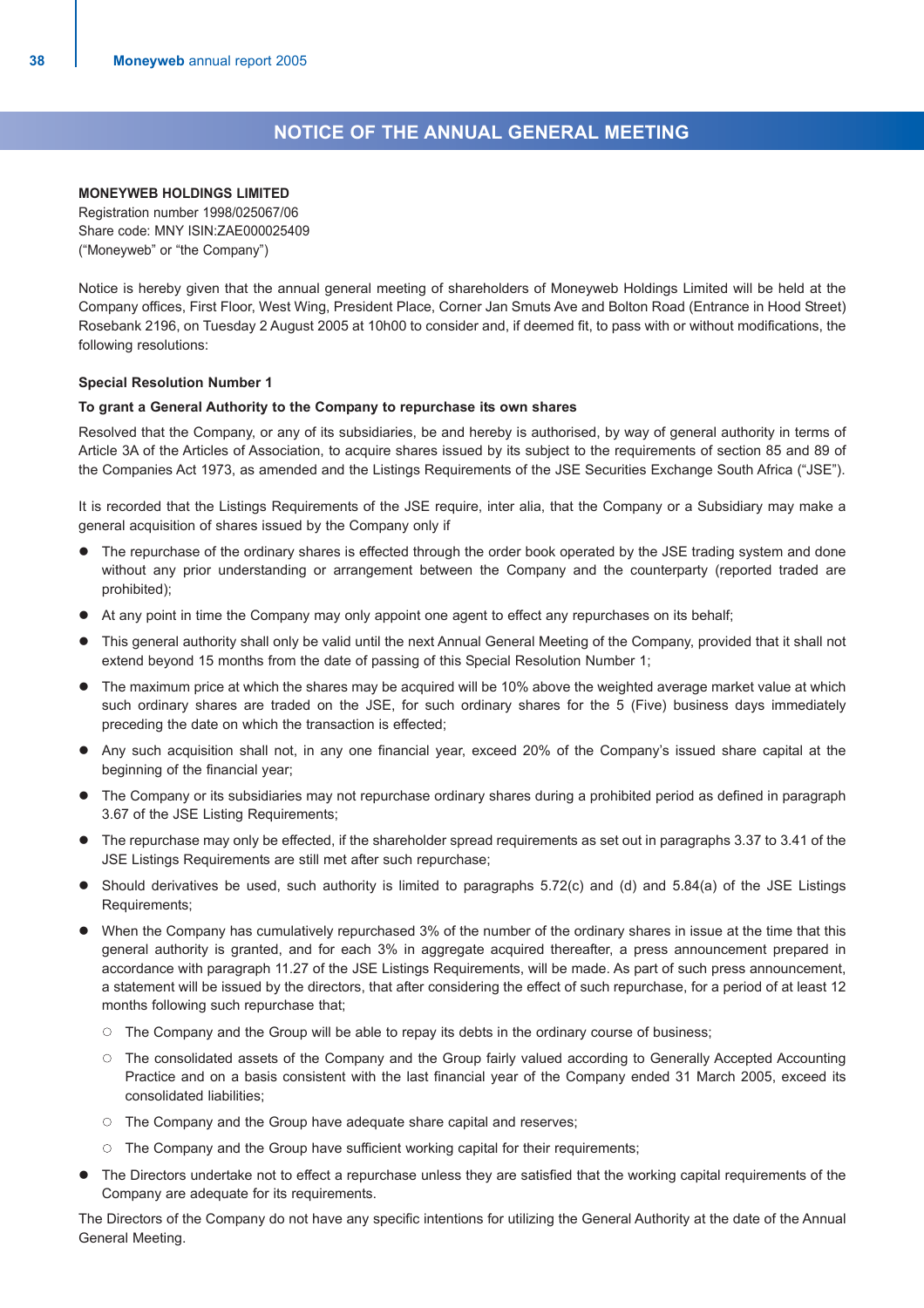### **Reason for and effect of the Special Resolution Number 1**

The reason for and effect of this special resolution is to obtain an authority for, and to authorise the Company and its subsidiaries, by way of a general authority to acquire the Company's issued ordinary shares. The Directors of the Company do not have any specific intentions for utilising the General Authority at the date of the Annual General Meeting. It is the intention of the Directors of the Company to use such authority should prevailing circumstances, such as market conditions, in their opinion warrant it and will take into account the long term cash needs of the Company and the Group and their interests.

### **Additional disclosure requirements in terms of paragraph 11.26 of the JSE Listing requirements**

### **Material Changes**

There have been no material changes to the Company's or the Group's financial or trading position between 31 March 2005 and the date of this Notice of Annual General Meeting.

### **Directors' Responsibility Statement**

The Directors of Moneyweb as set out in page 17 of these Financial Statements

- Have considered all the statements of fact and opinion in the Annual Report to which this notice is attached;
- Accept, individually and collectively, full responsibility for such statements; and
- Declare that, to the best of their knowledge and belief, such statements are correct and no material facts have been omitted, the omission of which would make any such statements false or misleading and that they have made all reasonable enquiries to ascertain such facts and the annual report and this Notice contains all information required by law and the JSE Listings Requirements.

### **Litigation Statement**

Neither Moneyweb nor its subsidiaries are party to any legal or arbitration proceedings, including any proceedings that are pending or threatened of which Moneyweb is aware, which may have or have had in the previous 12 months a material effect on the Group's financial position.

### **Other disclosure in terms of paragraph 11.26 of the JSE Listings Requirements**

The JSE Listings Requirements require the following disclosures which are contained in the Annual Report

| <b>Disclosures</b>                 | References in the Annual Report |  |  |
|------------------------------------|---------------------------------|--|--|
| Directors & Senior Management      | Page 3                          |  |  |
| Major Shareholders                 | Page 4                          |  |  |
| Directors' interests in securities | Page 5                          |  |  |
| Share Capital of the Company       | Page 22 and Page 30 (note 7)    |  |  |

The sponsor of the Company has forwarded a signed working capital confirmation letter to the JSE in accordance with Schedule 25 of the JSE Listings Requirements.

### **Ordinary Resolutions**

- 1. "To receive, consider and adopt the Annual Financial Statements for the year ended 31 March 2005 together with the reports of the Auditors and Directors."
- 2. "To confirm the re-appointment of AB Hogg as director of the Company"
	- 2.1 Mr Hogg a financial journalist founded Moneyweb in 1997.
- 3. "To confirm the re-appointment of LM Hogg as director of the Company"
	- 3.1 Mrs Hogg is the Community Manager of Moneyweb. She is responsible for building and maintaining relationships with shareholders.
- 4. "To grant a general authority to Directors to allot and issue the un-issued ordinary shares of the Company upon such terms and conditions as they in their sole discretion may determine, subject to the provisions of the Companies Act, 1973, as amended, and the requirements of the JSE."

### 5. **General authority to issue shares for cash**

"The Directors of the Company be and are hereby authorised by way of a general authority to issue (which shall, for the purposes of the JSE Listings Requirements, include the sale of treasury shares) shares for cash subject to the following requirements:

The equity securities which are the subject of the general authority, must be of a class already in issue, or where this is not the case, must be limited to such securities or rights that are convertable into a class already in issue;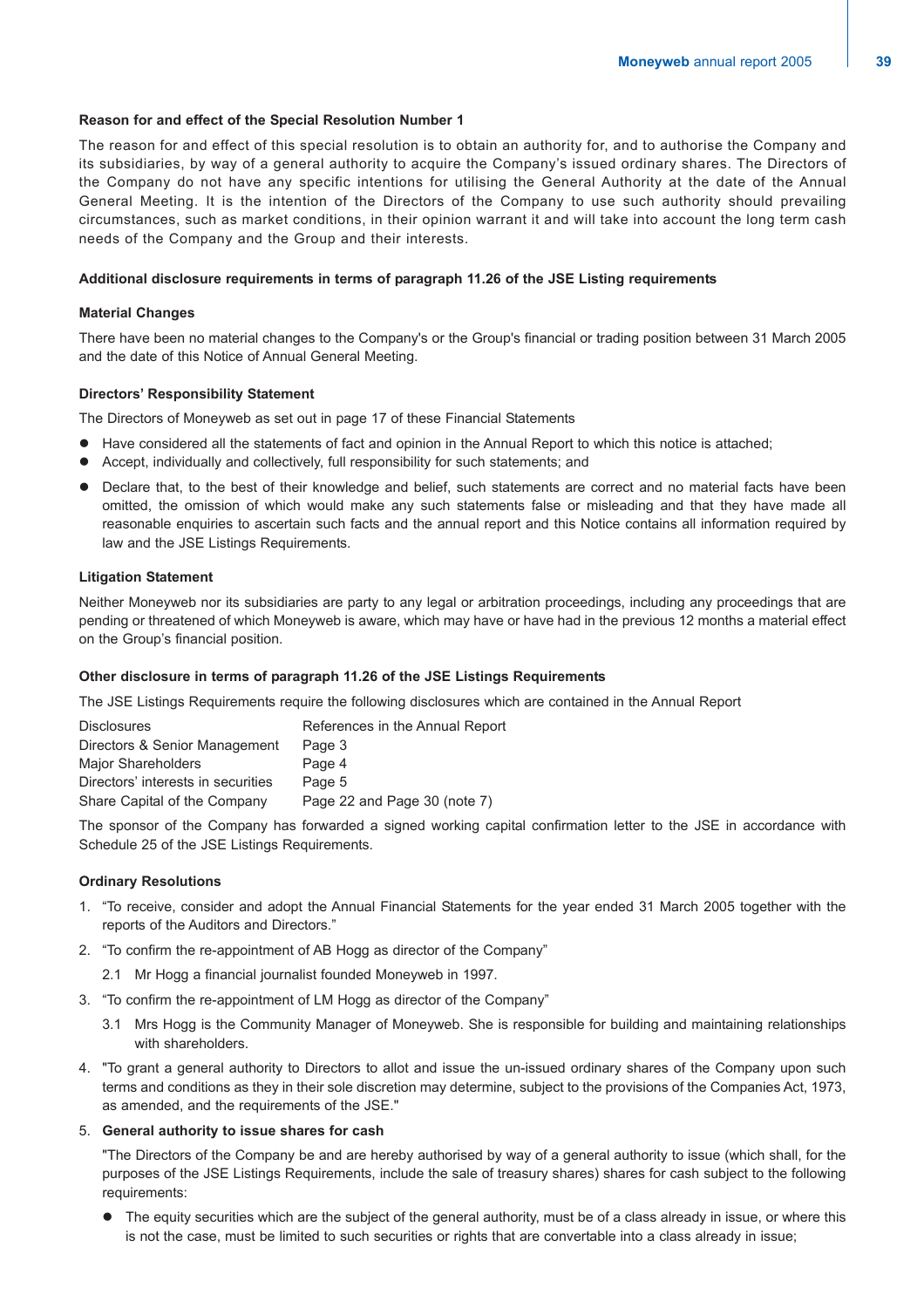- that this authority shall not be extended beyond the earlier of 15 (fifteen) months from the date of this Annual General Meeting, or the next Annual General Meeting;
- Issues in terms of this authority in any one financial year shall not exceed 15% (fifteen percent) in the aggregate of the number of shares in the Company's issued share capital in issue at the date of this notice of the Annual General Meeting. The 15% shall also take into account (and shall include, if applicable) any securities to be issued pursuant to a rights issue which has been announced which is irrevocable and fully underwritten, ir securities issued in terms of an acquisition which has had the final terms announced;
- a press announcement giving full details of the issue including
	- $\circ$  the number of securities issued:
	- $\circ$  the average discount to the weighted average trading price at the securities over the 30 days prior to the date that the issue was determined or agreed by the Directors of the Company; and
	- $\circ$  the impact on Net Asset Value, Net Tangible Asset Value and an Earnings and Headline Earnings per Share, shall be published at the time of any issue representing, on a cumulative basis within a financial year, 5%(five percent) or more of the number of shares in issue, prior to such issue.
- In determining the price at which shares will be issued in terms of this authority, the maximum discount permitted shall be 10% (ten percent) of the weighted average traded price of such shares, as determined over the 30 day business period prior to the date that the price of the issue is determined or agreed by the Directors of the Company. If no shares have been traded in the said 30 day business period, a ruling will be obtained from the JSE.
- any such issue must be made to public shareholders as defined in the Listings Requirements of paragraph 4.5 to 4.27 of the JSE Listings Requirements and not to related parties.

In order to approve this Resolution, a majority of 75% of the votes cast by the Shareholders present or represented by proxy of this Annual General Meeting is required for this ordinary resolution to be passed.

- 6. "To approve the directors' emoluments for the year ended 31 March 2005.
- 7. "To reappoint Grant Thornton as auditors and authorise the directors to determine the remuneration of the auditors.

### **Voting and proxies**

Certificated shareholders and dematerialized shareholders who hold shares in "own name" registration who are unable to attend the general meeting and who wish to be represented thereat, must complete the form of proxy as attached to this annual report, in accordance with the instructions contained therein and return it to the office of the transfer secretaries to be received by no later than 10h00 on Friday 29 July 2005.

Dematerialised shareholders, other than those with "own name" registration who wish to attend the annual general meeting, must inform their CSDP or broker of their intention to attend and request their CSDP or broker to issue them with the relevant Letter of Representation to attend the general meeting in person and vote, or, if they do not wish to attend the meeting in person, but wish to be represented thereat, provide their CSDP or broker with their voting instructions in terms of the relevant custody agreement entered into between them and their CSDP or broker in the manner and cut-off time stipulated therein.

By order of the board 24 June 2005

AB Hogg – Chief Executive Officer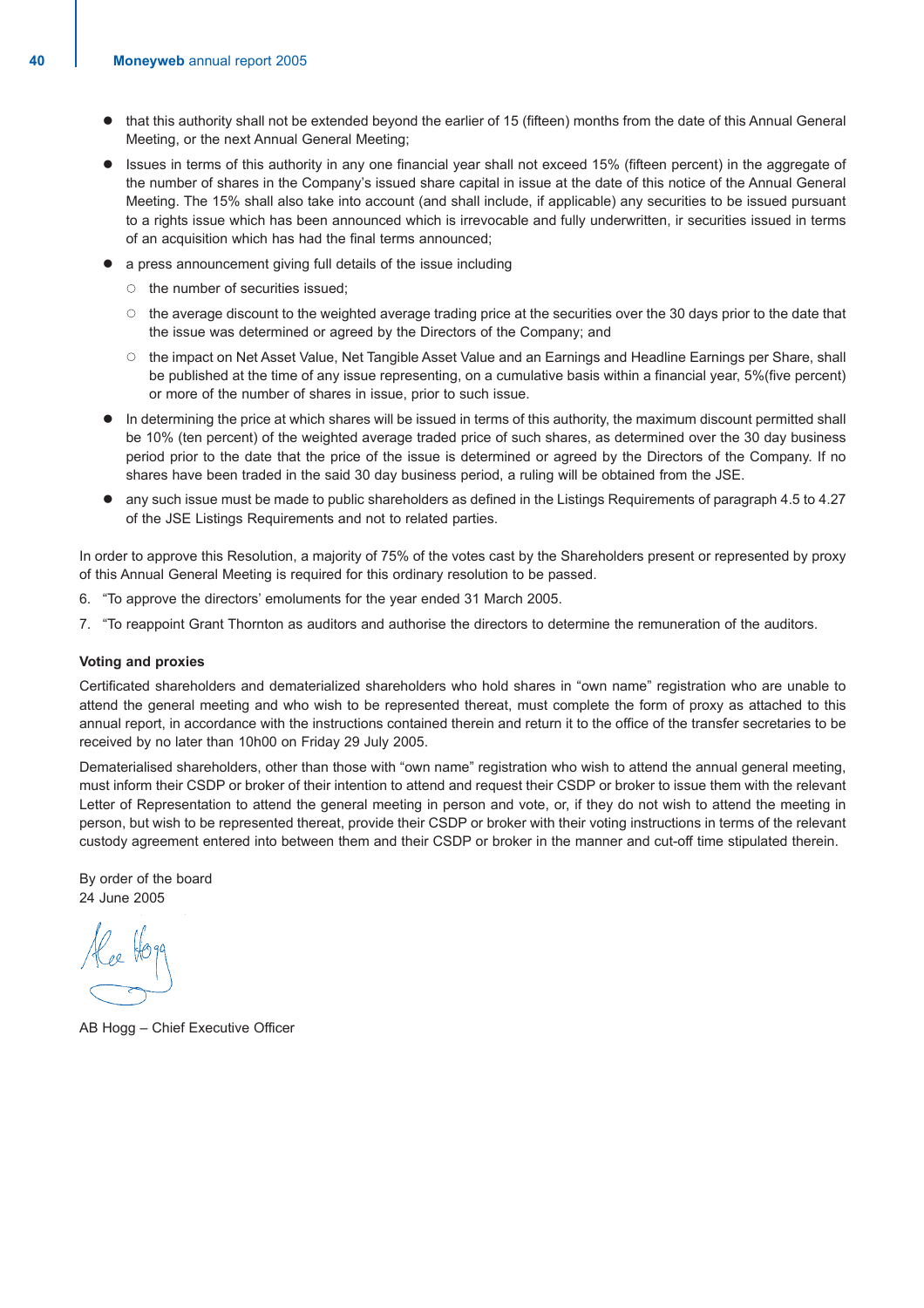### **Moneyweb Holdings Limited**

Registration Number 1998/025067/06 Incorporated in the Republic of South Africa

### **Registered Office**

First Floor, West Wing President Place Corner Jan Smuts Ave and Bolton Road Rosebank, 2196 Tel: 011 327 1277 Fax: 011 327 1279

### **Postal Address**

PO Box 102 Parklands 2121

### **Directors**

AB Hogg (Chief Executive Officer) EA Jay\* LM Hogg V Nosi\* A Smith (Chairman)

\* Non-Executive Director

### **Audit Committee**

E Jay (Chairman) A Smith V Nosi\*

\* Non-Executive Director

### **Remuneration Committee**

V Nosi\* (Chairman) LM Hogg A Smith\*

\* Non-Executive Director

### **Company Secretary**

S Booysen

### **Transfer Secretaries**

Computershare Investor Services 2004 (Pty) Ltd (Registration number 2004/003647/07) 70 Marshall Street Johannesburg, 2001 South Africa (PO Box 61051 Marshalltown, 2107 South Africa)

### **Auditors**

Grant Thornton Chartered Accountants (SA) 137 Daisy Street, cnr Grayston Drive Sandown, 2196 (Private Bag X28, Benmore, 2010)

### **Attorneys**

Jay Incorporated (Registration number 1951/000170/21) Level 6, Sunnyside Ridge Building, Sunnyside Drive, Parktown, 2193 (PO Box 87160, Houghton, 2041)

### **Commercial Bank**

Nedcor Bank Limited (Registration number 1951/000009/06) Nedbank House 1st Floor 12 Fredman Drive Sandown, 2196 (PO Box 78488, Sandton, 2146)

### **Sponsor**

Grant Thornton Corporate Finance (Proprietary) Limited 137 Daisy Street, cnr Grayston Drive Sandown, 2196 (Private Bag X28, Benmore, 2010)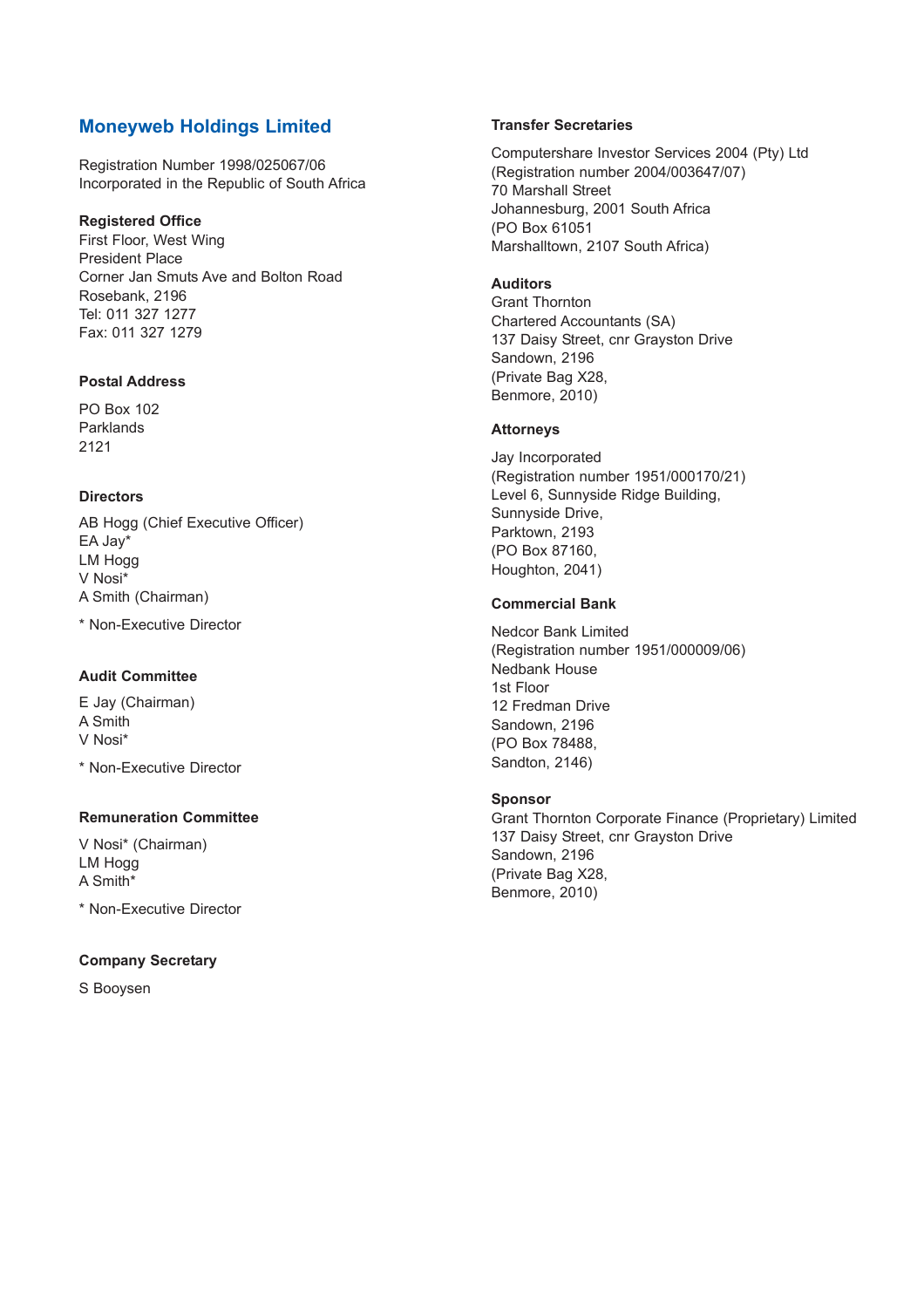|                                                                                                      | Moneyweb                                                                                                                                                                                                                                                                                                                                                                                                                                                                                                                              | <b><i><u>Installation</u></i></b><br><b>SANAR</b>                                                                                 |
|------------------------------------------------------------------------------------------------------|---------------------------------------------------------------------------------------------------------------------------------------------------------------------------------------------------------------------------------------------------------------------------------------------------------------------------------------------------------------------------------------------------------------------------------------------------------------------------------------------------------------------------------------|-----------------------------------------------------------------------------------------------------------------------------------|
| <b>STAR</b><br><b>NEWS</b><br>APPEAR & MALE ALLENE<br>modificat.<br><b>RESIDNATION</b><br>sicilians. | makalani<br>avaros, en adicadarei, a ca, e a                                                                                                                                                                                                                                                                                                                                                                                                                                                                                          | <b>Towns Margaret</b><br><b>The Myrowithin</b><br><b>Battlings mained</b><br><b>KRANCH-</b><br>iobs                               |
| <b>HELMA</b><br><b>MARKET</b><br><b>CALLAGE A</b><br><b>ANSETORAVE</b><br><b>MARGARET</b><br>come in | <b>INTERNATIONALLY</b><br>and Final Income 2-2000<br><b>Newto A Links</b><br>Sound that monitor and collar<br>No. 1996 / John<br>and love 19<br>In last literature, but homes provided at<br>Balancer: Anti-Atmosfatike better play<br>Christmas<br>mysteredays continued us acts a nonpostal that<br>Lincoln Artwrig of Freds<br>determine by front authority of prefer-<br><b>I Reproduce and in</b><br>mendizative la del dollars for simpsocious in<br>1.00 Teach-decade suite general<br><b>This ficture should if the gight</b> | <b>LAN AND NI BURG</b><br><b>Blue Advisement</b><br><b>And Artists</b><br><b>Lamin Canada Lincoln</b><br><b>PERSONAL PROPERTY</b> |
| <b>GO ANNOUNCE</b><br>lease Cole (I/C) Super<br><b>Red buildings Science of</b>                      | Free. Subscribe now<br><b>Chart Ing Ang promotive 4</b><br><b>CLTCK HERE!</b><br>the coverage<br>Redaces in Majoritaneous<br>aspective were deployable to be a registery and data of<br>in Particula back-responsable from lasters<br><b>The bing sensors</b><br><b>Hardwood and Canada</b>                                                                                                                                                                                                                                           | <b><i>SEARCH Process</i></b><br>of Brookhand<br>. Suffer develop<br>a send they would not the<br>4 August September 4             |
| The field fields<br>1770 (Shell and Charles Tree)<br><b>Philadelphia Service</b>                     | equinox.co.za<br>esking investment simple                                                                                                                                                                                                                                                                                                                                                                                                                                                                                             | <b>CLICK HERE</b><br><b>School College of Automotive</b><br><b>TiesTuil 3- Norat</b><br>dealer and consider<br><b>CRAFTER RE</b>  |
| <b>Natellies Expressed</b><br>promises of                                                            | <b>Andrew Committee</b><br><b>California</b> Salesti<br>s'line<br>ALL EPAIN, sales<br><b>Manufacturers</b> for alleged to be<br><b>Constrainment to stake that the Valuation</b><br>a company basic and<br>length considerable printing and<br>he economic leadment indules<br><b>Burning Highlie Memorant Look</b><br>welling the relevant<br>head                                                                                                                                                                                   |                                                                                                                                   |

**www.moneyweb.co.za www.mineweb.co.za www.marketingweb.co.za**



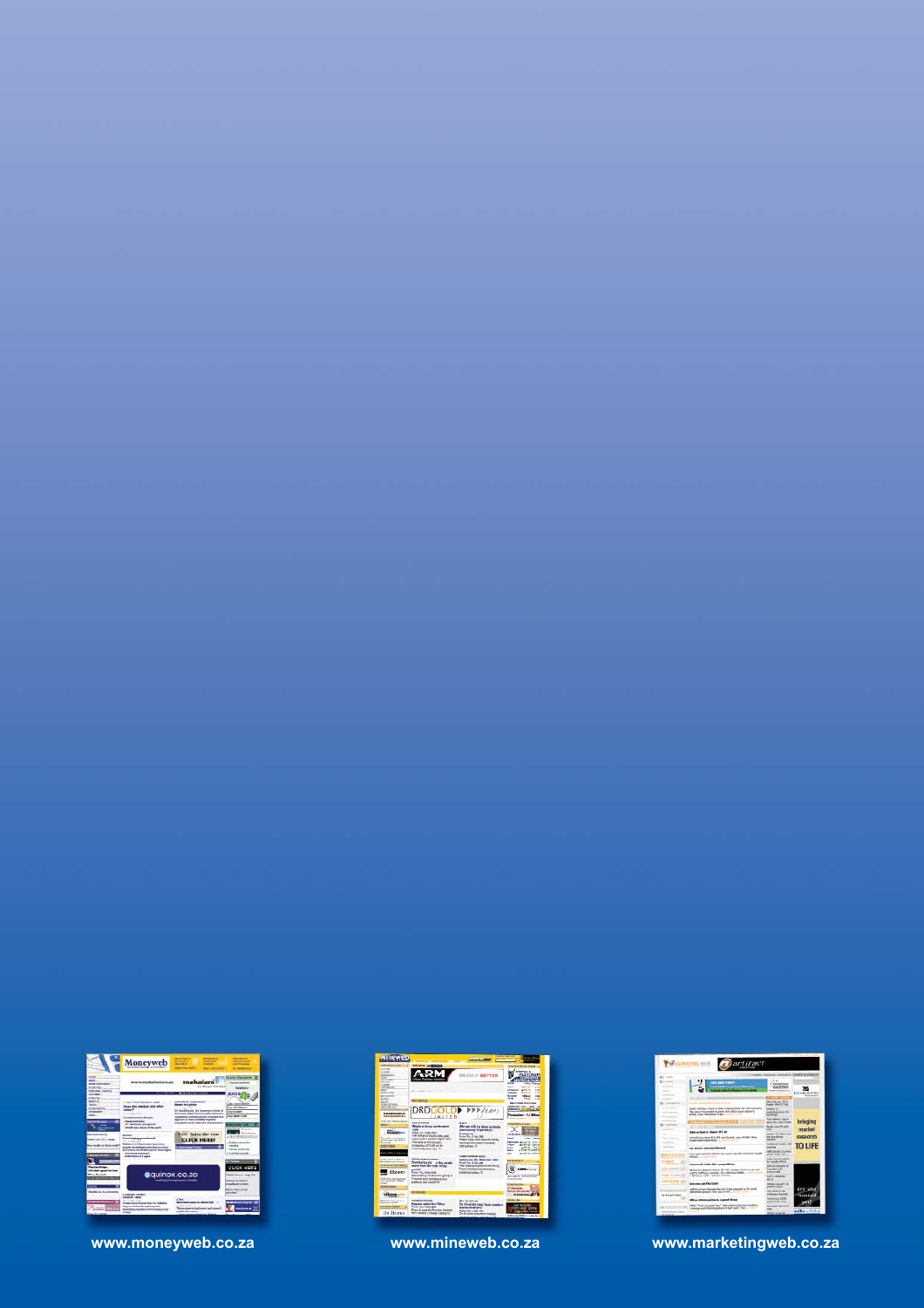### **FORM OF PROXY**

### **MONEYWEB HOLDINGS LIMITED**

Registration number 1998/025067/06 Share code: MNY ISIN:ZAE000025409 ("Moneyweb" or "the Company")

### *Only to be completed by certificated and dematerialised shareholders with "own name" registration. If you are a dema terialised shareholder, other than with "own name" registration, do not use this form.*

Dematerialised shareholders other than those with "own name" registration who wish to attend the Annual General Meeting, must inform their CSDP or broker of their intention to attend and request their CSDP or broker to issue them with the relevant Letter of Representation to attend the Annual General Meeting in person and vote, if they do not wish to attend the meeting in person, but wish to be represented thereof, provide their CSDP or broker with their voting instructions in terms of the relevant custody agreement entered into between them and their CSDP or broker in the manner and cut off time stipulated therein.

An ordinary shareholder entitled to attend and vote at the Annual General Meeting to be held in the Moneyweb Holdings boardroom, First Floor, West Wing, President Place, corner Jan Smuts Avenue and Bolton Road (Entrance in Hood Street), Rosebank 2196 at 10:00 on Tuesday, 2 August 2005, is entitled to appoint a proxy to attend, speak or vote thereat in his/her stead. A proxy need not be a shareholder of the company.

All forms of proxy must be lodged at the Company's transfer secretaries, Computershare Investor Services 2004 (Proprietary) Limited, Ground Floor, 70 Marshall Street, Johannesburg, 2001 (PO Box 61051, Marshalltown, 2107) by no later than 10:00 on Friday 29 July 2005.

| Being an ordinary shareholder(s) of the Company holding<br>Ordinary shares in the Company do hereby appoint |  |
|-------------------------------------------------------------------------------------------------------------|--|
| or failing him/her                                                                                          |  |
| or failing him/her                                                                                          |  |

### 3. the chairman of the Annual General Meeting

as my / our proxy to vote on my / our behalf at the above mentioned Annual General Meeting (and any adjournment thereof) to be held at 10:00 in the Moneyweb boardroom, First Floor, West wing, President Place, corner Jan Smuts Avenue and Bolton Road (Entrance in Hood Street), Rosebank 2196 on Tuesday, 2 August 2005, for the purpose of considering and, if deemed fit, passing with or without modifications, the following resolutions to be considered at such meeting:

|                                                                                                                    | Number of votes (one per share) |                |                |
|--------------------------------------------------------------------------------------------------------------------|---------------------------------|----------------|----------------|
|                                                                                                                    | For                             | <b>Against</b> | <b>Abstain</b> |
| <b>Special Resolution</b><br>1. General authority to repurchase own shares                                         |                                 |                |                |
| <b>Ordinary Resolutions</b><br>1. Adopt the financial statements in respect of the year ended<br><b>March 2005</b> |                                 |                |                |
| 2. Re-appoint AB Hogg as Director of the company                                                                   |                                 |                |                |
| 3. Re-appoint LM Hogg as Director of the company                                                                   |                                 |                |                |
| 4. General authority over unissued share capital                                                                   |                                 |                |                |
| 5. General authority to issue shares for cash                                                                      |                                 |                |                |
| 6. Approve directors Emoluments                                                                                    |                                 |                |                |
| 7. Authority to reappoint auditors                                                                                 |                                 |                |                |

Insert an X in the appropriate block. If no indications are given, the proxy will vote as he/she deems fit. Each member entitled to attend and vote at the meeting may appoint one or more proxies (who need not be a member of the company) to attend, speak and vote in his/her stead.

Signed at  $\overline{\hspace{1.5cm}}$  2005

Signature **Exercise 2.1 Signature** (Assisted by (where applicable)

**Please read the notes on the reverse side hereof.**